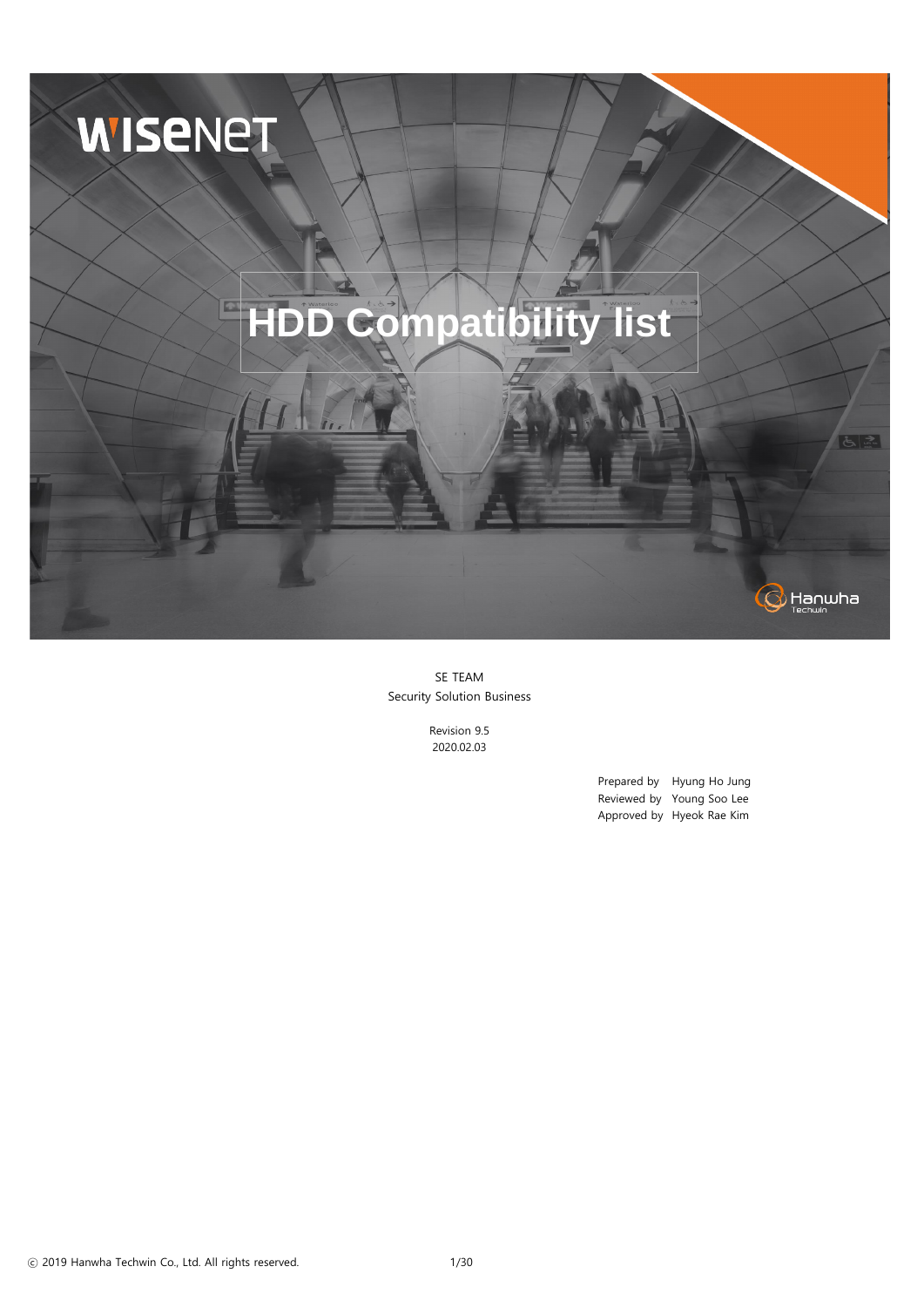#### **Contents**

|                                                        | Page |
|--------------------------------------------------------|------|
| <b>Model Group List</b>                                |      |
| DVR, AIO, NVR, Server NVR                              | 3    |
| HDDs currently on the market                           |      |
| 1.3.5" HDD                                             |      |
| 1.1 Seagate: 1 TB                                      | 4    |
| 1.2 Seagate : $2 \sim 3$ TB                            | 5    |
| 1.3 Seagate: $4 \sim 8$ TB                             | 6    |
| 1.4 Western Digital: 1 TB                              | 7    |
| 1.5 Western Digital : $2 \sim 3$ TB                    | 8    |
| 1.6 Western Digital : $4 \sim 6$ TB                    | 9    |
| 2. Enterprise 3.5" HDD                                 |      |
| 2.1 Seagate: $4 \sim 8$ TB                             | 10   |
| 2.2 Western Digital : $4 \sim 8$ TB                    | 10   |
| 3. 2.5" HDD                                            |      |
| 3.1 Seagate                                            | 11   |
| 3.2 Western Digital                                    | 11   |
| 3.3 Samsung SSD                                        | 11   |
| 3.4 Micron SSD                                         | 11   |
| 4. Server NVR                                          |      |
| 4.1 Seagate 3.5" HDD                                   | 12   |
| <b>Discontinued HDDs (Compatibility Tested)</b>        |      |
| Appendix 1. Discontinued HDDs List (Seagate)           | 13   |
| Appendix 2. Discontinued HDDs List (Western Digital)   | 17   |
|                                                        | 22   |
| Appendix 4. Discontinued Models List (Seagate)         | 23   |
| Appendix 5. Discontinued Models List (Western Digital) | 26   |

© 2019 Hanwha Techwin Co., Ltd. All rights reserved.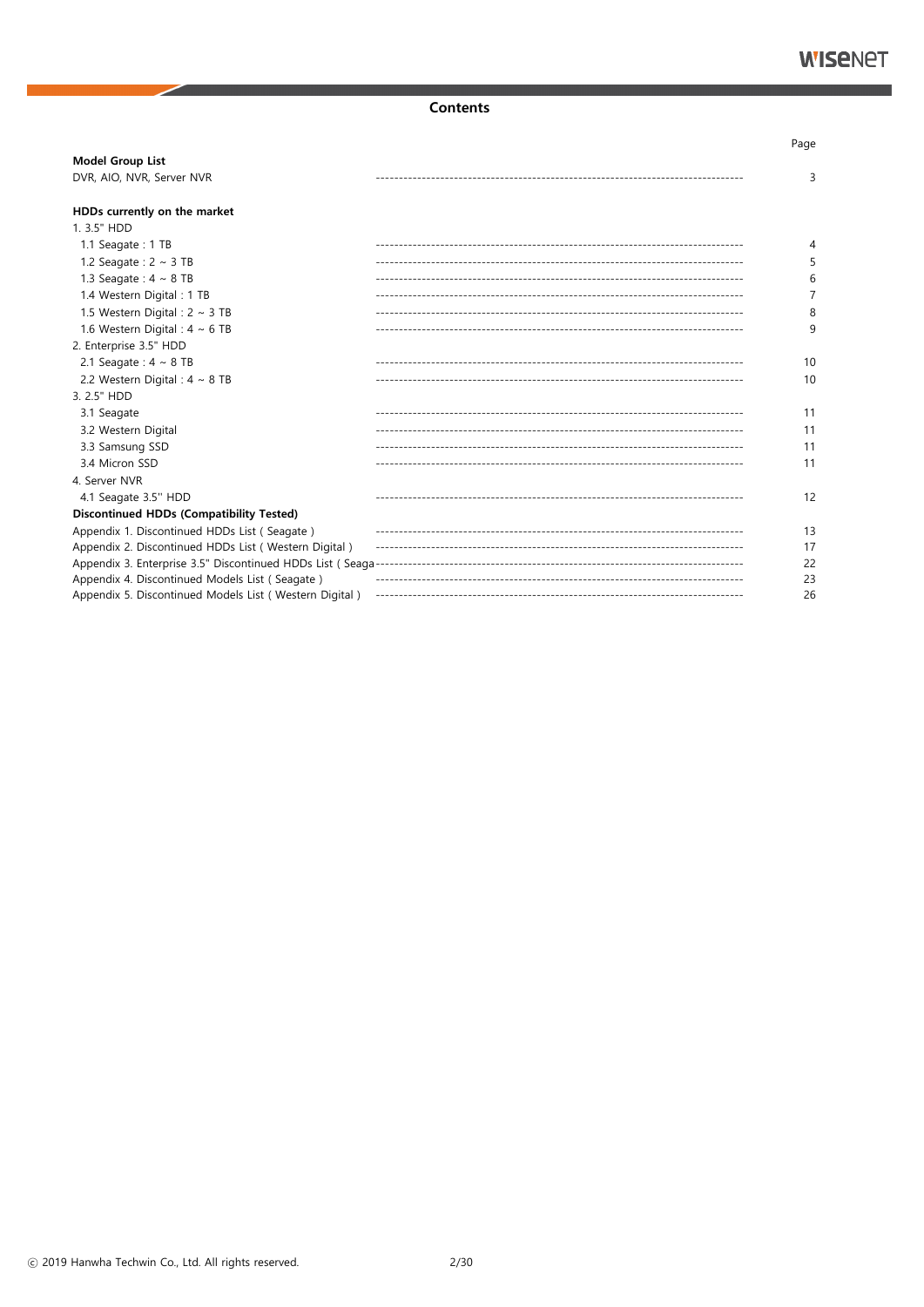|            | Group             | Model                                                                |
|------------|-------------------|----------------------------------------------------------------------|
|            | <b>HRD-1641</b>   | HRD-841, SRD-476D/476/482/494/1684/893/493, SRD-C75300/C74300/B73300 |
|            | <b>HRD-1642</b>   | SRD-1694, SRD-1685/1694U, HRD-842                                    |
|            | <b>HRD-E1630L</b> | SDR-B74031/B75303/B85300, HRD-440/442/840                            |
|            | HRD-E830L         | SDR-B74303                                                           |
| <b>DVR</b> | HRD-E430L         | SDR-B73303, SNR-73200                                                |
|            | <b>HRD-443</b>    |                                                                      |
|            | <b>HRX-1621</b>   | <b>HRX-821</b>                                                       |
|            | <b>HRX-1620</b>   | <b>HRX-820</b>                                                       |
|            | <b>HRX-421</b>    | <b>HRX-420</b>                                                       |
|            | SRN-1673S         | SRN-K3570S, VPM-6400, SRK-5120S                                      |
|            | <b>SRN-873S</b>   | SRN-473S/K3370S/K3470S, SRK-4060S, VPM-5400/4400                     |
|            |                   | <b>XRN-2010A</b>                                                     |
|            | XRN-2010          | XRN-1610SA/XRN-1610A/XRN-1610S/XRN-1610                              |
|            |                   | XRN-3010A /XRN-3010, KRN-1600/3200                                   |
|            | <b>XRN-2011</b>   | <b>XRN-2011A</b>                                                     |
|            | PRN-4011          |                                                                      |
|            |                   | XRN-810S, ENR-1600S,                                                 |
| <b>NVR</b> | QRN-1610S         | <b>LRN-1610S</b>                                                     |
|            |                   | XRN-410S, QRN-810, QRN-410, QRN-410S, ENR-800S, ENR-400S,            |
|            | <b>QRN-810S</b>   | QRN-820S, QRN-420S                                                   |
|            | <b>XRN-811S</b>   |                                                                      |
|            | <b>TRM-1610S</b>  | <b>TRM-1610M</b>                                                     |
|            | <b>TRM-810S</b>   |                                                                      |
|            | <b>TRM-410S</b>   |                                                                      |
|            | <b>LRN-810S</b>   | <b>LRN-410S</b>                                                      |
|            | PRP-4000H8        |                                                                      |
|            | PRP-5000H16       |                                                                      |
| Server NVR | PRP-3000H8        |                                                                      |
|            | XAR-1600H4        |                                                                      |
| External   | <b>SRB-160S</b>   |                                                                      |

#### ※ Model Group List

ⓒ 2019 Hanwha Techwin Co., Ltd. All rights reserved. 3/30

╱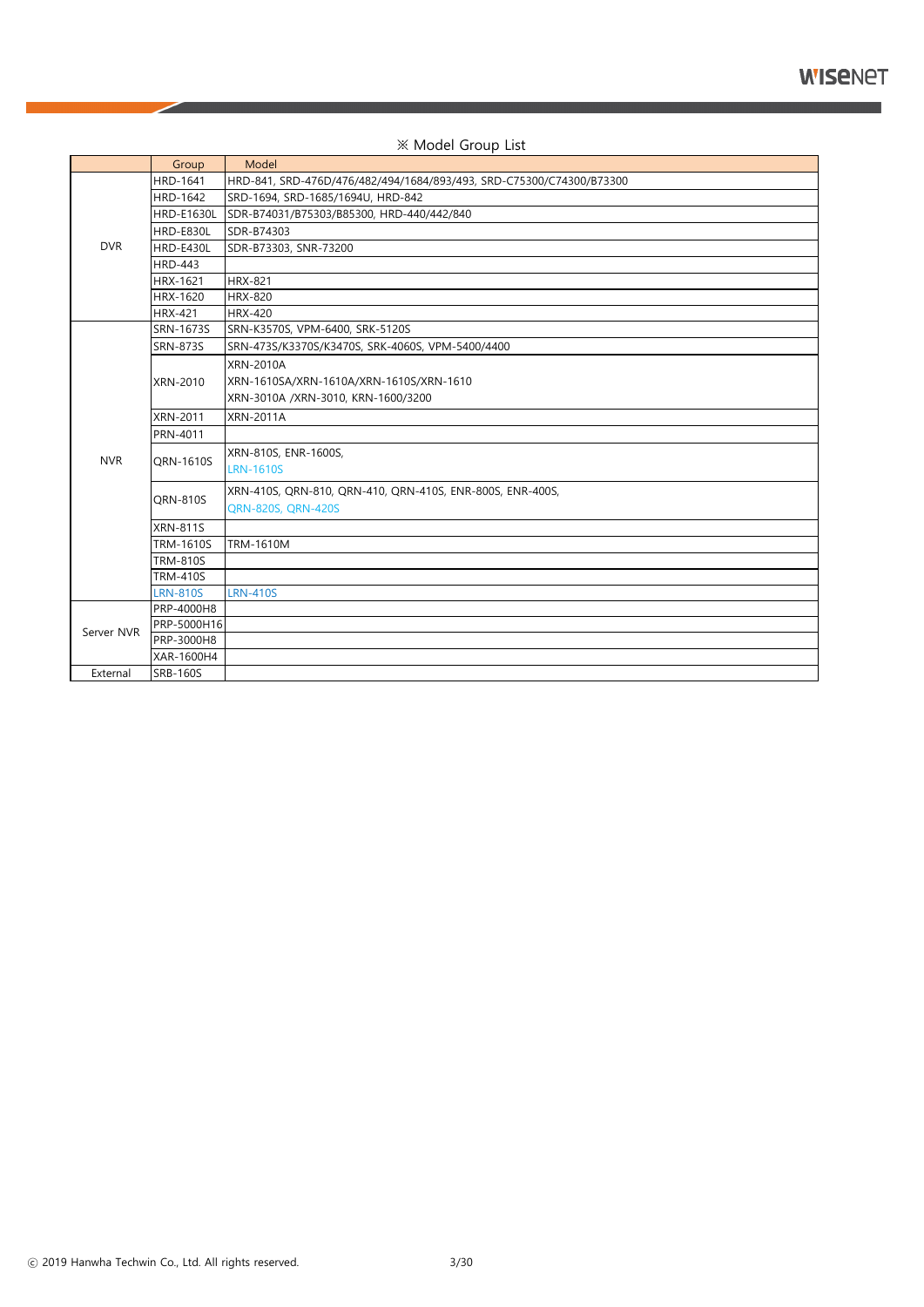1. 3.5" HDD **Status** Status Under Test Tested New Conditional Not Supported New Conditional New Conditional New Conditional New Conditional New Conditional New Conditional New Conditional New Conditional New Conditional Ne

※ NON-RAID mode is recommended for the HDDs listed below.

※ To use RAID mode for these models, Enterprise HDDs are recommended.

※ HDD SMART temperature is recommended to be kept below 65 ℃.

1.1 Seagate : 1 TB 4

|            | $\tilde{\phantom{a}}$<br><b>NO</b> | $\overline{1}$ | $\overline{2}$ | $\overline{3}$ | $\overline{4}$ | 5 | $6\phantom{.}6$ | $\overline{7}$ | $\boldsymbol{8}$ | $\overline{9}$ | 10 |
|------------|------------------------------------|----------------|----------------|----------------|----------------|---|-----------------|----------------|------------------|----------------|----|
|            | Capacity                           | 1 T B          | $1$ TB         |                |                |   |                 |                |                  |                |    |
|            | Series name                        | Surveillance   | Sky Hawk       |                |                |   |                 |                |                  |                |    |
| <b>HDD</b> | Model name                         | ST1000VX001    | ST1000VX005    |                |                |   |                 |                |                  |                |    |
|            | (Part Number)                      | (1Z4102)       | (2EZ102)       |                |                |   |                 |                |                  |                |    |
|            | Interface                          | SATA 6Gb/s     | SATA 6Gb/s     |                |                |   |                 |                |                  |                |    |
|            | Buffer                             | 64MB           | 64MB           |                |                |   |                 |                |                  |                |    |
|            | HRD-1641                           | $\sqrt{ }$     | $\sqrt{ }$     |                |                |   |                 |                |                  |                |    |
|            | HRD-1642                           | $\sqrt{ }$     | $\sqrt{ }$     |                |                |   |                 |                |                  |                |    |
| <b>DVR</b> | <b>HRD-E1630L</b>                  | $\sqrt{ }$     | $\sqrt{ }$     |                |                |   |                 |                |                  |                |    |
|            | HRD-E830L                          |                | Not tested     |                |                |   |                 |                |                  |                |    |
|            | HRD-E430L                          |                | Not tested     |                |                |   |                 |                |                  |                |    |
|            | <b>HRD-443</b>                     |                | Not tested     |                |                |   |                 |                |                  |                |    |
|            | SRN-1673S                          | $\sqrt{ }$     | $\sqrt{ }$     |                |                |   |                 |                |                  |                |    |
|            | SRN-873S                           | $\sqrt{}$      | $\sqrt{ }$     |                |                |   |                 |                |                  |                |    |
|            | XRN-2010                           | $\sqrt{}$      | $\sqrt{ }$     |                |                |   |                 |                |                  |                |    |
| <b>NVR</b> | XRN-2011                           | $\sqrt{}$      | $\sqrt{ }$     |                |                |   |                 |                |                  |                |    |
|            | PRN-4011                           |                | Not tested     |                |                |   |                 |                |                  |                |    |
|            | QRN-1610S                          | $\sqrt{ }$     | $\sqrt{ }$     |                |                |   |                 |                |                  |                |    |
|            | QRN-810S                           | $\sqrt{ }$     | $\sqrt{ }$     |                |                |   |                 |                |                  |                |    |
|            | <b>XRN-811S</b>                    | Not tested     |                |                |                |   |                 |                |                  |                |    |

ⓒ 2019 Hanwha Techwin Co., Ltd. All rights reserved. 4/30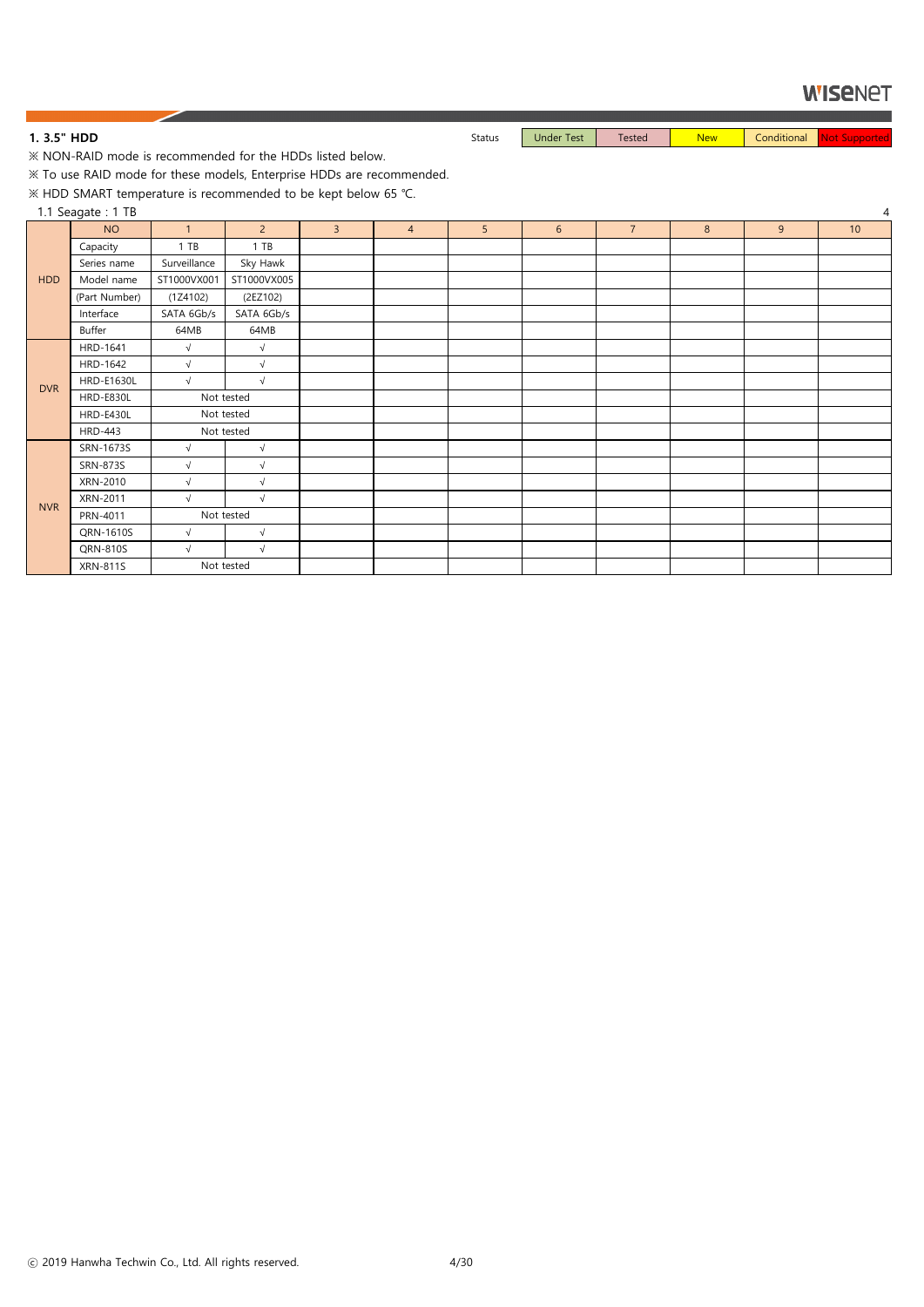1. 3.5" HDD **Status** Status Under Test Tested New Conditional Not Supported New Conditional New Conditional New Conditional New Conditional New Conditional New Conditional New Conditional New Conditional New Conditional Ne

※ NON-RAID mode is recommended for the HDDs listed below.

※ To use RAID mode for these models, Enterprise HDDs are recommended.

※ HDD SMART temperature is recommended to be kept below 65 ℃.

|            | 1.2 Seagate : $2 \sim 3$ TB |                |                |                |                             |                |   |                |   | <b>X Caution : Check the entire model name and Part Number</b> | 5  |
|------------|-----------------------------|----------------|----------------|----------------|-----------------------------|----------------|---|----------------|---|----------------------------------------------------------------|----|
|            | <b>NO</b>                   | $\overline{1}$ | 2 <sup>7</sup> | $\overline{3}$ | $\overline{4}$              | 5 <sup>5</sup> | 6 | $\overline{7}$ | 8 | 9                                                              | 10 |
|            | Capacity                    | 2 TB           | 2 TB           | 3 TB           | 3 TB                        |                |   |                |   |                                                                |    |
|            | Series name                 | Surveillance   | Sky Hawk       | Surveillance   | Sky Hawk                    |                |   |                |   |                                                                |    |
| <b>HDD</b> | Model name                  | ST2000VX003    | ST2000VX008    | ST3000VX006    | ST3000VX010                 |                |   |                |   |                                                                |    |
|            | (Part Number)               | (1HH164)       | (2E3164)       | (1HH166)       | (2E3166)                    |                |   |                |   |                                                                |    |
|            | Interface                   | SATA 6Gb/s     | SATA 6Gb/s     | SATA 6Gb/s     | SATA 6Gb/s                  |                |   |                |   |                                                                |    |
|            | Buffer                      | 64MB           | 64MB           | 64MB           | 64MB                        |                |   |                |   |                                                                |    |
|            | HRD-1641                    | $\sqrt{}$      | $\sqrt{}$      | $\sqrt{}$      | $\sqrt{ }$                  |                |   |                |   |                                                                |    |
|            | HRD-1642                    | $\sqrt{}$      | $\sqrt{2}$     | $\sqrt{}$      | $\sqrt{}$                   |                |   |                |   |                                                                |    |
|            | <b>HRD-E1630L</b>           | $\sqrt{ }$     | $\sqrt{ }$     | $\sqrt{ }$     | $\sqrt{ }$                  |                |   |                |   |                                                                |    |
|            | <b>HRD-E830L</b>            | $\sqrt{}$      | $\sqrt{ }$     |                | Not tested                  |                |   |                |   |                                                                |    |
| <b>DVR</b> | HRD-E430L                   | $\sqrt{}$      | $\sqrt{}$      | $\sqrt{ }$     | $\sqrt{ }$                  |                |   |                |   |                                                                |    |
|            | <b>HRD-443</b>              |                | Not tested     | $\sqrt{}$      | $\sqrt{ }$                  |                |   |                |   |                                                                |    |
|            | HRX-1621                    |                |                | $\sqrt{ }$     | $\sqrt{ }$                  |                |   |                |   |                                                                |    |
|            | HRX-1620                    |                |                | $\sqrt{}$      | $\sqrt{ }$                  |                |   |                |   |                                                                |    |
|            | <b>HRX-421</b>              |                |                | $\sqrt{ }$     | $\sqrt{ }$                  |                |   |                |   |                                                                |    |
|            | SRN-1673S                   | $\sqrt{}$      | $\sqrt{}$      | $\sqrt{}$      | $\sqrt{ }$                  |                |   |                |   |                                                                |    |
|            | <b>SRN-873S</b>             | $\sqrt{}$      | $\sqrt{}$      | $\sqrt{}$      | $\sqrt{}$                   |                |   |                |   |                                                                |    |
|            | XRN-2010                    | $\sqrt{ }$     | $\sqrt{ }$     | $\sqrt{ }$     | $\sqrt{ }$                  |                |   |                |   |                                                                |    |
|            | XRN-2011                    |                | Not tested     |                | Not Supported Not Supported |                |   |                |   |                                                                |    |
| <b>NVR</b> | PRN-4011                    | $\sqrt{}$      | $\sqrt{}$      | $\sqrt{}$      | $\sqrt{ }$                  |                |   |                |   |                                                                |    |
|            | QRN-1610S                   | $\sqrt{}$      | $\sqrt{}$      | $\sqrt{}$      | $\sqrt{ }$                  |                |   |                |   |                                                                |    |
|            | QRN-810S                    | $\sqrt{ }$     | $\sqrt{ }$     | $\sqrt{ }$     | $\sqrt{ }$                  |                |   |                |   |                                                                |    |
|            | <b>XRN-811S</b>             |                | Not tested     | $\sqrt{}$      | $\sqrt{ }$                  |                |   |                |   |                                                                |    |
|            | <b>LRN-810S</b>             | $\sqrt{}$      | $\sqrt{}$      |                |                             |                |   |                |   |                                                                |    |

ⓒ 2019 Hanwha Techwin Co., Ltd. All rights reserved. 5/30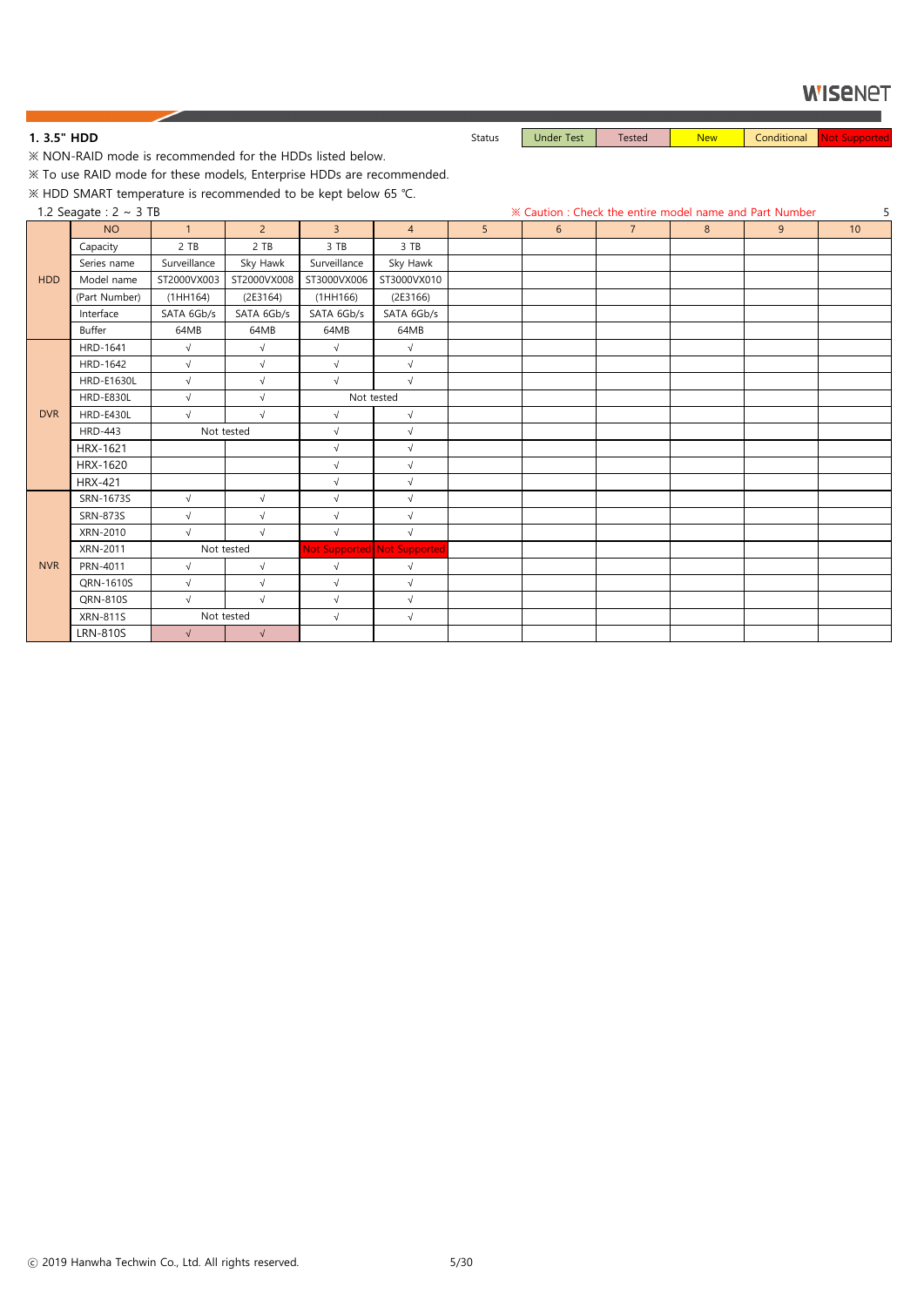**1. 3.5" HDD** Not Supported New Status Status Under Test Tested New Conditional Not Supported

※ NON-RAID mode is recommended for the HDDs listed below.

※ To use RAID mode for these models, Enterprise HDDs are recommended.

※ HDD SMART temperature is recommended to be kept below 65 ℃.

1.3 Seagate :  $4 \sim 8$  TB 6

|                     | <b>NO</b>         | $\mathbf{1}$ | $2^{\circ}$ | $\overline{3}$ | $\overline{4}$                                          | 5            | 6                           | $\overline{7}$ | 8 | 9 | 10 |
|---------------------|-------------------|--------------|-------------|----------------|---------------------------------------------------------|--------------|-----------------------------|----------------|---|---|----|
|                     | Capacity          | 4 TB         | 4 TB        | 6 TB           | 6 TB                                                    | 8 TB         | 8 TB                        |                |   |   |    |
|                     | Series name       | Surveillance | Sky Hawk    | Surveillance   | Sky Hawk                                                | Surveillance | Sky Hawk                    |                |   |   |    |
| <b>HDD</b>          | Model name        | ST4000VX000  | ST4000VX007 |                | ST6000VX0003 ST6000VX0023                               | ST8000VX0002 | ST8000VX0022                |                |   |   |    |
|                     | (Part Number)     | (2AG166)     | (2DT166)    | (1ZH110)       | (2EF110)                                                | (1Z6112)     | (2EJ112)                    |                |   |   |    |
|                     | Interface         | SATA 6Gb/s   | SATA 6Gb/s  | SATA 6Gb/s     | SATA 6Gb/s                                              | SATA 6Gb/s   | SATA 6Gb/s                  |                |   |   |    |
|                     | Buffer            | 64MB         | 64MB        | 256MB          | 256MB                                                   | 256MB        | 256MB                       |                |   |   |    |
|                     | <b>HRD-1641</b>   | $\sqrt{}$    | $\sqrt{}$   | $\sqrt{ }$     | $\sqrt{ }$                                              |              | Not Supported Not Supported |                |   |   |    |
|                     | HRD-1642          | $\sqrt{ }$   | $\sqrt{}$   | $\sqrt{ }$     | $\sqrt{}$                                               |              | Not Supported Not Supported |                |   |   |    |
|                     | <b>HRD-E1630L</b> | $\sqrt{ }$   | $\sqrt{}$   | $\sqrt{ }$     | $\sqrt{}$                                               |              | Not Supported Not Supported |                |   |   |    |
|                     | <b>HRD-E830L</b>  | $\sqrt{ }$   | $\sqrt{ }$  |                | Not tested                                              |              | Not Supported Not Supported |                |   |   |    |
| <b>DVR</b>          | <b>HRD-E430L</b>  |              | Not tested  | $\sqrt{ }$     | $\sqrt{ }$                                              |              | Not Supported Not Supported |                |   |   |    |
|                     | <b>HRD-443</b>    |              | Not tested  | $\sqrt{ }$     | $\sqrt{}$                                               |              | Not Supported Not Supported |                |   |   |    |
|                     | HRX-1621          | $\sqrt{ }$   | $\sqrt{}$   | $\sqrt{}$      | $\sqrt{ }$                                              |              | Not Supported Not Supported |                |   |   |    |
|                     | HRX-1620          | $\sqrt{}$    | $\sqrt{}$   | $\sqrt{ }$     | $\sqrt{}$                                               |              | Not Supported Not Supported |                |   |   |    |
|                     | <b>HRX-421</b>    | $\sqrt{}$    | $\sqrt{}$   | $\sqrt{ }$     | $\sqrt{ }$                                              |              | Not Supported Not Supported |                |   |   |    |
|                     | SRN-1673S         | v1.02(1)     | v1.02(1)    | $\sqrt{ }$     | $\sqrt{}$                                               |              | Not Supported Not Supported |                |   |   |    |
|                     | <b>SRN-873S</b>   | $\sqrt{ }$   | $\sqrt{}$   | $\sqrt{}$      | $\sqrt{}$                                               |              | Not Supported Not Supported |                |   |   |    |
|                     | XRN-2010          | $\sqrt{ }$   | $\sqrt{}$   | $\sqrt{ }$     | $\sqrt{}$                                               | $\sqrt{ }$   | $\sqrt{}$                   |                |   |   |    |
|                     | XRN-2011          | $\sqrt{ }$   | $\sqrt{}$   | $\sqrt{ }$     | $\sqrt{}$                                               | $\sqrt{}$    | $\sqrt{ }$                  |                |   |   |    |
| <b>NVR</b>          | PRN-4011          | $\sqrt{ }$   | $\sqrt{}$   | $\sqrt{ }$     | $\sqrt{ }$                                              | $\sqrt{ }$   | $\sqrt{ }$                  |                |   |   |    |
|                     | QRN-1610S         | $\sqrt{ }$   | $\sqrt{}$   |                | Not Supported Not Supported Not Supported Not Supported |              |                             |                |   |   |    |
|                     | QRN-810S          | $\sqrt{ }$   | $\sqrt{}$   |                | Not Supported Not Supported Not Supported Not Supported |              |                             |                |   |   |    |
|                     | <b>XRN-811S</b>   | $\sqrt{ }$   | $\sqrt{}$   |                | Not Supported Not Supported Not Supported Not Supported |              |                             |                |   |   |    |
|                     | <b>LRN-810S</b>   | $\sqrt{ }$   | $\sqrt{ }$  |                | Not Supported Not Supported Not Supported Not Supported |              |                             |                |   |   |    |
| External<br>Storage | <b>SRB-160S</b>   | $\sqrt{}$    | $\sqrt{}$   | $\sqrt{ }$     | $\sqrt{ }$                                              | $\sqrt{ }$   | $\sqrt{}$                   |                |   |   |    |

ⓒ 2019 Hanwha Techwin Co., Ltd. All rights reserved. 6/30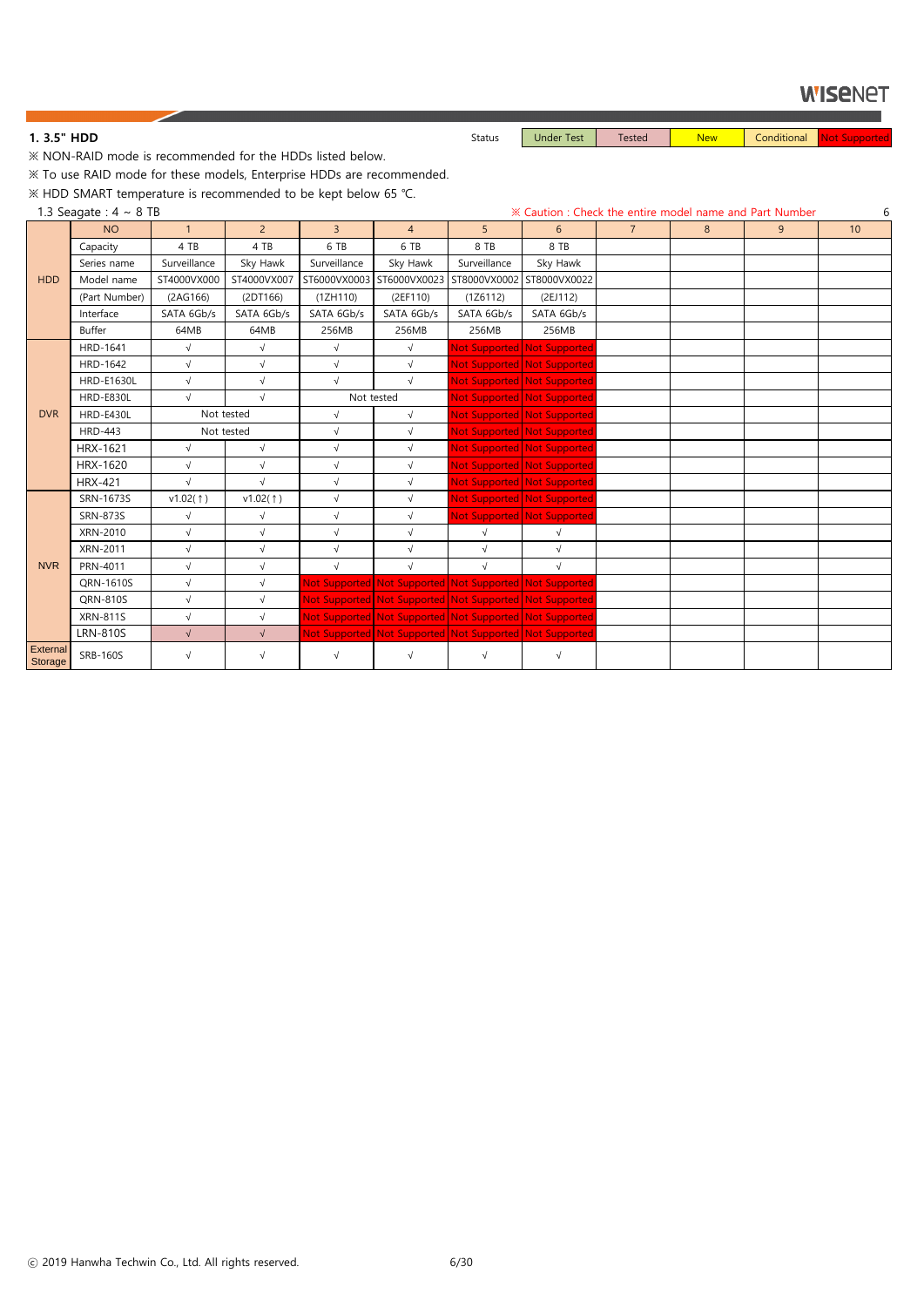1. 3.5" HDD **Status** Status Under Test Tested New Conditional Not Supported New Conditional New Conditional New Conditional New Conditional New Conditional New Conditional New Conditional New Conditional New Conditional Ne

※ NON-RAID mode is recommended for the HDDs listed below.

※ To use RAID mode for these models, Enterprise HDDs are recommended.

※ HDD SMART temperature is recommended to be kept below 65 ℃.

1.4 Western Digital : 1 TB **※ Caution : Check the entire model name** 7

|            | $\ldots$ $\ldots$ $\ldots$ |                  |                  |                  |                |   |                |                |   |   |    |
|------------|----------------------------|------------------|------------------|------------------|----------------|---|----------------|----------------|---|---|----|
|            | <b>NO</b>                  | $\mathbf{1}$     | $\overline{2}$   | $\overline{3}$   | $\overline{4}$ | 5 | $6\phantom{1}$ | $\overline{7}$ | 8 | 9 | 10 |
|            | Capacity                   | 1 T B            | $1$ TB           | $1$ TB           | 1 T B          |   |                |                |   |   |    |
|            | Series name                | <b>WD Purple</b> | <b>WD Purple</b> | <b>WD Purple</b> | WD Purple      |   |                |                |   |   |    |
| <b>HDD</b> | Model name                 | WD10PURX-        | WD10PURX-        | WD10PURZ-        | WD10EJRX-      |   |                |                |   |   |    |
|            |                            | 64E5EY0          | 64KC9Y0          | 85U8XY0          | 89N74Y0        |   |                |                |   |   |    |
|            | Interface                  | SATA 6Gb/s       | SATA 6Gb/s       | SATA 6Gb/s       | SATA 6Gb/s     |   |                |                |   |   |    |
|            | Buffer                     | 64MB             | 64MB             | 64MB             | 64MB           |   |                |                |   |   |    |
|            | HRD-1641                   | $\sqrt{}$        | $\sqrt{ }$       | $\sqrt{ }$       | $\sqrt{ }$     |   |                |                |   |   |    |
|            | HRD-1642                   | $\sqrt{}$        | $\sqrt{}$        | $\sqrt{ }$       | $\sqrt{}$      |   |                |                |   |   |    |
| <b>DVR</b> | <b>HRD-E1630L</b>          | $\sqrt{ }$       | $\sqrt{ }$       | $\sqrt{ }$       | $\sqrt{ }$     |   |                |                |   |   |    |
|            | HRD-E830L                  | $\sqrt{}$        | $\sqrt{}$        | $\sqrt{}$        | $\sqrt{ }$     |   |                |                |   |   |    |
|            | HRD-E430L                  | $\sqrt{}$        | $\sqrt{}$        | $\sqrt{}$        | $\sqrt{}$      |   |                |                |   |   |    |
|            | <b>HRD-443</b>             | $\sqrt{ }$       | $\sqrt{}$        | $\sqrt{}$        | $\sqrt{}$      |   |                |                |   |   |    |
|            | SRN-1673S                  | $\sqrt{ }$       | $\sqrt{}$        | $\sqrt{}$        | $\sqrt{}$      |   |                |                |   |   |    |
|            | SRN-873S                   | $\sqrt{ }$       | $\sqrt{}$        | $\sqrt{ }$       | $\sqrt{}$      |   |                |                |   |   |    |
|            | XRN-2010                   | $\sqrt{}$        | $\sqrt{ }$       | $\sqrt{}$        | $\sqrt{}$      |   |                |                |   |   |    |
| <b>NVR</b> | XRN-2011                   | $\sqrt{}$        | $\sqrt{}$        | $\sqrt{}$        | $\sqrt{}$      |   |                |                |   |   |    |
|            | PRN-4011                   | $\sqrt{}$        | $\sqrt{ }$       | $\sqrt{}$        | $\sqrt{}$      |   |                |                |   |   |    |
|            | QRN-1610S                  | $\sqrt{}$        | $\sqrt{}$        | $\sqrt{}$        | $\sqrt{}$      |   |                |                |   |   |    |
|            | QRN-810S                   | $\sqrt{}$        | $\sqrt{}$        | $\sqrt{}$        | $\sqrt{}$      |   |                |                |   |   |    |
|            | <b>XRN-811S</b>            | $\sqrt{}$        | $\sqrt{}$        | $\sqrt{}$        | $\sqrt{}$      |   |                |                |   |   |    |

ⓒ 2019 Hanwha Techwin Co., Ltd. All rights reserved. 7/30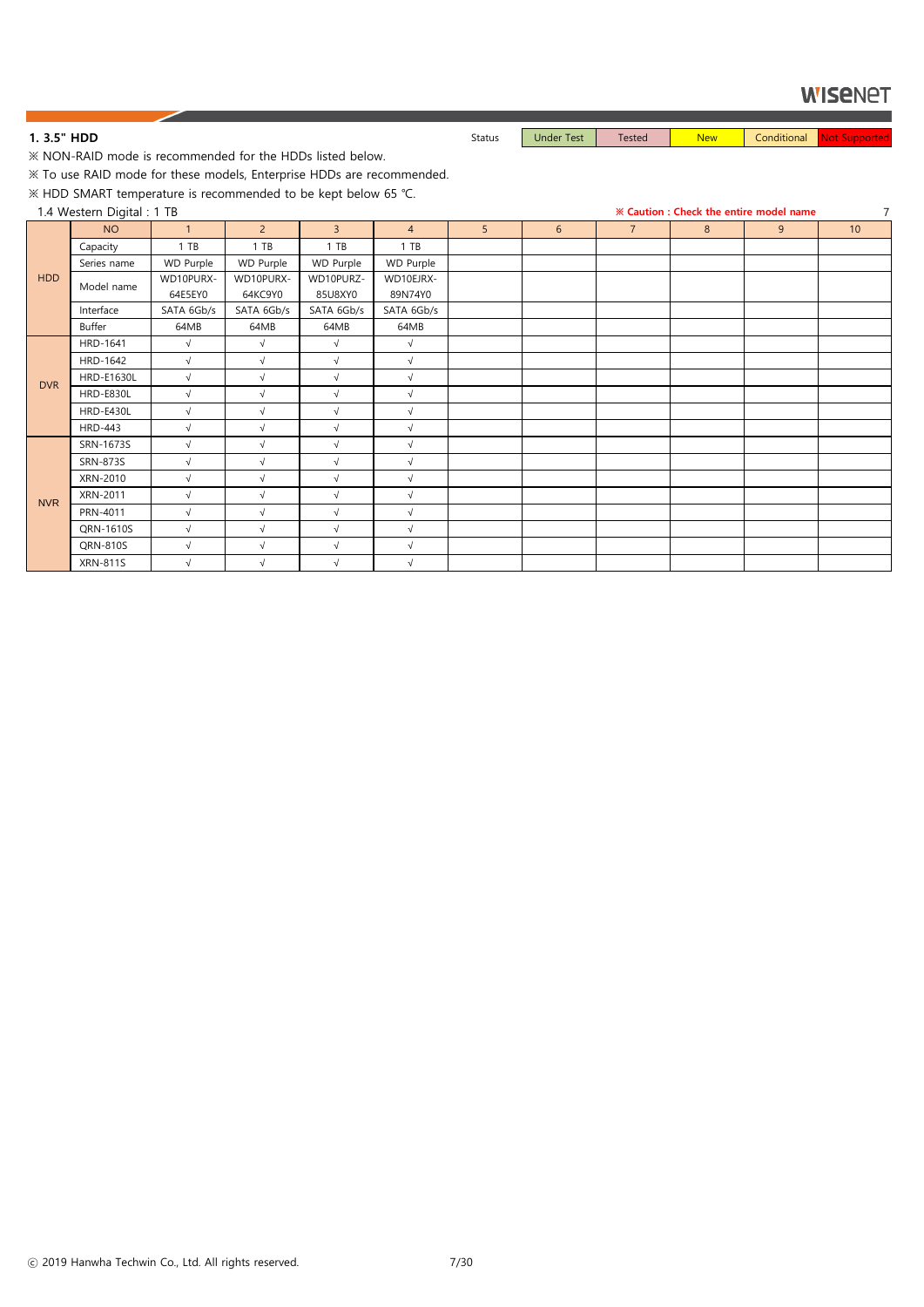1. 3.5" HDD **Status** Status Under Test Tested New Conditional Not Supported New Conditional New Conditional New Conditional New Conditional New Conditional New Conditional New Conditional New Conditional New Conditional Ne

※ NON-RAID mode is recommended for the HDDs listed below.

※ To use RAID mode for these models, Enterprise HDDs are recommended.

※ HDD SMART temperature is recommended to be kept below 65 ℃.

|            | 1.5 Western Digital : $2 \sim 3$ TB |              |                |                |                |                |                  |                  |                  | <b>※ Caution: Check the entire model name</b> | 8               |
|------------|-------------------------------------|--------------|----------------|----------------|----------------|----------------|------------------|------------------|------------------|-----------------------------------------------|-----------------|
|            | <b>NO</b>                           | $\mathbf{1}$ | $\overline{2}$ | $\overline{3}$ | $\overline{4}$ | 5 <sup>5</sup> | 6 <sup>1</sup>   | $7^{\circ}$      | 8 <sup>°</sup>   | 9                                             | 10 <sup>°</sup> |
|            | Capacity                            | 2 TB         | 2 TB           | 2 TB           | 2 TB           | 3 TB           | 3 TB             | 3 TB             | 3 TB             |                                               |                 |
|            | Series name                         | WD Purple    | WD Purple      | WD Purple      | WD Purple      | WD Purple      | <b>WD Purple</b> | <b>WD Purple</b> | <b>WD Purple</b> |                                               |                 |
| <b>HDD</b> | Model name                          | WD20PURX-    | WD20PURX-      | WD20PURZ-      | WD20EJRX-      | WD30PURX-      | WD30PURX-        | WD30PURZ-        | WD30EJRX-        |                                               |                 |
|            |                                     | 64P6ZY0      | 64PFUY0        | 85GU6Y0        | 89G3VY0        | 64P6ZY0        | 64PFUY0          | 85GU6Y0          | 89G3VY0          |                                               |                 |
|            | Interface                           | SATA 6Gb/s   | SATA 6Gb/s     | SATA 6Gb/s     | SATA 6Gb/s     | SATA 6Gb/s     | SATA 6Gb/s       | SATA 6Gb/s       | SATA 6Gb/s       |                                               |                 |
|            | Buffer                              | 64MB         | 64MB           | 64MB           | 64MB           | 64MB           | 64MB             | 64MB             | 64MB             |                                               |                 |
|            | HRD-1641                            | $\sqrt{ }$   | $\sqrt{ }$     | $\sqrt{}$      | $\sqrt{ }$     | $\sqrt{}$      | $\sqrt{ }$       | $\sqrt{ }$       | $\sqrt{ }$       |                                               |                 |
|            | HRD-1642                            | $\sqrt{ }$   | $\sqrt{}$      | $\sqrt{ }$     | $\sqrt{}$      | $\sqrt{ }$     | $\sqrt{ }$       | $\sqrt{}$        | $\sqrt{ }$       |                                               |                 |
|            | <b>HRD-E1630L</b>                   | $\sqrt{ }$   | $\sqrt{}$      | $\sqrt{ }$     | $\sqrt{}$      | $\sqrt{ }$     | $\sqrt{ }$       | $\sqrt{}$        | $\sqrt{ }$       |                                               |                 |
|            | <b>HRD-E830L</b>                    | $\sqrt{ }$   | $\sqrt{ }$     | $\sqrt{ }$     | $\sqrt{}$      |                | Not tested       |                  |                  |                                               |                 |
| <b>DVR</b> | HRD-E430L                           | $\sqrt{ }$   | $\sqrt{ }$     | $\sqrt{ }$     | $\sqrt{}$      | $\sqrt{ }$     | $\sqrt{}$        | $\sqrt{}$        | $\sqrt{ }$       |                                               |                 |
|            | <b>HRD-443</b>                      | $\sqrt{ }$   | $\sqrt{ }$     | $\sqrt{ }$     | $\sqrt{}$      |                | Not tested       |                  |                  |                                               |                 |
|            | HRX-1621                            | $\sqrt{}$    | $\sqrt{}$      | $\sqrt{ }$     | $\sqrt{}$      | $\sqrt{ }$     | $\sqrt{}$        | $\sqrt{}$        | $\sqrt{ }$       |                                               |                 |
|            | HRX-1620                            | $\sqrt{ }$   | $\sqrt{}$      | $\sqrt{}$      | $\sqrt{ }$     | $\sqrt{ }$     | $\sqrt{ }$       | $\sqrt{}$        | $\sqrt{ }$       |                                               |                 |
|            | <b>HRX-421</b>                      | $\sqrt{ }$   | $\sqrt{}$      | $\sqrt{}$      | $\sqrt{}$      | $\sqrt{ }$     | $\sqrt{ }$       | $\sqrt{}$        | $\sqrt{ }$       |                                               |                 |
|            | SRN-1673S                           | $\sqrt{ }$   | $\sqrt{ }$     | $\sqrt{ }$     | $\sqrt{}$      | $\sqrt{ }$     | $\sqrt{}$        | $\sqrt{ }$       | $\sqrt{ }$       |                                               |                 |
|            | <b>SRN-873S</b>                     | $\sqrt{}$    | $\sqrt{}$      | $\sqrt{ }$     | $\sqrt{}$      | $\sqrt{ }$     | $\sqrt{ }$       | $\sqrt{}$        | $\sqrt{ }$       |                                               |                 |
|            | XRN-2010                            | $\sqrt{ }$   | $\sqrt{}$      | $\sqrt{ }$     | $\sqrt{}$      | $\sqrt{ }$     | $\sqrt{ }$       | $\sqrt{}$        | $\sqrt{ }$       |                                               |                 |
|            | XRN-2011                            | $\sqrt{ }$   | $\sqrt{}$      | $\sqrt{ }$     | $\sqrt{}$      | $\sqrt{ }$     | $\sqrt{ }$       | $\sqrt{}$        | $\sqrt{ }$       |                                               |                 |
| <b>NVR</b> | PRN-4011                            | $\sqrt{ }$   | $\sqrt{}$      | $\sqrt{ }$     | $\sqrt{}$      | $\sqrt{ }$     | $\sqrt{ }$       | $\sqrt{}$        | $\sqrt{ }$       |                                               |                 |
|            | QRN-1610S                           | $\sqrt{ }$   | $\sqrt{ }$     | $\sqrt{ }$     | $\sqrt{}$      | $\sqrt{ }$     | $\sqrt{}$        | $\sqrt{}$        | $\sqrt{ }$       |                                               |                 |
|            | QRN-810S                            | $\sqrt{}$    | $\sqrt{ }$     | $\sqrt{ }$     | $\sqrt{}$      | $\sqrt{ }$     | $\sqrt{ }$       | $\sqrt{}$        | $\sqrt{ }$       |                                               |                 |
|            | <b>XRN-811S</b>                     | $\sqrt{ }$   | $\sqrt{ }$     | $\sqrt{ }$     | $\sqrt{}$      | $\sqrt{}$      | $\sqrt{}$        | $\sqrt{}$        | $\sqrt{ }$       |                                               |                 |
|            | <b>LRN-810S</b>                     | $\sqrt{ }$   | $\sqrt{ }$     | $\sqrt{ }$     | $\sqrt{}$      | $\sqrt{}$      | $\sqrt{}$        | $\sqrt{}$        | $\sqrt{ }$       |                                               |                 |

ⓒ 2019 Hanwha Techwin Co., Ltd. All rights reserved. 8/30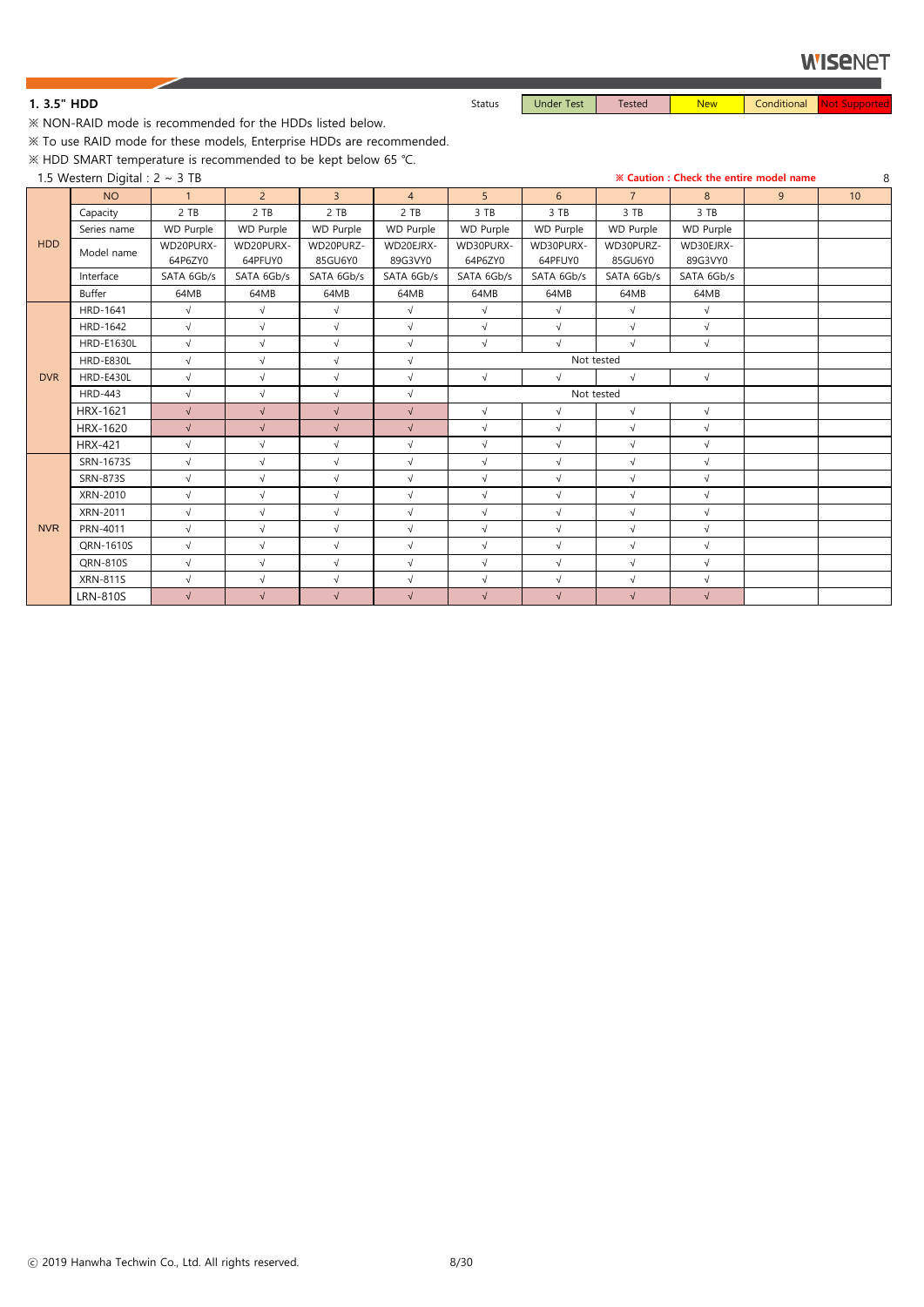1. 3.5" HDD **Status** Status Under Test Tested New Conditional Not Supported New Conditional New Conditional New Conditional New Conditional New Conditional New Conditional New Conditional New Conditional New Conditional Ne

※ NON-RAID mode is recommended for the HDDs listed below.

※ To use RAID mode for these models, Enterprise HDDs are recommended.

※ HDD SMART temperature is recommended to be kept below 65 ℃.

1.6 Western Digital : 4 ~ 6 TB **※ Caution : Check the entire model name** 9

|                            | $\sim$ restauted by the $\sim$ | <u> U I U</u>    |                                                                                                                 |                |                |                |                  |                  |            |   |    |
|----------------------------|--------------------------------|------------------|-----------------------------------------------------------------------------------------------------------------|----------------|----------------|----------------|------------------|------------------|------------|---|----|
|                            | <b>NO</b>                      | $\mathbf{1}$     | 2 <sup>7</sup>                                                                                                  | $\overline{3}$ | $\overline{4}$ | 5 <sup>5</sup> | 6 <sup>1</sup>   | 7 <sup>1</sup>   | 8          | 9 | 10 |
|                            | Capacity                       | 4 TB             | 4 TB                                                                                                            | 4 TB           | 4 TB           | 6 TB           | 6 TB             | 6 TB             | 6 TB       |   |    |
|                            | Series name                    | <b>WD Purple</b> | <b>WD Purple</b>                                                                                                | WD Purple      | WD Purple      | WD Purple      | <b>WD Purple</b> | <b>WD Purple</b> | WD Purple  |   |    |
| <b>HDD</b>                 | Model name                     | WD40PURX-        | WD40PURX-                                                                                                       | WD40EJRX-      | WD40EJRX-      | WD60PURX-      | WD60PURX-        | WD60PURZ-        | WD60EJRX-  |   |    |
|                            |                                | 64NZ6Y0          | 64N96Y0                                                                                                         | 89T1XY0        | 89T1XY0        | 64T0ZY1        | 64WY0Y1          | 85ZUFY1          | 89MP9Y1    |   |    |
|                            | Interface                      | SATA 6Gb/s       | SATA 6Gb/s                                                                                                      | SATA 6Gb/s     | SATA 6Gb/s     | SATA 6Gb/s     | SATA 6Gb/s       | SATA 6Gb/s       | SATA 6Gb/s |   |    |
|                            | Buffer                         | 64MB             | 64MB                                                                                                            | 64MB           | 64MB           | 64MB           | 64MB             | 64MB             | 64MB       |   |    |
|                            | <b>HRD-1641</b>                | $\sqrt{}$        | $\sqrt{ }$                                                                                                      | $\sqrt{}$      | $\sqrt{ }$     | $\sqrt{}$      | $\sqrt{ }$       | $\sqrt{}$        | $\sqrt{}$  |   |    |
|                            | HRD-1642                       | $\sqrt{ }$       | $\sqrt{ }$                                                                                                      | $\sqrt{ }$     | $\sqrt{}$      | $\sqrt{}$      | $\sqrt{}$        | $\sqrt{}$        | $\sqrt{}$  |   |    |
|                            | <b>HRD-E1630L</b>              | $\sqrt{ }$       | $\sqrt{}$                                                                                                       | $\sqrt{ }$     | $\sqrt{}$      | $\sqrt{ }$     | $\sqrt{ }$       | $\sqrt{ }$       | $\sqrt{ }$ |   |    |
|                            | <b>HRD-E830L</b>               | $\sqrt{ }$       | $\sqrt{}$                                                                                                       | $\sqrt{ }$     | $\sqrt{}$      |                | Not tested       |                  |            |   |    |
| <b>DVR</b>                 | <b>HRD-E430L</b>               | $\sqrt{ }$       | $\sqrt{}$                                                                                                       | $\sqrt{ }$     | $\sqrt{}$      | $\sqrt{}$      | $\sqrt{ }$       | $\sqrt{}$        | $\sqrt{ }$ |   |    |
|                            | <b>HRD-443</b>                 | $\sqrt{}$        | $\sqrt{}$                                                                                                       | $\sqrt{ }$     | $\sqrt{}$      |                | Not tested       |                  |            |   |    |
|                            | HRX-1621                       | $\sqrt{}$        | $\sqrt{ }$                                                                                                      | $\sqrt{ }$     | $\sqrt{}$      | $\sqrt{}$      | $\sqrt{ }$       | $\sqrt{}$        | $\sqrt{}$  |   |    |
|                            | HRX-1620                       | $\sqrt{}$        | $\sqrt{}$                                                                                                       | $\sqrt{ }$     | $\sqrt{}$      | $\sqrt{}$      | $\sqrt{ }$       | $\sqrt{ }$       | $\sqrt{ }$ |   |    |
|                            | <b>HRX-421</b>                 | $\sqrt{}$        | $\sqrt{}$                                                                                                       | $\sqrt{ }$     | $\sqrt{}$      | $\sqrt{}$      | $\sqrt{ }$       | $\sqrt{ }$       | $\sqrt{}$  |   |    |
|                            | SRN-1673S                      | $\sqrt{}$        | $\sqrt{ }$                                                                                                      | $\sqrt{ }$     | $\sqrt{}$      | $\sqrt{}$      | $\sqrt{}$        | $\sqrt{}$        | $\sqrt{}$  |   |    |
|                            | <b>SRN-873S</b>                | $\sqrt{ }$       | $\sqrt{ }$                                                                                                      | $\sqrt{ }$     | $\sqrt{}$      | $\sqrt{}$      | $\sqrt{ }$       | $\sqrt{}$        | $\sqrt{}$  |   |    |
|                            | XRN-2010                       | $\sqrt{}$        | $\sqrt{}$                                                                                                       | $\sqrt{ }$     | $\sqrt{}$      | $\sqrt{ }$     | $\sqrt{ }$       | $\sqrt{}$        | $\sqrt{ }$ |   |    |
|                            | XRN-2011                       |                  | Not Supported Not Supported Not Supported Not Supported Not Supported Not Supported Not Supported Not Supported |                |                |                |                  |                  |            |   |    |
| <b>NVR</b>                 | PRN-4011                       | $\sqrt{ }$       | $\sqrt{ }$                                                                                                      | $\sqrt{ }$     | $\sqrt{}$      | $\sqrt{}$      | $\sqrt{ }$       | $\sqrt{}$        | $\sqrt{}$  |   |    |
|                            | QRN-1610S                      | $\sqrt{}$        | $\sqrt{}$                                                                                                       | $\sqrt{ }$     | $\sqrt{}$      | $\sqrt{}$      | $\sqrt{}$        | $\sqrt{}$        | $\sqrt{}$  |   |    |
|                            | QRN-810S                       | $\sqrt{ }$       | $\sqrt{}$                                                                                                       | $\sqrt{ }$     | $\sqrt{}$      | $\sqrt{}$      | $\sqrt{ }$       | $\sqrt{}$        | $\sqrt{}$  |   |    |
|                            | <b>XRN-811S</b>                | $\sqrt{}$        | $\sqrt{}$                                                                                                       | $\sqrt{ }$     | $\sqrt{}$      | $\sqrt{}$      | $\sqrt{ }$       | $\sqrt{}$        | $\sqrt{}$  |   |    |
|                            | <b>LRN-810S</b>                | $\sqrt{}$        | $\sqrt{ }$                                                                                                      | $\sqrt{}$      | $\sqrt{}$      | $\sqrt{}$      | $\sqrt{ }$       | $\sqrt{}$        | $\sqrt{}$  |   |    |
| <b>External</b><br>Storage | <b>SRB-160S</b>                | $\sqrt{}$        | $\sqrt{}$                                                                                                       | $\sqrt{}$      | $\sqrt{}$      |                | Not Supported    |                  |            |   |    |

|                            | 1.6 Western Digital: 8 TB |                       |                                                                                     |                  |                  |                       |                       |   | <b>X Caution: Check the entire model name</b> |                 |
|----------------------------|---------------------------|-----------------------|-------------------------------------------------------------------------------------|------------------|------------------|-----------------------|-----------------------|---|-----------------------------------------------|-----------------|
|                            | <b>NO</b>                 |                       |                                                                                     |                  |                  |                       | b.                    | 8 |                                               | 10 <sup>°</sup> |
|                            | Capacity                  | 8 TB                  | 8 TB                                                                                | 8 TB             | 8 TB             | 8 TB                  | 8 TB                  |   |                                               |                 |
|                            | Series name               | WD Purple             | <b>WD Purple</b>                                                                    | <b>WD Purple</b> | <b>WD Purple</b> | WD Purple             | <b>WD Purple</b>      |   |                                               |                 |
| HDD                        | Model name                | WD81PURX-             | WD81PURZ-                                                                           | WD81EJRX-        | WD82PURX-        | WD82PURZ-             | WD82EJRX-             |   |                                               |                 |
|                            |                           | 64U9SY0               | 85LWMY0                                                                             | 89DBHY0          | 64GVLY0          | 85TEUY0               | 89AD9Y0               |   |                                               |                 |
|                            | Interface                 | SATA 6Gb/s            | SATA 6Gb/s                                                                          | SATA 6Gb/s       | SATA 6Gb/s       | SATA 6Gb/s            | SATA 6Gb/s            |   |                                               |                 |
|                            | Buffer                    | 256MB                 | 256MB                                                                               | 256MB            | 256MB            | 256MB                 | 256MB                 |   |                                               |                 |
|                            | XRN-2010                  | $\sqrt{(3 \times 1)}$ | $\sqrt{(x + 1)}$                                                                    | $\sqrt{(x + 1)}$ | $\sqrt{(x + 1)}$ | $\sqrt{(x 1)}$        | $\sqrt{(x 1)}$        |   |                                               |                 |
| <b>NVR</b>                 | XRN-2011                  |                       | Not Supported Not Supported Not Supported Not Supported Not Supported Not Supported |                  |                  |                       |                       |   |                                               |                 |
|                            | PRN-4011                  | $\sqrt{(x+1)}$        | $\sqrt{(x + 1)}$                                                                    | $\sqrt{(x + 1)}$ | $\sqrt{(x + 1)}$ | $\sqrt{(3 \times 1)}$ | $\sqrt{(3 \times 1)}$ |   |                                               |                 |
| <b>External</b><br>Storage | <b>SRB-160S</b>           | $\sqrt{ }$            |                                                                                     | $\sqrt{ }$       |                  |                       |                       |   |                                               |                 |

※ 1. HDD SMART temperature is recommended to be kept below 65 ℃.

#### **INTERNIOT**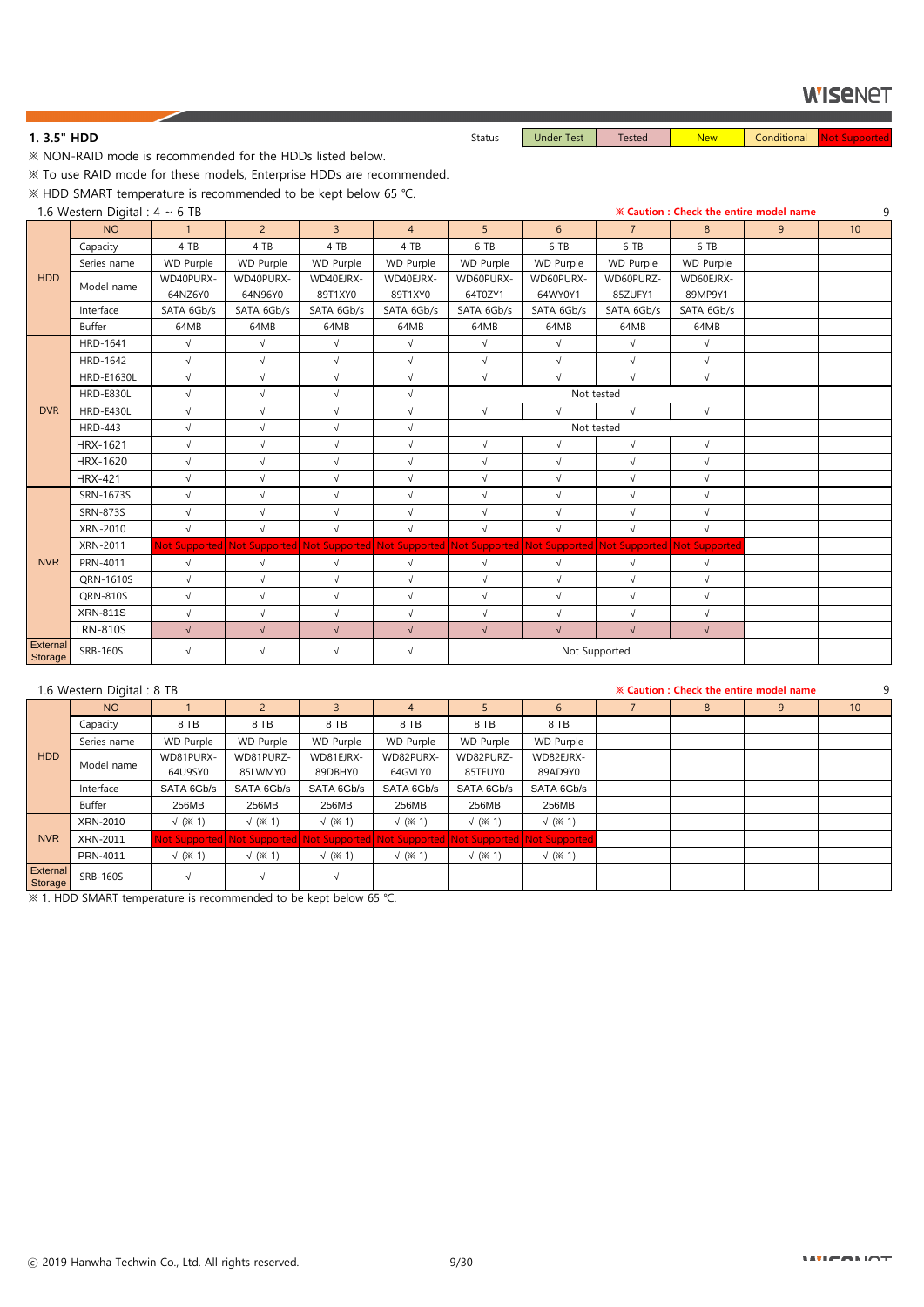#### **WISENEI**

※ To use RAID mode for these models, Enterprise HDDs are recommended. ※ HDD SMART temperature is recommended to be kept below 60 ℃.

|                 | 2.1 Seagate: $4 \sim 8$ TB          |                            |                            |                                                      |                               |                |                           |                |   |   | 10 |
|-----------------|-------------------------------------|----------------------------|----------------------------|------------------------------------------------------|-------------------------------|----------------|---------------------------|----------------|---|---|----|
|                 | <b>NO</b>                           | $\mathbf{1}$               | $\overline{2}$             | $\overline{3}$                                       | $\overline{4}$                | 5 <sup>1</sup> | 6                         | $\overline{7}$ | 8 | 9 | 10 |
|                 | Capacity                            | 4 TB                       | 6 TB                       | 8 TB                                                 |                               |                |                           |                |   |   |    |
|                 | Series name                         | Enterprise<br>Capacity 3.5 | Enterprise<br>Capacity 3.5 | Enterprise<br>Capacity 3.5                           |                               |                |                           |                |   |   |    |
| <b>HDD</b>      | Model name                          | ST4000NM0035               | ST6000NM0115               | ST8000NM0055                                         |                               |                |                           |                |   |   |    |
|                 | PN(Part Number)                     |                            | 1YZ110-002                 | 1RM112-002                                           |                               |                |                           |                |   |   |    |
|                 | Interface                           | SATA 6Gb/s                 | SATA 6Gb/s                 | SATA 6Gb/s                                           |                               |                |                           |                |   |   |    |
|                 | <b>Buffer</b>                       | 128MB                      | 256MB                      | 256MB                                                |                               |                |                           |                |   |   |    |
| <b>NVR</b>      | XRN-2011                            | Not tested                 | $\sqrt{ }$                 | <b>Not Supported</b>                                 |                               |                |                           |                |   |   |    |
|                 | PRN-4011                            | $\sqrt{}$                  | $\sqrt{ }$                 | $\sqrt{ }$                                           |                               |                |                           |                |   |   |    |
| <b>External</b> | <b>SRB-160S</b>                     | $\sqrt{}$                  | $\sqrt{ }$                 | $\sqrt{ }$                                           |                               |                |                           |                |   |   |    |
| Storage         |                                     |                            |                            |                                                      |                               |                |                           |                |   |   |    |
|                 | 2.2 Western Digital : $4 \sim 8$ TB |                            |                            |                                                      |                               |                |                           |                |   |   | 10 |
|                 | <b>NO</b>                           | 1                          | $2^{\circ}$                | $\overline{3}$                                       | $\overline{4}$                | 5 <sup>1</sup> | 6                         | $\overline{7}$ | 8 | 9 | 10 |
|                 | Capacity                            | 4 TB                       | 6 TB                       | 8 TB                                                 | 4TB                           | 6TB            | 8TB                       |                |   |   |    |
|                 | Series name                         | UltraStar                  | UltraStar                  | UltraStar                                            | <b>UltraStar</b>              | UltraStar      | UltraStar                 |                |   |   |    |
|                 | Model name                          | HUS726T4TAL                |                            | HUS726T6TALE HUS728T8TALE <mark> HUS726T4TALE</mark> |                               |                | HUS726T6TALE HUS728T8TALE |                |   |   |    |
| <b>HDD</b>      |                                     | A6L4                       | 6L4                        | 6L4                                                  | 6L4                           | 6L4            | 6L4                       |                |   |   |    |
|                 | P/N(Part Number)                    | 0B35950                    | 0B36039                    | 0B36404                                              | 0B36040                       | 0B36039        | 0B36404                   |                |   |   |    |
|                 | F/W(Firmware)                       | 40H                        | 40H                        | 410                                                  | 460                           | 460            | 460                       |                |   |   |    |
|                 | Interface                           | SATA 6Gb/s                 | SATA 6Gb/s                 | SATA 6Gb/s                                           | SATA 6Gb/s                    | SATA 6Gb/s     | SATA 6Gb/s                |                |   |   |    |
|                 | <b>Buffer</b>                       | 256MB                      | 256MB                      | 256MB                                                | 256MB                         | 256MB          | 256MB                     |                |   |   |    |
| <b>NVR</b>      | XRN-2011                            | $\sqrt{(x + 1)}$           | $\sqrt{(x + 1)}$           | <b>Not Supported</b>                                 | $\sqrt{*}$ ( $\frac{3}{2}$ 1) | $\sqrt{(x 1)}$ | Not Supportec             |                |   |   |    |
|                 | PRN-4011                            | $\sqrt{}$                  | $\sqrt{ }$                 | $\sqrt{ }$                                           | $\sqrt{}$                     | $\sqrt{}$      | $\sqrt{ }$                |                |   |   |    |
| <b>External</b> | <b>SRB-160S</b>                     |                            |                            |                                                      | $\sqrt{}$                     | $\sqrt{}$      | $\sqrt{ }$                |                |   |   |    |
| Storage         |                                     |                            |                            |                                                      |                               |                |                           |                |   |   |    |

※ 1. HDD SMART temperature is recommended to be kept below 60 ℃.

**2. Enterprise 3.5" HDD** Status | Under Test | Tested | New Conditional Not Supported New Conditional Not Supported

ⓒ 2019 Hanwha Techwin Co., Ltd. All rights reserved. 10/30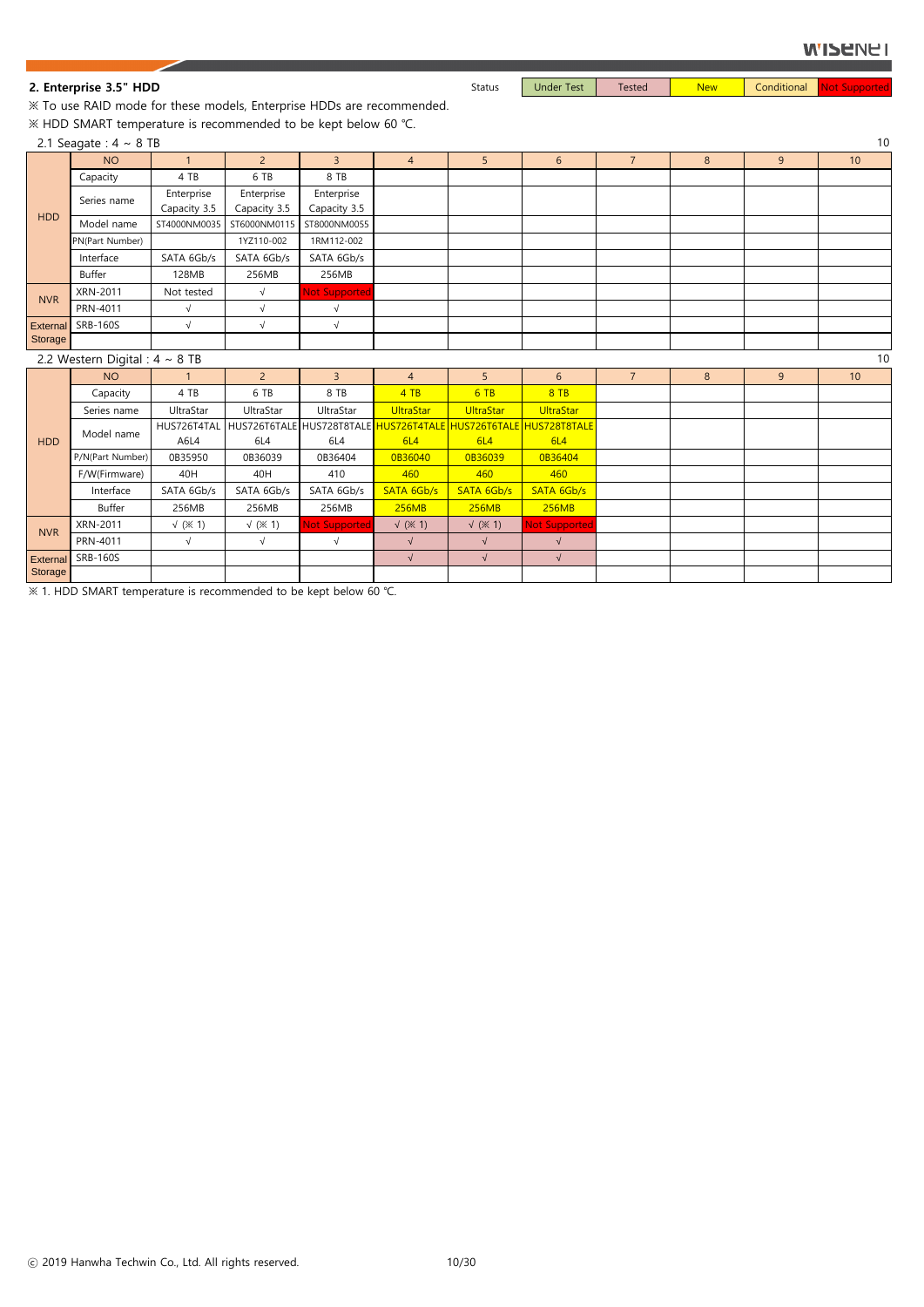| 3. 2.5" HDD |                             |                    |                      |                    |                          | Status                   | <b>Under Test</b> | Tested         | <b>New</b>     | Conditional |                     |
|-------------|-----------------------------|--------------------|----------------------|--------------------|--------------------------|--------------------------|-------------------|----------------|----------------|-------------|---------------------|
| 3.1 Seagate |                             |                    |                      |                    |                          |                          |                   |                |                |             | Not Supported<br>11 |
|             | <b>NO</b>                   | $\mathbf{1}$       | $\overline{2}$       | $\overline{3}$     | $\overline{4}$           | 5                        | $6\,$             | $\overline{7}$ | $8\phantom{1}$ | 9           | 10                  |
|             | Capacity                    | 1 T B              | 2 TB                 |                    |                          |                          |                   |                |                |             |                     |
|             | Series name                 | Momentus           | Spinpoint M9T        |                    |                          |                          |                   |                |                |             |                     |
| <b>HDD</b>  | Model name                  | ST1000LM024        | ST2000LM003          |                    |                          |                          |                   |                |                |             |                     |
|             | Interface                   | SATA 3Gb/s         | SATA 6Gb/s           |                    |                          |                          |                   |                |                |             |                     |
|             | Buffer                      | 16MB               | 32MB                 |                    |                          |                          |                   |                |                |             |                     |
|             | <b>SRM-872</b>              | $\sqrt{ }$         | $\sqrt{}$            |                    | (Discontinued Model)     |                          |                   |                |                |             |                     |
| <b>NVR</b>  | <b>TRM-1610S</b>            |                    |                      |                    |                          |                          |                   |                |                |             |                     |
|             | 3.2 Western Digital         |                    |                      |                    |                          |                          |                   |                |                |             | 11                  |
|             | <b>NO</b>                   | $\mathbf{1}$       | $\overline{2}$       | $\overline{3}$     | $\overline{4}$           | 5 <sub>5</sub>           | 6                 | $\overline{7}$ | 8              | 9           | 10                  |
|             | Capacity                    | 500 GB             | 500 GB               | 1 T B              |                          |                          |                   |                |                |             |                     |
|             | Series name                 | $AV-25$            | $AV-25$              | $AV-25$            |                          |                          |                   |                |                |             |                     |
| <b>HDD</b>  | Model name                  | WD5000LUCT-        | WD5000LUCT-          | WD10JUCT-          |                          |                          |                   |                |                |             |                     |
|             |                             | 63C26Y0            | 63RC2Y0              | 63CYNY0            |                          |                          |                   |                |                |             |                     |
|             | Interface                   | SATA 3Gb/s         | SATA 3Gb/s           | SATA 3Gb/s         |                          |                          |                   |                |                |             |                     |
|             | Buffer                      | 16MB               | 16MB                 | 16MB               |                          |                          |                   |                |                |             |                     |
|             | <b>SRM-872</b>              | $\sqrt{ }$         | $\sqrt{}$            | $\sqrt{ }$         |                          | (Discontinued Model)     |                   |                |                |             |                     |
| <b>NVR</b>  | <b>TRM-1610S</b>            |                    | $\sqrt{ }$           | $\sqrt{ }$         |                          |                          |                   |                |                |             |                     |
|             | <b>TRM-810S</b>             |                    | $\sqrt{ }$           | $\sqrt{}$          |                          |                          |                   |                |                |             |                     |
|             | <b>TRM-410S</b>             |                    | $\sqrt{ }$           | $\sqrt{ }$         |                          |                          |                   |                |                |             |                     |
|             | 3.3 Samsung SSD             |                    |                      |                    |                          |                          |                   |                |                |             | 11                  |
|             | <b>NO</b>                   | $\mathbf{1}$       | $\overline{2}$       | $\overline{3}$     | $\overline{4}$           | 5                        | $6\phantom{.}6$   | $\overline{7}$ | 8              | 9           | 10                  |
|             | Capacity                    | 1 T B              | $2$ TB               | 512 GB             | $1$ TB                   | 2 TB                     |                   |                |                |             |                     |
| HDD         | Series name                 | <b>SSD 850 PRO</b> | SSD 850 PRO          | <b>SSD 860 PRO</b> | <b>SSD 860 PRO</b>       | SSD 860 PRO              |                   |                |                |             |                     |
|             | Model name                  | MZ-7KE1T0          | MZ-7KE2T0            | MZ-76P512          | MZ-76P1T0                | MZ-76P2T0                |                   |                |                |             |                     |
|             | Interface                   | SATA 6Gb/s         | SATA 6Gb/s           | SATA 6Gb/s         | SATA 6Gb/s               | SATA 6Gb/s               |                   |                |                |             |                     |
|             | Buffer                      | $\sim$             | $\sim$               | $\sim$             | $\overline{\phantom{a}}$ | $\overline{\phantom{a}}$ |                   |                |                |             |                     |
|             | <b>SRM-872</b>              |                    | (Discontinued Model) |                    |                          |                          |                   |                |                |             |                     |
| <b>NVR</b>  | <b>TRM-1610S</b>            | $\sqrt{ }$         | $\sqrt{}$            | $\sqrt{ }$         | $\sqrt{}$                | $\sqrt{}$                |                   |                |                |             |                     |
|             | <b>TRM-810S</b>             |                    |                      | $\sqrt{}$          | $\sqrt{}$                | $\sqrt{}$                |                   |                |                |             |                     |
|             | <b>TRM-410S</b>             |                    |                      | $\sqrt{ }$         | $\sqrt{ }$               | $\sqrt{}$                |                   |                |                |             |                     |
|             | 3.4 Micron SSD<br><b>NO</b> | $1 -$              | $2^{\circ}$          | 3 <sup>7</sup>     | $\overline{4}$           | 5 <sub>1</sub>           | 6 <sup>1</sup>    | 7 <sup>1</sup> | 8 <sup>°</sup> | 9           | 11<br>10            |
|             | Capacity                    | 256 GB             |                      |                    |                          |                          |                   |                |                |             |                     |
|             | Series name                 | <b>M500IT</b>      |                      |                    |                          |                          |                   |                |                |             |                     |
| <b>HDD</b>  |                             | MTFDDAK256         |                      |                    |                          |                          |                   |                |                |             |                     |
|             | Model name                  | <b>MBD</b>         |                      |                    |                          |                          |                   |                |                |             |                     |
|             | Interface                   | SATA 6Gb/s         |                      |                    |                          |                          |                   |                |                |             |                     |
|             | Buffer                      | $\sim$             |                      |                    |                          |                          |                   |                |                |             |                     |
|             | <b>TRM-1610S</b>            | $\sqrt{ }$         |                      |                    |                          |                          |                   |                |                |             |                     |
| <b>NVR</b>  | <b>TRM-810S</b>             | $\sqrt{ }$         |                      |                    |                          |                          |                   |                |                |             |                     |
|             | <b>TRM-410S</b>             | $\sqrt{ }$         |                      |                    |                          |                          |                   |                |                |             |                     |

ⓒ 2019 Hanwha Techwin Co., Ltd. All rights reserved. 11/30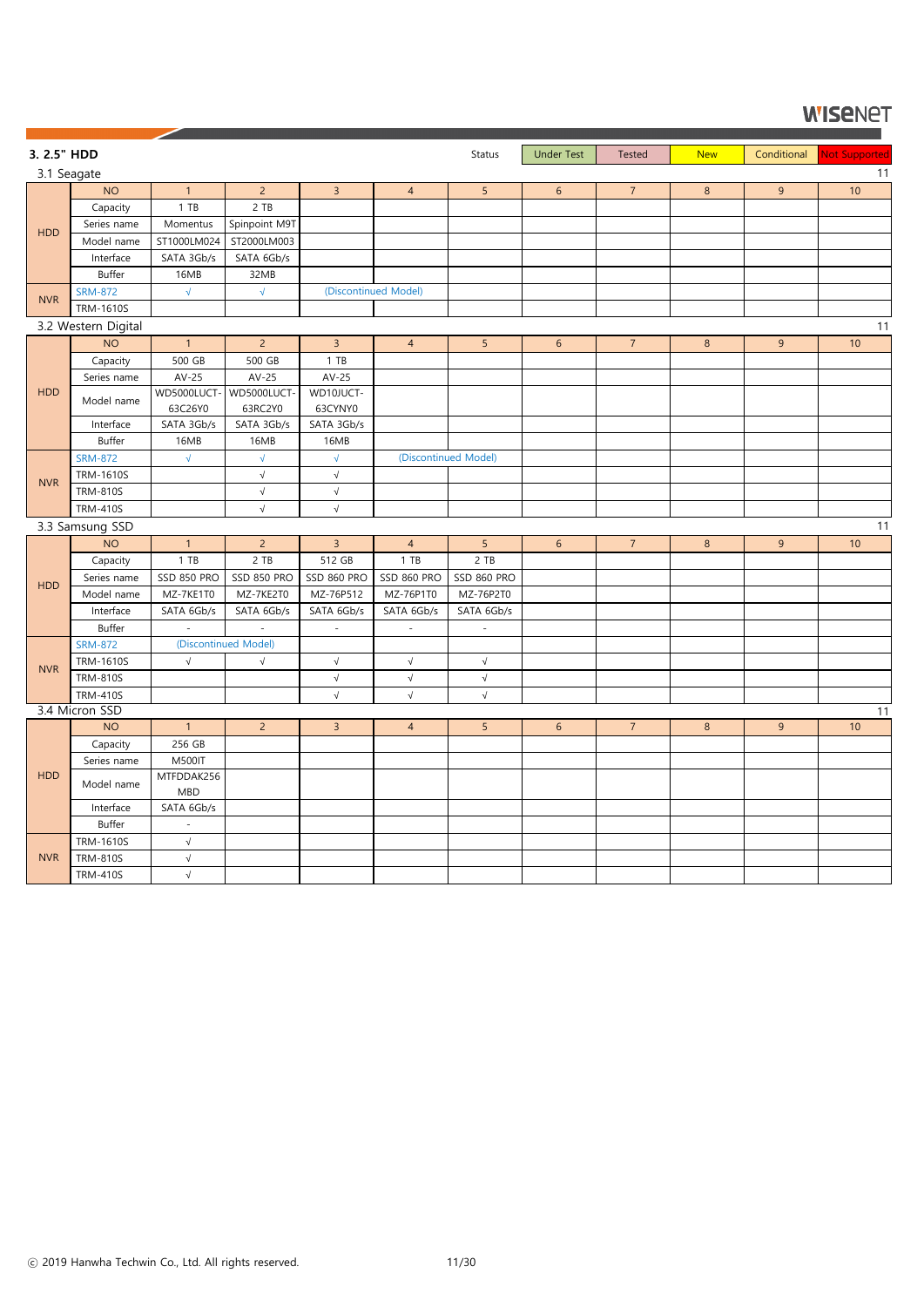※ 1. HDD SMART temperature is recommended to be kept below 65 ℃.

### **WISENET**

| 4. Server NVR        |                      |            |                            |   |   | Status | <b>Under Test</b> | Tested         | <b>New</b> | Conditional | Not Supported |
|----------------------|----------------------|------------|----------------------------|---|---|--------|-------------------|----------------|------------|-------------|---------------|
|                      | 4.1 Seagate 3.5" HDD |            |                            |   |   |        |                   |                |            |             | 12            |
|                      | <b>NO</b>            |            | $\mathcal{P}$              | 3 | 4 |        | $6\phantom{.}6$   | $\overline{7}$ | 8          | 9           | 10            |
|                      | Capacity             | 10 TB      | 6 TB                       |   |   |        |                   |                |            |             |               |
|                      | Series name          | Sky Hawk   | Surveillance               |   |   |        |                   |                |            |             |               |
| <b>HDD</b>           | Model name           |            | ST10000VX0004 ST6000VX0003 |   |   |        |                   |                |            |             |               |
|                      | Part Number          |            | (1ZH110)                   |   |   |        |                   |                |            |             |               |
|                      | Interface            | SATA 6Gb/s | SATA 6Gb/s                 |   |   |        |                   |                |            |             |               |
|                      | Buffer               | 256MB      | 128MB                      |   |   |        |                   |                |            |             |               |
|                      | <b>PRP-4000H8</b>    |            |                            |   |   |        |                   |                |            |             |               |
| Server<br><b>NVR</b> | PRP-5000H16          | $\sqrt{ }$ |                            |   |   |        |                   |                |            |             |               |
|                      | <b>PRP-3000H8</b>    |            |                            |   |   |        |                   |                |            |             |               |

#### 4.2 Seagate 3.5'' HDD ( NON-RAID Model ) 12

|            | $\frac{1}{2}$ seagate 5.5 $\frac{1}{2}$ , $\frac{1}{2}$ , $\frac{1}{2}$ , $\frac{1}{2}$ , $\frac{1}{2}$ , $\frac{1}{2}$ , $\frac{1}{2}$ |              |                  |                          |  |  |               |  |   |  |                 |
|------------|-----------------------------------------------------------------------------------------------------------------------------------------|--------------|------------------|--------------------------|--|--|---------------|--|---|--|-----------------|
|            | <b>NO</b>                                                                                                                               |              |                  |                          |  |  | $\mathfrak b$ |  | ŏ |  | 10 <sup>°</sup> |
|            | Capacity                                                                                                                                | 4 TB         | 4 TB             | 6 TB                     |  |  |               |  |   |  |                 |
|            | Series name                                                                                                                             | Surveillance | <b>WD Purple</b> | WD Purple                |  |  |               |  |   |  |                 |
| <b>HDD</b> | Model name                                                                                                                              | ST4000VX000  | WD40PURX-        | WD60PURX-                |  |  |               |  |   |  |                 |
|            |                                                                                                                                         |              | 64N96Y0          | 64WY0Y1                  |  |  |               |  |   |  |                 |
|            | Part Number                                                                                                                             | (2AG166)     |                  | $\overline{\phantom{0}}$ |  |  |               |  |   |  |                 |
|            | Interface                                                                                                                               | SATA 6Gb/s   | SATA 6Gb/s       | SATA 6Gb/s               |  |  |               |  |   |  |                 |
|            | Buffer                                                                                                                                  | 64MB         | 64MB             | 64MB                     |  |  |               |  |   |  |                 |
| Server     | XAR-1600H4                                                                                                                              |              | $\lceil$         |                          |  |  |               |  |   |  |                 |
| <b>NVR</b> |                                                                                                                                         |              |                  |                          |  |  |               |  |   |  |                 |

※ 1. HDD SMART temperature is recommended to be kept below 65 ℃.

ⓒ 2019 Hanwha Techwin Co., Ltd. All rights reserved. 12/30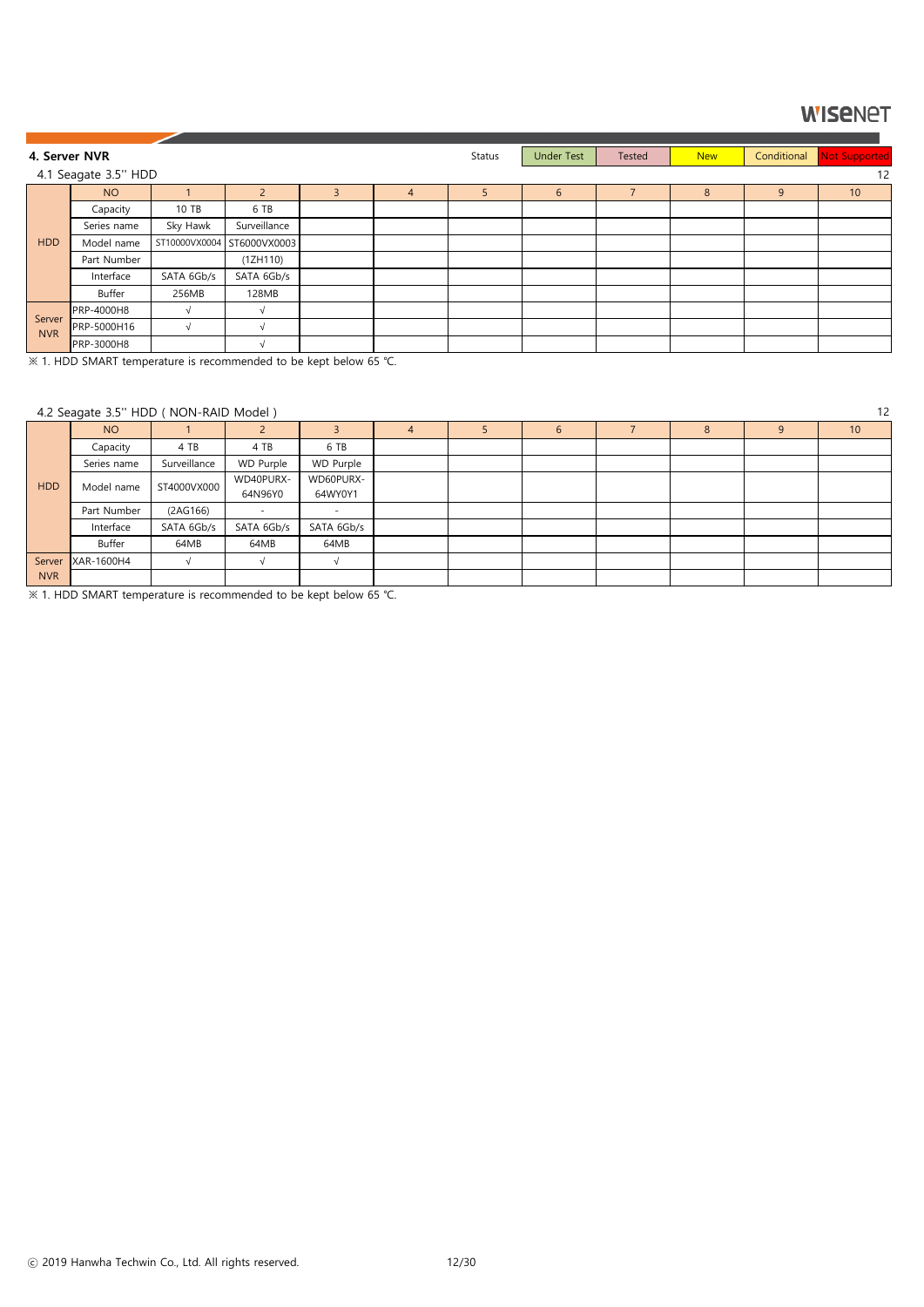|            | Appendix 1. Discontinued HDDs List (Seagate)                                                                                |               |                       |                      |                      |                        |                          | Status         | EOL            | Conditional | Not Supported |
|------------|-----------------------------------------------------------------------------------------------------------------------------|---------------|-----------------------|----------------------|----------------------|------------------------|--------------------------|----------------|----------------|-------------|---------------|
|            | A1.1 Seagate (250 ~ 500 GB) ※ The Video 3.5 line of HDDs has been discontinued, thus moved to the Discontinued Models list. |               |                       |                      |                      |                        |                          |                |                |             | 13            |
|            | <b>NO</b>                                                                                                                   | $\mathbf{1}$  | $\overline{2}$        | 3 <sup>1</sup>       | $\overline{4}$       | 5                      | $6\overline{6}$          | 7 <sup>1</sup> | 8 <sup>°</sup> | 9           | 10            |
|            | Capacity                                                                                                                    | 250 GB        | 250 GB                | 500 GB               | 500 GB               | 500 GB                 | 500 GB                   |                |                |             |               |
| <b>HDD</b> | Series name<br>Model name                                                                                                   | SV35.5 Series | Video 3.5             | Pipeline HD          | SV35 Series          | SV35.5 Series          | Video 3.5<br>ST3500414CS |                |                |             |               |
|            | (Part Number)                                                                                                               | ST3250311SV   | ST3250312CS           | ST3500312CS          | ST3500411SV          | ST3500410SV            | (9GW142)                 |                |                |             |               |
|            | Interface                                                                                                                   | SATA 3Gb/s    | SATA 3Gb/s            | SATA 3Gb/s           | SATA 3Gb/s           | SATA 3Gb/s             | SATA 3Gb/s               |                |                |             |               |
|            | Buffer                                                                                                                      | 8MB           | 8MB                   | 8MB                  | 16MB                 | 16MB                   | 16MB                     |                |                |             |               |
|            | SRD-1670D                                                                                                                   | $\sqrt{ }$    | $\sqrt{}$             | v1.06(†)             | v1.06(1)             | $\sqrt{ }$             |                          |                |                |             |               |
|            | SRD-1630D                                                                                                                   | $\sqrt{ }$    | $\sqrt{}$             | v1.06(†)             | v1.06(1)             | $\sqrt{ }$             |                          |                |                |             |               |
|            | <b>SRD-470D</b><br>SRD-1652D                                                                                                |               | $\sqrt{}$<br>v1.01(†) | v1.06(1)<br>v1.01(†) | v1.06(1)<br>v1.01(†) | $\sqrt{}$<br>$\sqrt{}$ |                          |                |                |             |               |
|            | <b>SRD-440</b>                                                                                                              | $\sqrt{ }$    | $\sqrt{}$             | $\sqrt{ }$           | $\sqrt{}$            | $\sqrt{}$              |                          |                |                |             |               |
|            | SRD-1640                                                                                                                    |               | $\sqrt{ }$            |                      | $\sqrt{}$            |                        |                          |                |                |             |               |
|            | <b>SRD-442</b>                                                                                                              |               | $\sqrt{}$             |                      | $\sqrt{}$            |                        |                          |                |                |             |               |
|            | SRD-1673D                                                                                                                   |               | $\sqrt{}$             |                      |                      |                        | $\sqrt{ }$               |                |                |             |               |
|            | SRD-1654D                                                                                                                   |               | $\sqrt{}$             |                      |                      |                        | $\sqrt{ }$               |                |                |             |               |
|            | <b>SRD-473D</b>                                                                                                             |               | $\sqrt{}$             |                      |                      |                        |                          |                |                |             |               |
|            | <b>SRD-443</b>                                                                                                              |               |                       |                      |                      |                        | $\sqrt{ }$               |                |                |             |               |
|            | SRD-1680D                                                                                                                   |               |                       |                      |                      |                        |                          |                |                |             |               |
|            | SRD-1642                                                                                                                    |               |                       |                      |                      |                        | $\sqrt{ }$               |                |                |             |               |
|            | SRD-842<br>SRD-1676D                                                                                                        |               |                       |                      |                      |                        | $\sqrt{ }$<br>$\sqrt{ }$ |                |                |             |               |
| <b>DVR</b> | <b>SRD-876D</b>                                                                                                             |               |                       |                      |                      |                        | $\sqrt{ }$               |                |                |             |               |
|            | <b>SRD-476D</b>                                                                                                             |               |                       |                      |                      |                        | $\sqrt{}$                |                |                |             |               |
|            | SRD-445                                                                                                                     |               |                       |                      |                      |                        | $\sqrt{ }$               |                |                |             |               |
|            | <b>SRD-482</b>                                                                                                              |               |                       |                      |                      |                        | $\sqrt{}$                |                |                |             |               |
|            | SRD-1694                                                                                                                    |               |                       |                      |                      |                        | $\sqrt{ }$               |                |                |             |               |
|            | SRD-894                                                                                                                     |               |                       |                      |                      |                        |                          |                |                |             |               |
|            | <b>SRD-494</b>                                                                                                              |               |                       |                      |                      |                        |                          |                |                |             |               |
|            | SRD-1694U                                                                                                                   |               |                       |                      |                      |                        | $\sqrt{ }$               |                |                |             |               |
|            | <b>HRD-E1630L</b>                                                                                                           |               |                       |                      |                      |                        |                          |                |                |             |               |
|            | <b>HRD-E830L</b><br><b>HRD-E430L</b>                                                                                        |               |                       |                      |                      |                        |                          |                |                |             |               |
|            | HRD-1642                                                                                                                    |               |                       |                      |                      |                        | $\sqrt{ }$               |                |                |             |               |
|            | <b>HRD-842</b>                                                                                                              |               |                       |                      |                      |                        |                          |                |                |             |               |
|            | <b>HRD-442</b>                                                                                                              |               |                       |                      |                      |                        |                          |                |                |             |               |
|            | <b>HRD-443</b>                                                                                                              |               |                       |                      |                      |                        |                          |                |                |             |               |
|            | SDR-5102                                                                                                                    |               |                       |                      |                      |                        | $\sqrt{ }$               |                |                |             |               |
|            | SDR-4102                                                                                                                    |               |                       |                      |                      |                        | $\sqrt{ }$               |                |                |             |               |
|            | SDR-3102                                                                                                                    |               |                       |                      |                      |                        | $\sqrt{ }$<br>$\sqrt{ }$ |                |                |             |               |
|            | SDR-C5300<br>SDR-B3300                                                                                                      |               |                       |                      |                      |                        | $\sqrt{ }$               |                |                |             |               |
| <b>AIO</b> | SDR-C75300                                                                                                                  |               |                       |                      |                      |                        | $\sqrt{ }$               |                |                |             |               |
|            | SDR-C74300                                                                                                                  |               |                       |                      |                      |                        |                          |                |                |             |               |
|            | SDR-B73300                                                                                                                  |               |                       |                      |                      |                        |                          |                |                |             |               |
|            | SDR-B74031                                                                                                                  |               |                       |                      |                      |                        | $\sqrt{ }$               |                |                |             |               |
|            | <b>SNR-D5401</b>                                                                                                            |               |                       |                      |                      |                        | $\sqrt{ }$               |                |                |             |               |
|            | SNR-73200                                                                                                                   |               |                       |                      |                      |                        |                          |                |                |             |               |
|            | <b>SRN-470D</b>                                                                                                             |               | $\sqrt{}$             | $\sqrt{ }$           | $\sqrt{}$            |                        | $\sqrt{ }$               |                |                |             |               |
|            | SRN-1670D<br>SRN-1000                                                                                                       |               | $\sqrt{}$             | $\sqrt{ }$           | $\sqrt{}$            |                        | $\sqrt{ }$<br>$\sqrt{ }$ |                |                |             |               |
|            | SRN-4000                                                                                                                    |               |                       |                      |                      |                        | Not Supported            |                |                |             |               |
|            | <b>SRN-472S</b>                                                                                                             |               |                       |                      |                      |                        | $\sqrt{}$                |                |                |             |               |
|            | SRN-1673S                                                                                                                   |               |                       |                      |                      |                        | $\sqrt{ }$               |                |                |             |               |
|            | <b>SRN-873S</b>                                                                                                             |               |                       |                      |                      |                        | $\sqrt{ }$               |                |                |             |               |
| <b>NVR</b> | <b>SRN-473S</b>                                                                                                             |               |                       |                      |                      |                        | $\sqrt{}$                |                |                |             |               |
|            | XRN-2010                                                                                                                    |               |                       |                      |                      |                        |                          |                |                |             |               |
|            | XRN-2011                                                                                                                    |               |                       |                      |                      |                        |                          |                |                |             |               |
|            | XRN-1610S                                                                                                                   |               |                       |                      |                      |                        |                          |                |                |             |               |
|            | PRN-4011<br>XRN-3010                                                                                                        |               |                       |                      |                      |                        | $\sqrt{ }$               |                |                |             |               |
|            | <b>XRN-810S</b>                                                                                                             |               |                       |                      |                      |                        | <b>Not Supported</b>     |                |                |             |               |
|            | <b>XRN-410S</b>                                                                                                             |               |                       |                      |                      |                        | <b>Not Supported</b>     |                |                |             |               |
| External   |                                                                                                                             |               |                       |                      |                      |                        |                          |                |                |             |               |
| Storage    | SVS-5E                                                                                                                      |               |                       |                      | $\sqrt{}$            |                        | $\sqrt{}$                |                |                |             |               |

ⓒ 2019 Hanwha Techwin Co., Ltd. All rights reserved. 13/30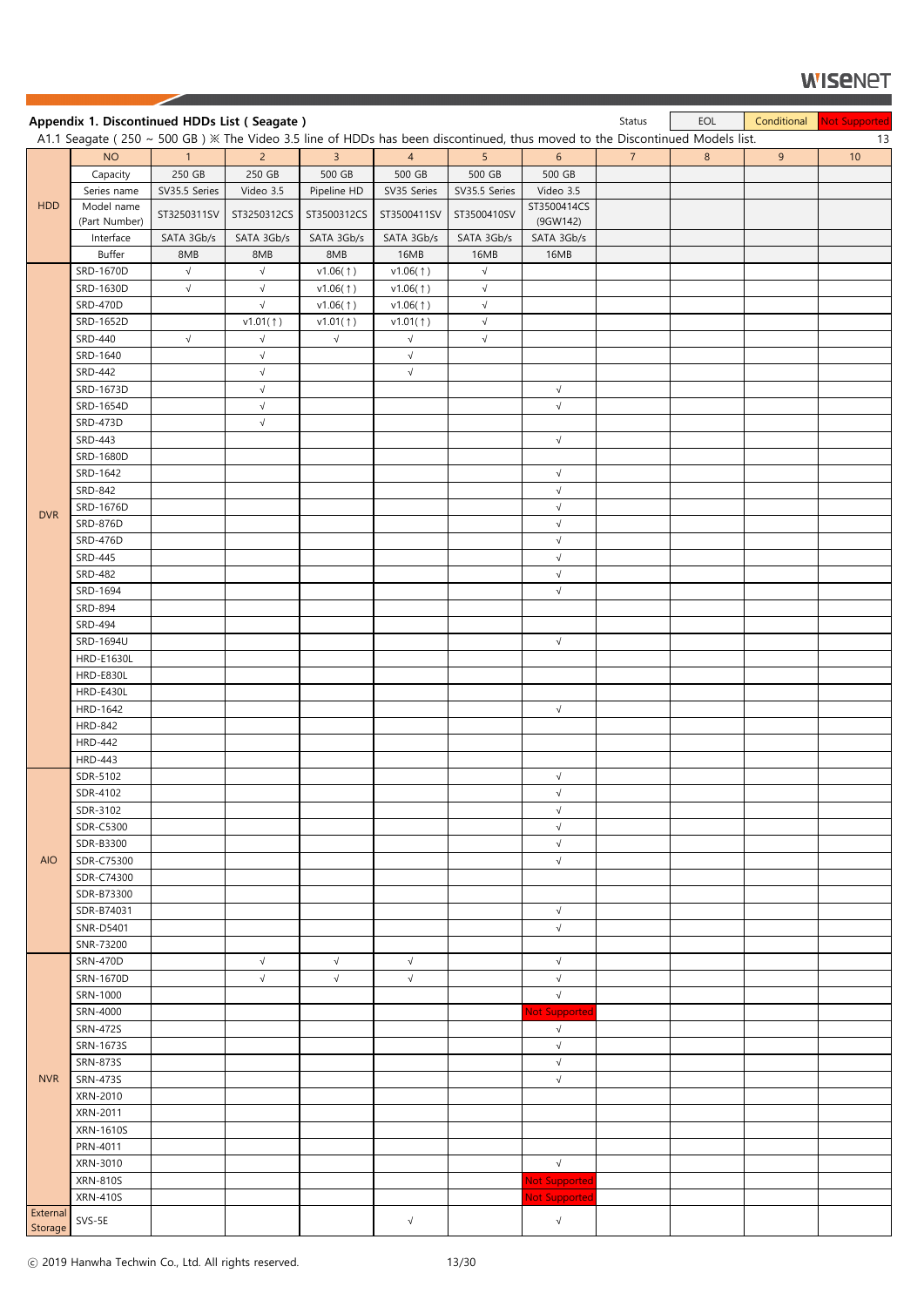|                     | Appendix 1. Discontinued HDDs List (Seagate)                                                                                    |             |               |                                                     |             |                          |                                        | Status        | EOL                 | Conditional            | Not Supported          |
|---------------------|---------------------------------------------------------------------------------------------------------------------------------|-------------|---------------|-----------------------------------------------------|-------------|--------------------------|----------------------------------------|---------------|---------------------|------------------------|------------------------|
|                     | A1.2 Seagate (1 TB) $\frac{1}{2}$ The Video 3.5 line of HDDs has been discontinued, thus moved to the Discontinued Models list. |             |               |                                                     |             |                          |                                        |               |                     |                        | 14                     |
|                     | <b>NO</b>                                                                                                                       | 11          | 12            | 13                                                  | 14          | 15                       | 16                                     | 17            | 18                  | 19                     | 20                     |
|                     | Capacity                                                                                                                        | 1 T B       | $1$ TB        | 1 T B                                               | $1$ TB      | $1$ TB                   | $1$ TB                                 | 1 T B         | $1$ TB              | 1 T B                  | 1 TB                   |
| <b>HDD</b>          | Series name                                                                                                                     | Pipeline HD | Pipeline HD.2 | SV35.5 Series                                       | SV35 Series | Video 3.5                | Constellation<br>ES7200                | SV35.3 Series | Constellation<br>ES | Surveillance           | Sky Hawk               |
|                     | Model name                                                                                                                      |             |               | ST31000322CS ST31000424CS ST31000525SV ST31000526SV |             | ST1000VM002              | ST31000524NS ST31000340SV ST1000NM0011 |               |                     | ST1000VX001            | ST1000VX005            |
|                     | (Part Number)<br>Interface                                                                                                      | SATA 3Gb/s  | SATA 3Gb/s    | SATA 3Gb/s                                          | SATA 3Gb/s  | (1E T 162)<br>SATA 6Gb/s | SATA 3Gb/s                             | SATA 3Gb/s    | SATA 6Gb/s          | (1HH162)<br>SATA 6Gb/s | (2E3162)<br>SATA 6Gb/s |
|                     | <b>Buffer</b>                                                                                                                   | 8MB         | 16MB          | 32MB                                                | 32MB        | 64MB                     | 32MB                                   | 32MB          | 64MB                | 64MB                   | 64MB                   |
|                     | SRD-1670D                                                                                                                       | v1.06(†)    | $\sqrt{ }$    | $\sqrt{}$                                           | v1.06(1)    |                          | $\sqrt{ }$                             | $\sqrt{}$     |                     |                        |                        |
|                     | SRD-1630D                                                                                                                       | v1.06(†)    | $\sqrt{ }$    | $\sqrt{ }$                                          | v1.06(1)    |                          | $\sqrt{ }$                             | $\sqrt{ }$    |                     |                        |                        |
|                     | <b>SRD-470D</b>                                                                                                                 | v1.06(1)    | $\sqrt{ }$    | $\sqrt{ }$                                          | v1.06(1)    |                          | $\sqrt{ }$                             | $\sqrt{ }$    |                     |                        |                        |
|                     | SRD-1652D                                                                                                                       | v1.01(†)    | v1.01(†)      |                                                     | v1.01(†)    |                          |                                        |               |                     |                        |                        |
|                     | <b>SRD-440</b>                                                                                                                  | $\sqrt{ }$  | $\sqrt{}$     | $\sqrt{ }$                                          | $\sqrt{}$   |                          |                                        | $\sqrt{}$     |                     |                        |                        |
|                     | SRD-1640                                                                                                                        |             | $\sqrt{}$     |                                                     | $\sqrt{}$   |                          |                                        |               |                     |                        |                        |
|                     | <b>SRD-442</b>                                                                                                                  |             | $\sqrt{}$     |                                                     | $\sqrt{ }$  |                          |                                        |               |                     |                        |                        |
|                     | SRD-1673D                                                                                                                       |             |               |                                                     |             | $\sqrt{}$                |                                        |               |                     |                        |                        |
|                     | SRD-1654D                                                                                                                       |             |               |                                                     |             | $\sqrt{}$                |                                        |               |                     |                        |                        |
|                     | <b>SRD-473D</b>                                                                                                                 |             |               |                                                     |             |                          |                                        |               |                     |                        |                        |
|                     | <b>SRD-443</b>                                                                                                                  |             |               |                                                     |             | $\sqrt{}$                |                                        |               |                     | $\sqrt{}$              | $\sqrt{}$              |
|                     | SRD-1680D                                                                                                                       |             |               |                                                     |             |                          |                                        |               |                     |                        |                        |
|                     | SRD-1642                                                                                                                        |             |               |                                                     |             | $\sqrt{}$                |                                        |               |                     | $\sqrt{}$              | $\sqrt{}$              |
|                     | SRD-842                                                                                                                         |             |               |                                                     |             | $\sqrt{}$                |                                        |               |                     | $\sqrt{}$              | $\sqrt{}$              |
| <b>DVR</b>          | SRD-1676D                                                                                                                       |             |               |                                                     |             | $\sqrt{}$                |                                        |               |                     | $\sqrt{}$              | $\sqrt{}$              |
|                     | SRD-876D<br><b>SRD-476D</b>                                                                                                     |             |               |                                                     |             | $\sqrt{}$<br>$\sqrt{}$   |                                        |               |                     |                        |                        |
|                     | <b>SRD-445</b>                                                                                                                  |             |               |                                                     |             | $\sqrt{ }$               |                                        |               |                     |                        |                        |
|                     | <b>SRD-482</b>                                                                                                                  |             |               |                                                     |             | $\sqrt{ }$               |                                        |               |                     |                        |                        |
|                     | SRD-1694                                                                                                                        |             |               |                                                     |             | $\sqrt{}$                |                                        |               |                     | $\sqrt{}$              | $\sqrt{ }$             |
|                     | <b>SRD-894</b>                                                                                                                  |             |               |                                                     |             | $\sqrt{}$                |                                        |               |                     |                        |                        |
|                     | <b>SRD-494</b>                                                                                                                  |             |               |                                                     |             | $\sqrt{ }$               |                                        |               |                     |                        |                        |
|                     | SRD-1694U                                                                                                                       |             |               |                                                     |             | $\sqrt{}$                |                                        |               |                     |                        |                        |
|                     | <b>HRD-E1630L</b>                                                                                                               |             |               |                                                     |             |                          |                                        |               |                     | $\sqrt{}$              | $\sqrt{}$              |
|                     | <b>HRD-E830L</b>                                                                                                                |             |               |                                                     |             |                          |                                        |               |                     | $\sqrt{}$              | $\sqrt{}$              |
|                     | HRD-E430L                                                                                                                       |             |               |                                                     |             |                          |                                        |               |                     | $\sqrt{}$              | $\sqrt{}$              |
|                     | HRD-1642                                                                                                                        |             |               |                                                     |             |                          |                                        |               |                     |                        |                        |
|                     | <b>HRD-842</b>                                                                                                                  |             |               |                                                     |             |                          |                                        |               |                     |                        |                        |
|                     | <b>HRD-442</b>                                                                                                                  |             |               |                                                     |             |                          |                                        |               |                     |                        |                        |
|                     | <b>HRD-443</b>                                                                                                                  |             |               |                                                     |             |                          |                                        |               |                     |                        |                        |
|                     | SDR-5102                                                                                                                        |             |               |                                                     |             | $\sqrt{ }$               |                                        |               |                     |                        |                        |
|                     | SDR-4102                                                                                                                        |             |               |                                                     |             | $\sqrt{ }$               |                                        |               |                     |                        |                        |
|                     | SDR-3102<br>SDR-C5300                                                                                                           |             |               |                                                     |             | $\sqrt{ }$<br>$\sqrt{}$  |                                        |               |                     |                        |                        |
|                     | SDR-B3300                                                                                                                       |             |               |                                                     |             | $\sqrt{}$                |                                        |               |                     |                        |                        |
| <b>AIO</b>          | SDR-C75300                                                                                                                      |             |               |                                                     |             | $\sqrt{ }$               |                                        |               |                     |                        |                        |
|                     | SDR-C74300                                                                                                                      |             |               |                                                     |             |                          |                                        |               |                     |                        |                        |
|                     | SDR-B73300                                                                                                                      |             |               |                                                     |             |                          |                                        |               |                     |                        |                        |
|                     | SDR-B74031                                                                                                                      |             |               |                                                     |             | $\sqrt{}$                |                                        |               |                     |                        |                        |
|                     | <b>SNR-D5401</b>                                                                                                                |             |               |                                                     |             |                          |                                        |               |                     |                        |                        |
|                     | SNR-73200                                                                                                                       |             |               |                                                     |             |                          |                                        |               |                     |                        |                        |
|                     | <b>SRN-470D</b>                                                                                                                 | $\sqrt{ }$  | $\sqrt{ }$    |                                                     | $\sqrt{}$   |                          |                                        |               |                     |                        |                        |
|                     | SRN-1670D                                                                                                                       | $\sqrt{}$   | $\sqrt{}$     |                                                     | $\sqrt{}$   | $\sqrt{}$                |                                        |               |                     | $\sqrt{}$              | $\sqrt{}$              |
|                     | SRN-1000                                                                                                                        |             | $\sqrt{}$     |                                                     |             | $\sqrt{}$                |                                        |               |                     | $\sqrt{}$              | $\sqrt{ }$             |
|                     | SRN-4000                                                                                                                        |             |               |                                                     |             | $\sqrt{}$                |                                        |               | $\sqrt{ }$          | $\sqrt{}$              | $\sqrt{ }$             |
|                     | <b>SRN-472S</b>                                                                                                                 |             |               |                                                     |             | $\sqrt{}$                |                                        |               |                     | $\sqrt{}$              | $\sqrt{}$              |
|                     | SRN-1673S                                                                                                                       |             |               |                                                     |             | $\sqrt{ }$               |                                        |               |                     | $\sqrt{}$              | $\sqrt{ }$             |
|                     | <b>SRN-873S</b>                                                                                                                 |             |               |                                                     |             | $\sqrt{}$                |                                        |               |                     | $\sqrt{}$              | $\sqrt{ }$             |
| <b>NVR</b>          | <b>SRN-473S</b><br>XRN-2010                                                                                                     |             |               |                                                     |             | $\sqrt{}$                |                                        |               |                     | $\sqrt{}$              | $\sqrt{ }$             |
|                     | XRN-2011                                                                                                                        |             |               |                                                     |             | $\sqrt{ }$               |                                        |               |                     |                        |                        |
|                     | <b>XRN-1610S</b>                                                                                                                |             |               |                                                     |             |                          |                                        |               |                     |                        |                        |
|                     | PRN-4011                                                                                                                        |             |               |                                                     |             | $\sqrt{}$                |                                        |               |                     | $\sqrt{}$              | $\sqrt{ }$             |
|                     | XRN-3010                                                                                                                        |             |               |                                                     |             | $\sqrt{ }$               |                                        |               |                     |                        |                        |
|                     | <b>XRN-810S</b>                                                                                                                 |             |               |                                                     |             | $\sqrt{ }$               |                                        |               |                     | $\sqrt{}$              | $\sqrt{}$              |
|                     | <b>XRN-410S</b>                                                                                                                 |             |               |                                                     |             | $\sqrt{}$                |                                        |               |                     | $\sqrt{}$              | $\sqrt{ }$             |
| External<br>Storage | SVS-5E                                                                                                                          |             | $\sqrt{}$     |                                                     |             | $\sqrt{}$                |                                        | $\sqrt{}$     |                     |                        |                        |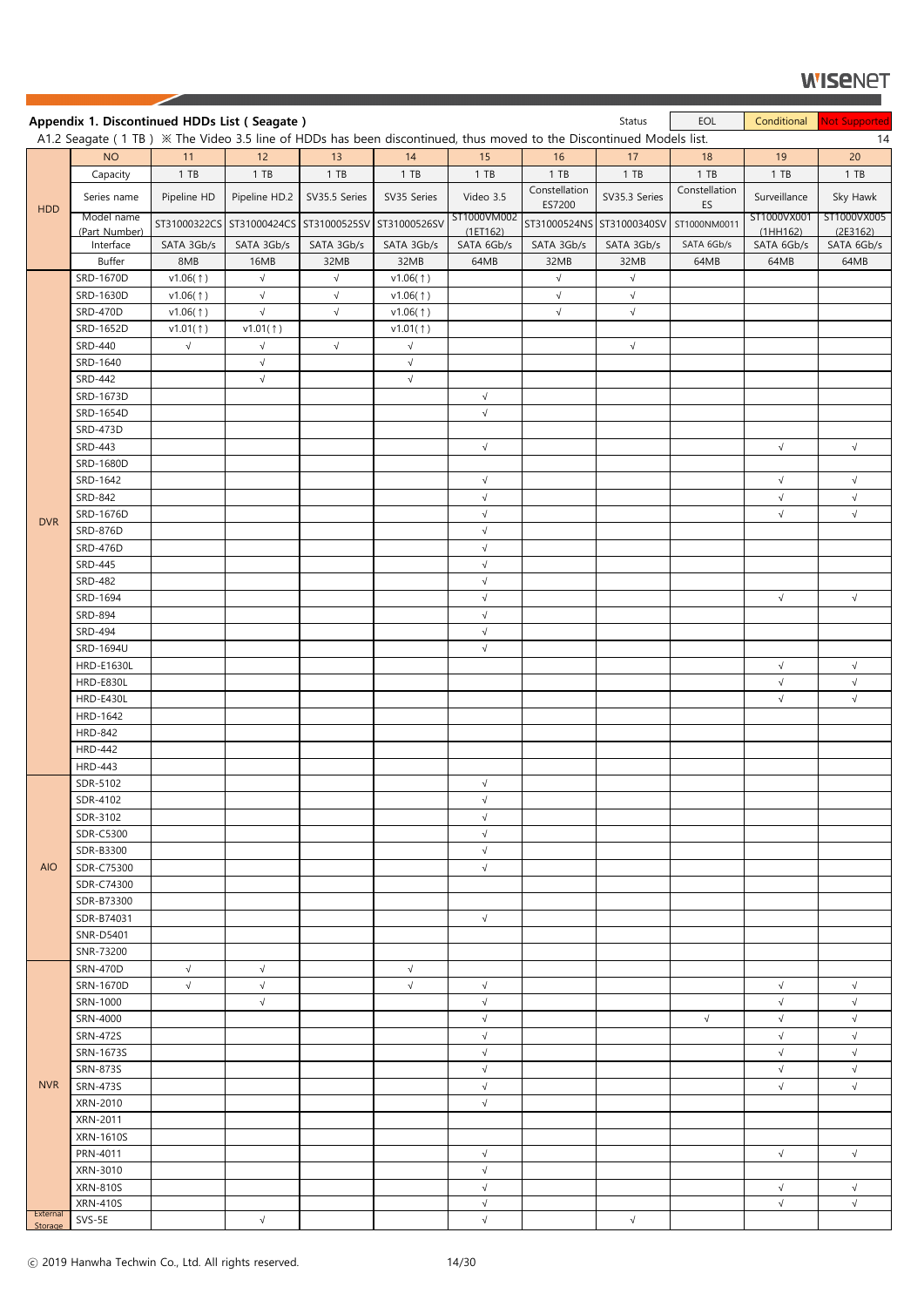|                     | Appendix 1. Discontinued HDDs List (Seagate)                                                                                     |                         |             |                          |                          |                         |                           | Status                  | EOL                      | Conditional             | <b>Not Supported</b> |
|---------------------|----------------------------------------------------------------------------------------------------------------------------------|-------------------------|-------------|--------------------------|--------------------------|-------------------------|---------------------------|-------------------------|--------------------------|-------------------------|----------------------|
|                     | A1.3 Seagate ( $2 \sim 4$ TB) $\%$ The Video 3.5 line of HDDs has been discontinued, thus moved to the Discontinued Models list. |                         |             |                          |                          |                         |                           |                         |                          |                         | 15                   |
|                     | <b>NO</b>                                                                                                                        | 11                      | 12          | 13                       | 14                       | 15                      | 16                        | 17                      | 18                       | 19                      | 20                   |
|                     | Capacity                                                                                                                         | 1 T B                   | 2 TB        | 2 TB                     | 2 TB                     | 2 TB                    | $3$ TB                    | 3 TB                    | 3 TB                     | 4 TB                    |                      |
|                     | Series name                                                                                                                      | SV35.6 Series           | SV35 Series | Pipeline HD              | Video 3.5                | SV35.6 Series           | Video 3.5                 | SV35.6 Series           | Surveillance             | Video 3.5               |                      |
| <b>HDD</b>          | Model name<br>(Part Number)                                                                                                      | ST1000VX000<br>(1ES162) | ST2000VX002 | ST2000VM002              | ST2000VM003<br>(1E T164) | ST2000VX000<br>(1EST64) | ST3000VM002<br>(1E T 166) | ST3000VX000<br>(1ES166) | ST3000VX002<br>(1F416R)  | ST4000VM000<br>(1F3168) |                      |
|                     | Interface                                                                                                                        | SATA 6Gb/s              | SATA 3Gb/s  | SATA 3Gb/s               | SATA 6Gb/s               | SATA 6Gb/s              | SATA 6Gb/s                | SATA 6Gb/s              | SATA 6Gb/s               | SATA 6Gb/s              |                      |
|                     | Buffer                                                                                                                           | 64MB                    | 64MB        | 64MB                     | 64MB                     | 64MB                    | 64MB                      | 64MB                    | 64MB                     | 64MB                    |                      |
|                     | SRD-1670D                                                                                                                        |                         | v1.06(1)    | v1.06(1)                 |                          |                         |                           |                         |                          |                         |                      |
|                     | SRD-1630D                                                                                                                        |                         | v1.06(†)    | v1.06(1)                 |                          |                         |                           |                         |                          |                         |                      |
|                     | <b>SRD-470D</b>                                                                                                                  |                         | v1.06(1)    | v1.06(1)                 |                          |                         |                           |                         |                          |                         |                      |
|                     | SRD-1652D                                                                                                                        |                         | v1.01(†)    | v1.01(†)                 |                          |                         |                           |                         |                          |                         |                      |
|                     | <b>SRD-440</b>                                                                                                                   |                         | $\sqrt{ }$  | $\sqrt{ }$               |                          |                         |                           |                         |                          |                         |                      |
|                     | SRD-1640                                                                                                                         |                         | $\sqrt{}$   | $\sqrt{ }$               |                          |                         |                           |                         |                          |                         |                      |
|                     | SRD-442                                                                                                                          |                         | $\sqrt{ }$  | $\sqrt{}$                |                          |                         |                           |                         |                          |                         |                      |
|                     | SRD-1673D                                                                                                                        |                         | $\sqrt{ }$  | $\sqrt{ }$               | $\sqrt{ }$<br>$\sqrt{}$  |                         | $\sqrt{ }$<br>$\sqrt{}$   |                         |                          | $\sqrt{ }$<br>$\sqrt{}$ |                      |
|                     | SRD-1654D<br><b>SRD-473D</b>                                                                                                     |                         |             | $\sqrt{ }$<br>$\sqrt{ }$ |                          |                         |                           |                         |                          |                         |                      |
|                     | <b>SRD-443</b>                                                                                                                   | $\sqrt{ }$              |             |                          | $\sqrt{}$                | $\sqrt{ }$              | $\sqrt{}$                 | $\sqrt{}$               | $\sqrt{ }$               | $\sqrt{}$               |                      |
|                     | SRD-1680D                                                                                                                        |                         |             |                          |                          |                         |                           |                         |                          |                         |                      |
|                     | SRD-1642                                                                                                                         | $\sqrt{}$               |             |                          | $\sqrt{ }$               | $\sqrt{ }$              | $\sqrt{}$                 | $\sqrt{}$               | $\sqrt{ }$               | $\sqrt{ }$              |                      |
|                     | SRD-842                                                                                                                          | $\sqrt{}$               |             |                          | $\sqrt{}$                | $\sqrt{ }$              | $\sqrt{}$                 | $\sqrt{ }$              | $\sqrt{ }$               | $\sqrt{}$               |                      |
|                     | SRD-1676D                                                                                                                        | $\sqrt{ }$              |             |                          | $\sqrt{}$                | $\sqrt{ }$              | $\sqrt{}$                 | $\sqrt{}$               | $\sqrt{ }$               | $\sqrt{}$               |                      |
| <b>DVR</b>          | <b>SRD-876D</b>                                                                                                                  |                         |             |                          | $\sqrt{}$                |                         | $\sqrt{ }$                |                         |                          | $\sqrt{}$               |                      |
|                     | <b>SRD-476D</b>                                                                                                                  |                         |             |                          | $\sqrt{ }$               |                         | $\sqrt{ }$                |                         |                          | $\sqrt{}$               |                      |
|                     | <b>SRD-445</b>                                                                                                                   |                         |             |                          | $\sqrt{}$                |                         | $\sqrt{ }$                |                         |                          | $\sqrt{}$               |                      |
|                     | <b>SRD-482</b>                                                                                                                   |                         |             |                          | $\sqrt{ }$               |                         | $\sqrt{ }$                |                         |                          | $\sqrt{}$               |                      |
|                     | SRD-1694                                                                                                                         |                         |             |                          | $\sqrt{}$                | $\sqrt{ }$              | $\sqrt{ }$                | $\sqrt{}$               | $\sqrt{ }$               | $\sqrt{}$               |                      |
|                     | <b>SRD-894</b>                                                                                                                   | $\sqrt{ }$              |             |                          | $\sqrt{ }$               | $\sqrt{}$               |                           | $\sqrt{ }$              |                          | $\sqrt{}$               |                      |
|                     | <b>SRD-494</b>                                                                                                                   |                         |             |                          | $\sqrt{}$                | $\sqrt{}$               |                           | $\sqrt{}$               | $\sqrt{ }$               | $\sqrt{}$               |                      |
|                     | SRD-1694U                                                                                                                        |                         |             |                          | $\sqrt{}$                | $\sqrt{ }$              | $\sqrt{ }$                | $\sqrt{ }$              | $\sqrt{ }$               |                         |                      |
|                     | <b>HRD-E1630L</b><br>HRD-E830L                                                                                                   |                         |             |                          |                          | $\sqrt{ }$              |                           | $\sqrt{}$               | $\sqrt{ }$               |                         |                      |
|                     | HRD-E430L                                                                                                                        |                         |             |                          |                          |                         |                           |                         | $\sqrt{ }$<br>$\sqrt{ }$ |                         |                      |
|                     | HRD-1642                                                                                                                         |                         |             |                          |                          |                         |                           |                         |                          |                         |                      |
|                     | <b>HRD-842</b>                                                                                                                   |                         |             |                          |                          |                         | $\sqrt{ }$                |                         |                          |                         |                      |
|                     | <b>HRD-442</b>                                                                                                                   |                         |             |                          |                          |                         |                           |                         |                          |                         |                      |
|                     | <b>HRD-443</b>                                                                                                                   |                         |             |                          |                          |                         | $\sqrt{ }$                |                         | $\sqrt{ }$               |                         |                      |
|                     | SDR-5102                                                                                                                         |                         |             |                          | $\sqrt{}$                |                         | $\sqrt{}$                 |                         |                          | $\sqrt{}$               |                      |
|                     | SDR-4102                                                                                                                         |                         |             |                          | $\sqrt{}$                |                         | $\sqrt{ }$                |                         |                          | $\sqrt{}$               |                      |
|                     | SDR-3102                                                                                                                         |                         |             |                          | $\sqrt{ }$               |                         | $\sqrt{ }$                |                         |                          | $\sqrt{}$               |                      |
|                     | <b>SDR-C5300</b>                                                                                                                 |                         |             |                          | $\sqrt{}$                |                         | $\sqrt{ }$                |                         |                          | $\sqrt{}$               |                      |
|                     | SDR-B3300                                                                                                                        |                         |             |                          | $\sqrt{}$                |                         | $\sqrt{}$                 |                         |                          | $\sqrt{}$               |                      |
| <b>AIO</b>          | SDR-C75300                                                                                                                       |                         |             |                          | $\sqrt{}$                |                         | $\sqrt{}$                 |                         |                          | $\sqrt{}$               |                      |
|                     | SDR-C74300                                                                                                                       |                         |             |                          | $\sqrt{}$                |                         | $\sqrt{ }$                |                         |                          | $\sqrt{}$               |                      |
|                     | SDR-B73300<br>SDR-B74031                                                                                                         |                         |             |                          | $\sqrt{}$<br>$\sqrt{}$   |                         | $\sqrt{ }$<br>$\sqrt{ }$  |                         |                          | $\sqrt{ }$              |                      |
|                     | SNR-D5401                                                                                                                        |                         |             |                          |                          |                         |                           |                         |                          |                         |                      |
|                     | SNR-73200                                                                                                                        |                         |             |                          |                          |                         |                           |                         |                          |                         |                      |
|                     | <b>SRN-470D</b>                                                                                                                  |                         | $\sqrt{}$   | $\sqrt{ }$               |                          |                         |                           |                         |                          |                         |                      |
|                     | SRN-1670D                                                                                                                        | $\sqrt{}$               | $\sqrt{}$   | $\sqrt{}$                | $\sqrt{}$                | $\sqrt{ }$              | $\sqrt{}$                 | $\sqrt{}$               | $\sqrt{ }$               | $\sqrt{}$               |                      |
|                     | SRN-1000                                                                                                                         | $\sqrt{}$               | $\sqrt{ }$  | $\sqrt{ }$               | $\sqrt{}$                | $\sqrt{}$               | $\sqrt{}$                 | $\sqrt{}$               | $\sqrt{}$                | $\sqrt{}$               |                      |
|                     | SRN-4000                                                                                                                         | <b>Not Supported</b>    |             |                          | $\sqrt{}$                | Not Supporter           | $\sqrt{}$                 | <b>Not Supported</b>    | $\sqrt{ }$               | $\sqrt{}$               |                      |
|                     | <b>SRN-472S</b>                                                                                                                  | $\sqrt{}$               |             |                          | $\sqrt{ }$               | $\sqrt{ }$              | $\sqrt{}$                 | $\sqrt{ }$              | $\sqrt{ }$               | $\sqrt{}$               |                      |
|                     | SRN-1673S                                                                                                                        | $\sqrt{}$               |             |                          | $\sqrt{}$                | $\sqrt{}$               | $\sqrt{}$                 | $\sqrt{}$               | $\sqrt{}$                | $\sqrt{}$               |                      |
|                     | <b>SRN-873S</b>                                                                                                                  | $\sqrt{}$               |             |                          | $\sqrt{ }$               | $\sqrt{}$               | $\sqrt{}$                 | $\sqrt{}$               | $\sqrt{ }$               | $\sqrt{}$               |                      |
| <b>NVR</b>          | <b>SRN-473S</b>                                                                                                                  | $\sqrt{}$               |             |                          | $\sqrt{}$                | $\sqrt{}$               | $\sqrt{}$                 | $\sqrt{}$               | $\sqrt{ }$               | $\sqrt{}$               |                      |
|                     | XRN-2010                                                                                                                         | $\sqrt{}$               |             |                          | $\sqrt{}$                | $\sqrt{ }$              | $\sqrt{}$                 | $\sqrt{}$               | $\sqrt{ }$               |                         |                      |
|                     | XRN-2011                                                                                                                         |                         |             |                          | $\sqrt{ }$               | $\sqrt{}$               | $\sqrt{}$                 |                         | $\sqrt{ }$               | $\sqrt{}$               |                      |
|                     | <b>XRN-1610S</b>                                                                                                                 | $\sqrt{ }$              |             |                          | $\sqrt{}$                | $\sqrt{ }$              | $\sqrt{}$                 | $\sqrt{}$               | $\sqrt{}$                | $\sqrt{}$               |                      |
|                     | PRN-4011<br>XRN-3010                                                                                                             | $\sqrt{}$               |             |                          | $\sqrt{}$<br>$\sqrt{}$   | $\sqrt{}$               | $\sqrt{}$<br>$\sqrt{}$    | $\sqrt{}$               | $\sqrt{ }$<br>$\sqrt{ }$ | $\sqrt{}$<br>$\sqrt{}$  |                      |
|                     | <b>XRN-810S</b>                                                                                                                  |                         |             |                          | $\sqrt{ }$               | $\sqrt{ }$              | $\sqrt{}$                 | $\sqrt{}$               | $\sqrt{ }$               | $\sqrt{}$               |                      |
|                     | <b>XRN-410S</b>                                                                                                                  |                         |             |                          | $\sqrt{}$                | $\sqrt{ }$              | $\sqrt{ }$                | $\sqrt{}$               | $\sqrt{ }$               | $\sqrt{ }$              |                      |
|                     | <b>XRN-811S</b>                                                                                                                  | $\sqrt{}$               |             |                          | $\sqrt{}$                |                         | $\sqrt{}$                 |                         |                          | $\sqrt{}$               |                      |
| External<br>Storage | SVS-5E                                                                                                                           | $\sqrt{}$               |             |                          | $\sqrt{}$                | $\sqrt{ }$              | $\sqrt{}$                 | $\sqrt{}$               | $\sqrt{ }$               |                         |                      |

ⓒ 2019 Hanwha Techwin Co., Ltd. All rights reserved. 15/30

◢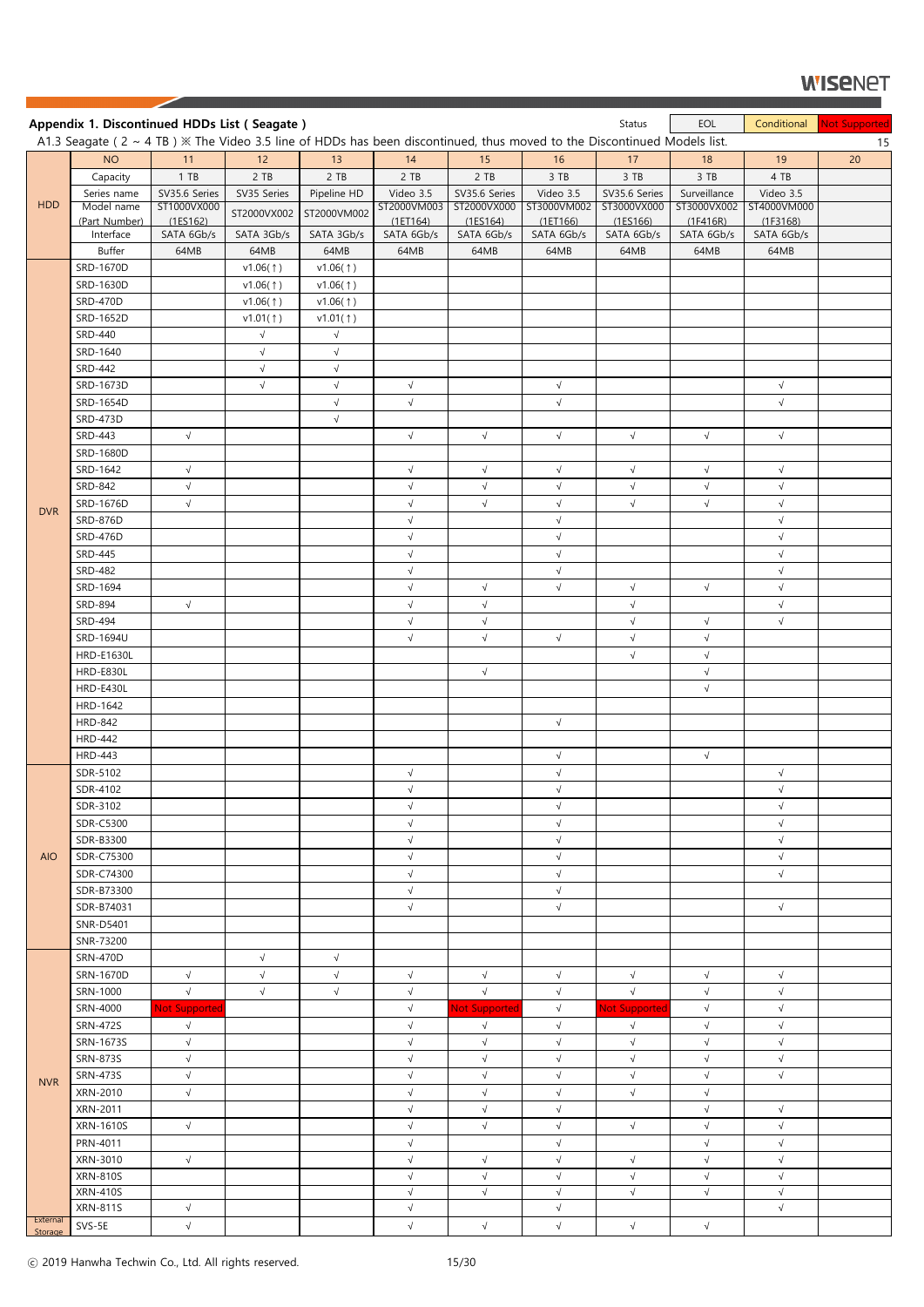|                 | Appendix 1. Discontinued HDDs List (Seagate) |                     |                           |                             |    |    |    | <b>Status</b> | EOL | Conditional | Not Supported |
|-----------------|----------------------------------------------|---------------------|---------------------------|-----------------------------|----|----|----|---------------|-----|-------------|---------------|
|                 | A1.4 Seagate ( $4 \sim 6$ TB)                |                     |                           |                             |    |    |    |               |     |             | 16            |
|                 | <b>NO</b>                                    | $\mathbf{1}$        | 12                        | 13                          | 14 | 15 | 16 | 17            | 18  | 19          | 20            |
|                 | Capacity                                     | 4 TB                | 5 TB                      | 6 TB                        |    |    |    |               |     |             |               |
|                 | Series name                                  | Surveillance        | Surveillance              | Surveillance                |    |    |    |               |     |             |               |
| <b>HDD</b>      | Model name                                   | ST4000VX000         | ST5000VX0001 ST6000VX0001 |                             |    |    |    |               |     |             |               |
|                 | (Part Number)                                | (1F4168)            | (1SH17X)                  | (1SH17Z)                    |    |    |    |               |     |             |               |
|                 | Interface                                    | SATA 6Gb/s          | SATA 6Gb/s                | SATA 6Gb/s                  |    |    |    |               |     |             |               |
|                 | Buffer                                       | 64MB                | 128MB                     | 128MB                       |    |    |    |               |     |             |               |
|                 | SRD-443                                      | $\sqrt{ }$          |                           | $\sqrt{}$                   |    |    |    |               |     |             |               |
|                 | SRD-1642                                     | $\sqrt{ }$          | $\sqrt{ }$                | $\sqrt{}$                   |    |    |    |               |     |             |               |
|                 | SRD-842                                      | $\sqrt{}$           | $\sqrt{}$                 | $\sqrt{ }$                  |    |    |    |               |     |             |               |
|                 | SRD-1676D                                    | $\sqrt{ }$          | $\sqrt{}$                 | $\sqrt{ }$                  |    |    |    |               |     |             |               |
|                 | SRD-1694                                     | $\sqrt{ }$          | $\sqrt{}$                 | $\sqrt{ }$                  |    |    |    |               |     |             |               |
| <b>DVR</b>      | SRD-894                                      | $\sqrt{}$           |                           | $\sqrt{ }$                  |    |    |    |               |     |             |               |
|                 | <b>HRD-E1630L</b>                            | $\sqrt{}$           |                           | $\sqrt{ }$                  |    |    |    |               |     |             |               |
|                 | HRD-E830L                                    | $\sqrt{ }$          |                           |                             |    |    |    |               |     |             |               |
|                 | <b>HRD-E430L</b>                             | $\sqrt{ }$          |                           | $\sqrt{ }$                  |    |    |    |               |     |             |               |
|                 | <b>HRD-443</b>                               | $\sqrt{ }$          |                           |                             |    |    |    |               |     |             |               |
| <b>AIO</b>      | SNR-D5401                                    | $\sqrt{}$           |                           |                             |    |    |    |               |     |             |               |
|                 | SRN-1670D                                    | $\sqrt{ }$          | $\sqrt{}$                 | $\sqrt{ }$                  |    |    |    |               |     |             |               |
|                 | SRN-1000                                     | $\sqrt{ }$          | v1.52(1)                  | v1.52(1)                    |    |    |    |               |     |             |               |
|                 | SRN-4000                                     | $\sqrt{ }$          | v2.10(†)                  | v2.10(†)                    |    |    |    |               |     |             |               |
|                 | <b>SRN-472S</b>                              | $\sqrt{}$           | $\sqrt{}$                 | $\sqrt{ }$                  |    |    |    |               |     |             |               |
|                 | SRN-1673S                                    | $v1.02($ $\dagger)$ | $\sqrt{ }$                | $\sqrt{ }$                  |    |    |    |               |     |             |               |
|                 | <b>SRN-873S</b>                              | $\sqrt{}$           | $\sqrt{}$                 | $\sqrt{ }$                  |    |    |    |               |     |             |               |
| <b>NVR</b>      | XRN-2010                                     | $\sqrt{}$           | $\sqrt{}$                 | $\sqrt{ }$                  |    |    |    |               |     |             |               |
|                 | XRN-2011                                     | $\sqrt{}$           |                           |                             |    |    |    |               |     |             |               |
|                 | PRN-4011                                     | $\sqrt{ }$          |                           |                             |    |    |    |               |     |             |               |
|                 | <b>XRN-810S</b>                              | $\sqrt{ }$          |                           | Not Supported Not Supported |    |    |    |               |     |             |               |
|                 | <b>XRN-410S</b>                              | $\sqrt{ }$          |                           | Not Supported Not Supported |    |    |    |               |     |             |               |
|                 | <b>XRN-811S</b>                              | $\sqrt{ }$          |                           | Not Supported Not Supported |    |    |    |               |     |             |               |
| <b>External</b> | SVS-5E                                       | $\sqrt{}$           |                           |                             |    |    |    |               |     |             |               |
| Storage         | <b>SRB-160S</b>                              | $\sqrt{ }$          |                           | $\sqrt{ }$                  |    |    |    |               |     |             |               |

ⓒ 2019 Hanwha Techwin Co., Ltd. All rights reserved. 16/30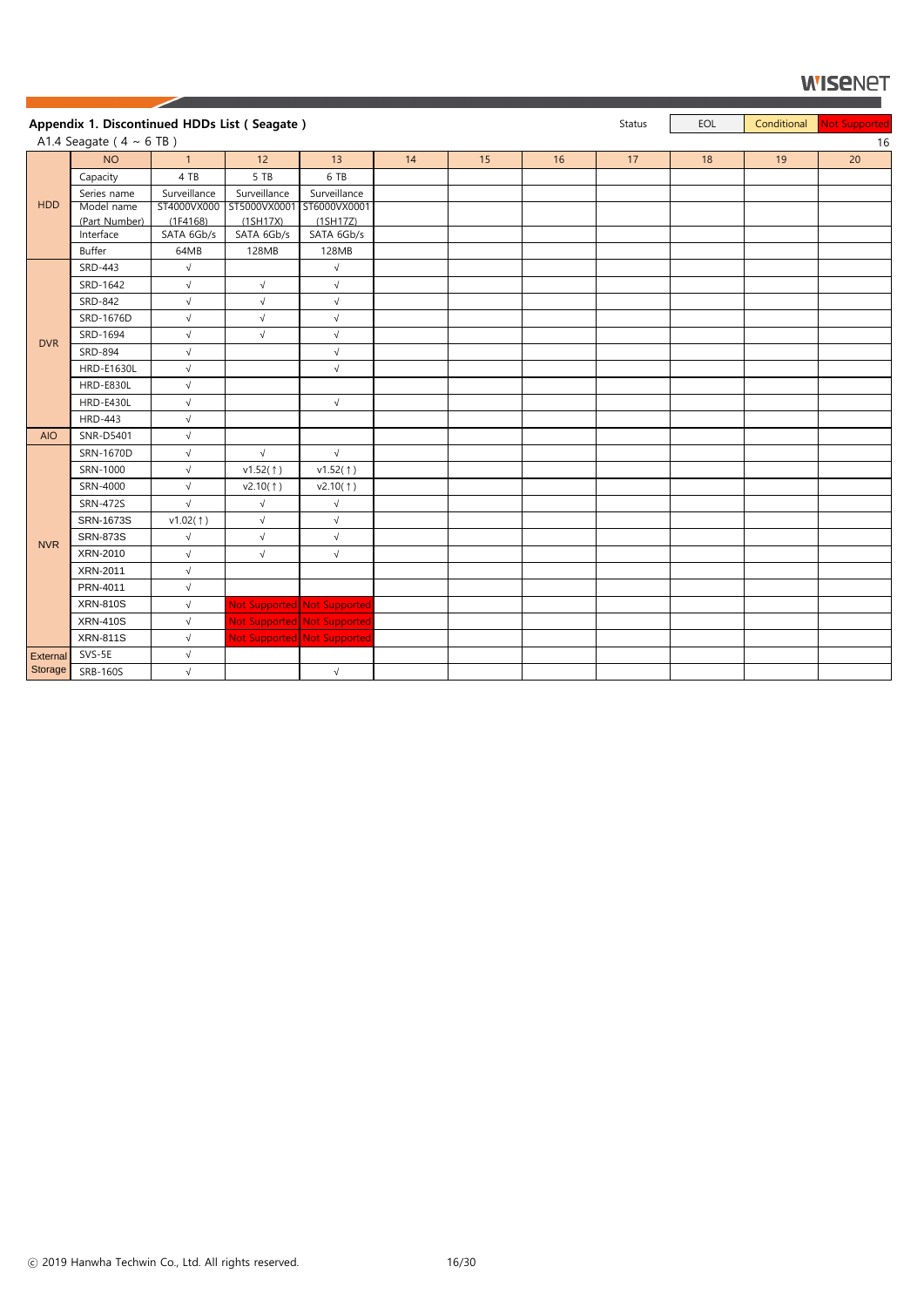|            | Appendix 2. Discontinued HDDs List (Western Digital)                                                                             |                |                       |                |                        |            |                         | Status                  | EOL                  | Conditional                 | Not Supported |
|------------|----------------------------------------------------------------------------------------------------------------------------------|----------------|-----------------------|----------------|------------------------|------------|-------------------------|-------------------------|----------------------|-----------------------------|---------------|
|            | A2.1 Western Digital (250 ~ 1 TB) $\%$ The AV-GP line of HDDs has been discontinued, thus moved to the Discontinued Models list. |                |                       |                |                        |            |                         |                         |                      |                             | 17            |
|            | <b>NO</b>                                                                                                                        | $\overline{1}$ | $2^{\circ}$           | $\overline{3}$ | $\overline{4}$         | 5          | 6                       | $\overline{7}$          | 8                    | 9                           | 10            |
|            | Capacity                                                                                                                         | 250 GB         | 500 GB                | 500 GB         | 500 GB                 | 750 GB     | 1 T B                   | $1$ TB                  | 1 T B                | 1 T B                       | 1 T B         |
|            | Series name                                                                                                                      | AV-GP          | AV-GP                 | AV-GP          | AV-GP                  | AV-GP      | AV-GP                   | AV-GP                   | AV-GP                | AV-GP                       | <b>RE</b>     |
| <b>HDD</b> | Model name                                                                                                                       | WD2500AVJS     | WD5000AVVS-<br>63ZWB0 | WD5000AVDS     | WD5000AVDS-<br>63U7B1  | WD7500AVVS | WD10EVVS-<br>63E1B1     | WD10EURS                | WD10EURX-<br>63FH1Y0 | WD10EURX-<br>63C57Y0        | WD1003FBYX    |
|            | Interface                                                                                                                        | SATA 3Gb/s     | SATA 3Gb/s            | SATA 3Gb/s     | SATA 3Gb/s             | SATA 3Gb/s | SATA 3Gb/s              | SATA 3Gb/s              | SATA 6Gb/s           | SATA 6Gb/s                  | SATA 3Gb/s    |
|            | <b>Buffer</b>                                                                                                                    | 8MB            | 16MB                  | 32MB           | 32MB                   | 16MB       | 8MB                     | 64MB                    | 64MB                 | 64MB                        | 64MB          |
|            | SRD-1670D                                                                                                                        |                | $\sqrt{ }$            |                |                        | $\sqrt{}$  | $\sqrt{}$               | v1.06(†)                |                      | Not Supported Not Supported |               |
|            | SRD-1630D                                                                                                                        |                | $\sqrt{}$             |                |                        | $\sqrt{ }$ | $\sqrt{}$               | v1.06(1)                |                      | Not Supported Not Supported |               |
|            | <b>SRD-470D</b>                                                                                                                  |                | $\sqrt{}$             |                |                        | $\sqrt{ }$ | $\sqrt{ }$              | v1.06(1)                | v1.06(1)             | $\sqrt{ }$                  |               |
|            | SRD-1652D                                                                                                                        |                |                       |                |                        |            |                         | v1.01(†)                | $\sqrt{ }$           | Not Supported Not Supported |               |
|            | <b>SRD-440</b><br>SRD-1640                                                                                                       |                |                       |                |                        |            |                         | $\sqrt{}$<br>$\sqrt{ }$ | $\sqrt{ }$           | $\sqrt{}$<br>$\sqrt{}$      |               |
|            | <b>SRD-442</b>                                                                                                                   |                |                       |                |                        |            |                         | $\sqrt{}$               | $\sqrt{ }$           | $\sqrt{}$                   |               |
|            | SRD-1673D                                                                                                                        |                |                       |                | $\sqrt{}$              |            |                         |                         | $\sqrt{ }$           | $\sqrt{}$                   |               |
|            | SRD-1654D                                                                                                                        |                |                       |                | $\sqrt{}$              |            |                         |                         | $\sqrt{ }$           | $\sqrt{}$                   |               |
|            | SRD-473D                                                                                                                         |                |                       |                |                        |            |                         |                         | $\sqrt{ }$           | $\sqrt{}$                   |               |
|            | SRD-1680D                                                                                                                        |                |                       |                |                        |            |                         |                         |                      | $\sqrt{ }$                  |               |
|            | <b>SRD-443</b>                                                                                                                   |                |                       |                | $\sqrt{}$              |            |                         |                         |                      | $\sqrt{}$                   |               |
|            | SRD-1642                                                                                                                         |                |                       |                | $\sqrt{}$              |            |                         |                         | $\sqrt{ }$           | $\sqrt{}$                   |               |
| <b>DVR</b> | SRD-842                                                                                                                          |                |                       |                | $\sqrt{}$              |            |                         |                         | $\sqrt{ }$           | $\sqrt{}$                   |               |
|            | SRD-1676D                                                                                                                        |                |                       |                | $\sqrt{}$              |            |                         |                         |                      | $\sqrt{}$                   |               |
|            | SRD-876D                                                                                                                         |                |                       |                | $\sqrt{}$              |            |                         |                         |                      | $\sqrt{}$                   |               |
|            | SRD-1673DU                                                                                                                       |                |                       |                |                        |            |                         |                         |                      | $\sqrt{}$                   |               |
|            | SRD-476D                                                                                                                         |                |                       |                | $\sqrt{ }$             |            |                         |                         |                      | $\sqrt{ }$                  |               |
|            | <b>SRD-445</b>                                                                                                                   |                |                       |                | $\sqrt{ }$             |            |                         |                         |                      | $\sqrt{}$                   |               |
|            | <b>SRD-482</b>                                                                                                                   |                |                       |                | $\sqrt{}$              |            |                         |                         |                      | $\sqrt{}$                   |               |
|            | <b>SRD-480D</b>                                                                                                                  |                |                       |                |                        |            |                         |                         | $\sqrt{ }$           |                             |               |
|            | SRD-1694                                                                                                                         |                |                       |                | $\sqrt{}$              |            |                         |                         |                      |                             |               |
|            | SRD-894<br><b>SRD-494</b>                                                                                                        |                |                       |                |                        |            |                         |                         |                      |                             |               |
|            | SRD-1694U                                                                                                                        |                |                       |                |                        |            |                         |                         |                      |                             |               |
|            | <b>HRD-E1630L</b>                                                                                                                |                |                       |                |                        |            |                         |                         |                      |                             |               |
|            | HRD-E830L                                                                                                                        |                |                       |                |                        |            |                         |                         |                      |                             |               |
|            | HRD-E430L                                                                                                                        |                |                       |                |                        |            |                         |                         |                      |                             |               |
|            | SDR-5200                                                                                                                         |                |                       |                |                        |            |                         |                         |                      | $\sqrt{}$                   |               |
|            | SDR-5102                                                                                                                         |                |                       |                | $\sqrt{}$              |            |                         |                         | $\sqrt{ }$           | $\sqrt{}$                   |               |
|            | SDR-4102                                                                                                                         |                |                       |                | $\sqrt{}$              |            |                         |                         |                      | $\sqrt{}$                   |               |
|            | SDR-3102                                                                                                                         |                |                       |                | $\sqrt{}$              |            |                         |                         |                      | $\sqrt{}$                   |               |
|            | SDR-C5300                                                                                                                        |                |                       |                | $\sqrt{}$              |            |                         |                         |                      | $\sqrt{}$                   |               |
| <b>AIO</b> | SDR-B3300                                                                                                                        |                |                       |                | $\sqrt{}$              |            |                         |                         |                      | $\sqrt{}$                   |               |
|            | SDR-C75300                                                                                                                       |                |                       |                | $\sqrt{ }$             |            |                         |                         |                      |                             |               |
|            | SDR-C74300                                                                                                                       |                |                       |                |                        |            |                         |                         |                      |                             |               |
|            | SDR-B73300                                                                                                                       |                |                       |                |                        |            |                         |                         |                      |                             |               |
|            | SDR-B74031                                                                                                                       |                |                       |                |                        |            |                         |                         |                      |                             |               |
|            | SNR-D5401<br>SNR-73200                                                                                                           |                |                       |                |                        |            |                         |                         |                      |                             |               |
|            | <b>SRN-470D</b>                                                                                                                  |                |                       |                |                        |            |                         |                         | v1.10(1)             | $\sqrt{}$                   |               |
|            | SRN-1670D                                                                                                                        |                |                       |                | $\sqrt{}$              |            |                         |                         | $\sqrt{ }$           | $\sqrt{}$                   |               |
|            | SRN-1000                                                                                                                         |                |                       |                | $\sqrt{}$              |            |                         |                         | $\sqrt{ }$           | $\sqrt{}$                   |               |
|            | SRN-4000                                                                                                                         |                |                       |                | Not Supported          |            |                         |                         |                      | <b>Not Supported</b>        |               |
|            | <b>SRN-472S</b>                                                                                                                  |                |                       |                | $\sqrt{ }$             |            |                         |                         |                      | $\sqrt{ }$                  |               |
|            | SRN-1673S                                                                                                                        |                |                       |                | $\sqrt{ }$             |            |                         |                         |                      | $\sqrt{}$                   |               |
|            | <b>SRN-873S</b>                                                                                                                  |                |                       |                | $\sqrt{}$              |            |                         |                         |                      | $\sqrt{}$                   |               |
| <b>NVR</b> | <b>SRN-473S</b>                                                                                                                  |                |                       |                | $\sqrt{ }$             |            |                         |                         |                      | $\sqrt{}$                   |               |
|            | XRN-2010                                                                                                                         |                |                       |                |                        |            |                         |                         |                      |                             |               |
|            | XRN-2011                                                                                                                         |                |                       |                |                        |            |                         |                         |                      |                             |               |
|            | XRN-1610S                                                                                                                        |                |                       |                |                        |            |                         |                         |                      |                             |               |
|            | PRN-4011                                                                                                                         |                |                       |                |                        |            |                         |                         |                      |                             |               |
|            | XRN-3010                                                                                                                         |                |                       |                |                        |            |                         |                         |                      |                             |               |
|            | <b>XRN-810S</b>                                                                                                                  |                |                       |                |                        |            |                         |                         |                      |                             |               |
|            | <b>XRN-410S</b>                                                                                                                  |                |                       |                |                        |            |                         |                         |                      |                             |               |
|            | <b>XRN-811S</b><br>SVS-5E                                                                                                        | $\sqrt{ }$     | $\sqrt{}$             | $\sqrt{}$      | $\sqrt{}$<br>$\sqrt{}$ | $\sqrt{}$  | $\sqrt{}$<br>$\sqrt{ }$ | $\sqrt{}$               | $\sqrt{ }$           |                             |               |
| Storage    | SVS-5R                                                                                                                           |                |                       |                |                        |            |                         |                         |                      |                             | $\sqrt{ }$    |
|            |                                                                                                                                  |                |                       |                |                        |            |                         |                         |                      |                             |               |

ⓒ 2019 Hanwha Techwin Co., Ltd. All rights reserved. 17/30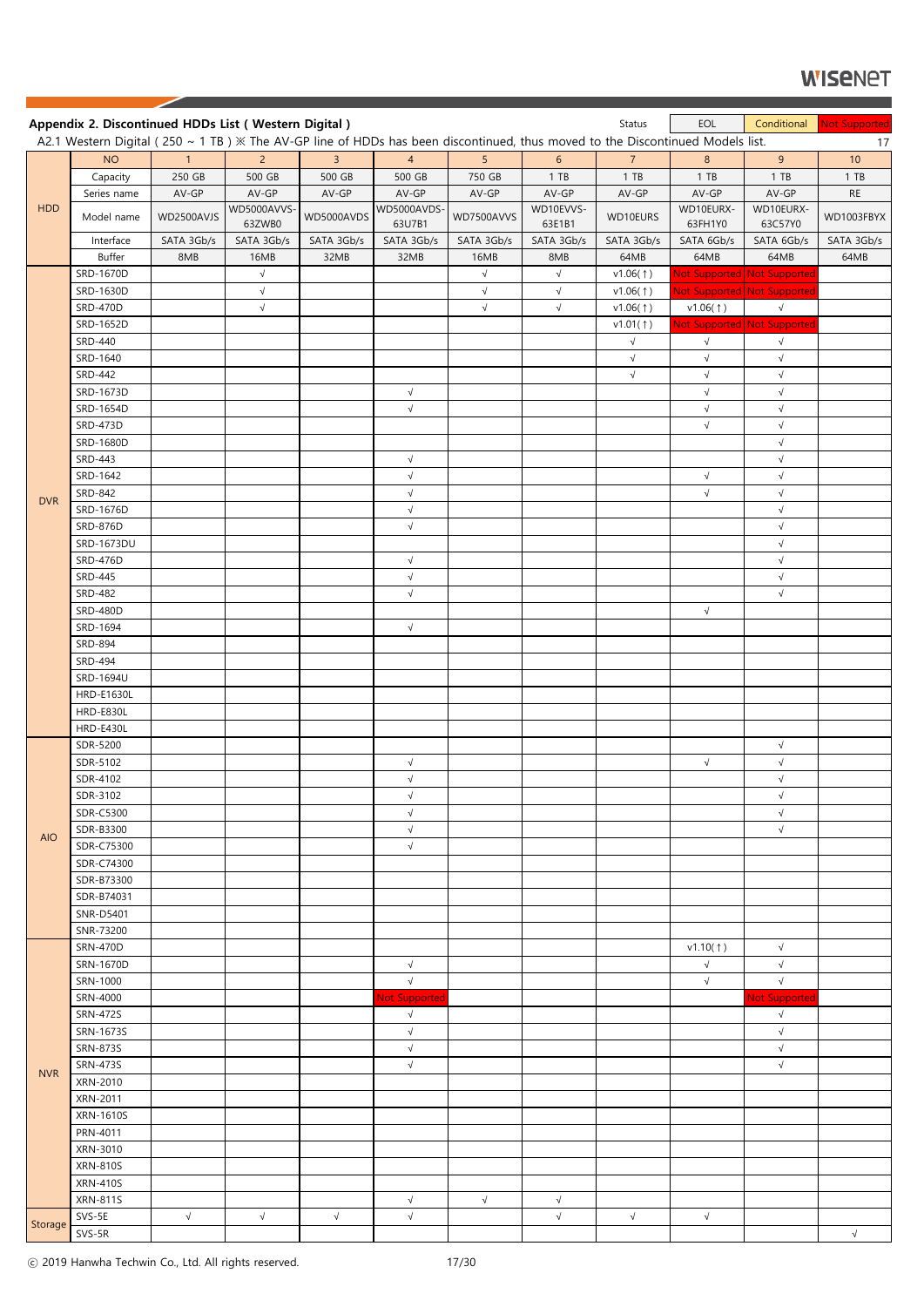|            | Appendix 2. Discontinued HDDs List (Western Digital)                                                                                 |            |                      |                        |                        |                        |                             | Status                 | EOL                  | Conditional    | <b>Not Supported</b> |
|------------|--------------------------------------------------------------------------------------------------------------------------------------|------------|----------------------|------------------------|------------------------|------------------------|-----------------------------|------------------------|----------------------|----------------|----------------------|
|            | A2.2 Western Digital ( $1 \sim 2$ TB) $\%$ The AV-GP line of HDDs has been discontinued, thus moved to the Discontinued Models list. |            |                      |                        |                        |                        |                             |                        |                      |                | 18                   |
|            | <b>NO</b>                                                                                                                            | 1<br>1 TB  | $2^{\circ}$<br>1 T B | $\overline{3}$<br>2 TB | $\overline{4}$<br>2 TB | 5 <sup>5</sup><br>2 TB | 6 <sup>1</sup><br>2 TB      | 7 <sup>7</sup><br>2 TB | 8<br>2 TB            | 9 <sub>o</sub> | 10 <sup>°</sup>      |
|            | Capacity<br>Series name                                                                                                              | AV         | WD Purple            | AV-GP                  | AV-GP                  | AV-GP                  | AV-GP                       | WD RE                  | AV-GP                |                |                      |
| <b>HDD</b> |                                                                                                                                      | WD10EURX-  | WD10PURX-            |                        | WD20EURS-              | WD20EURS-              | WD20EURX-                   |                        | WD20EURX-            |                |                      |
|            | Model name                                                                                                                           | 64RPPY0    | 64D85Y0              | WD20EVDS               | 63S48Y0                | 63SPKY0                | 64HYZY0                     | WD2003FYYS             | 63T0FY0              |                |                      |
|            | Interface                                                                                                                            | SATA 6Gb/s | SATA 6Gb/s           | SATA 3Gb/s             | SATA 3Gb/s             | SATA 3Gb/s             | SATA 6Gb/s                  | SATA 3Gb/s             | SATA 6Gb/s           |                |                      |
|            | <b>Buffer</b>                                                                                                                        | 64MB       | 64MB                 | 32MB                   | 64MB                   | 64MB                   | 64MB                        | 64MB                   | 64MB                 |                |                      |
|            | SRD-1670D                                                                                                                            |            |                      | v1.06(†)               | v1.06(1)               |                        | Not Supported Not Supported |                        |                      |                |                      |
|            | SRD-1630D                                                                                                                            |            |                      | v1.06(1)               | v1.06(1)               |                        | Not Supported Not Supported |                        |                      |                |                      |
|            | <b>SRD-470D</b>                                                                                                                      |            |                      | v1.06(†)               | v1.06(1)               | v1.06(†)               | V1.34(†)                    |                        |                      |                |                      |
|            | SRD-1652D                                                                                                                            |            |                      | v1.01(†)               | v1.01(1)               |                        | Not Supported Not Supported |                        |                      |                |                      |
|            | SRD-440                                                                                                                              |            |                      |                        | $\sqrt{}$              | $\sqrt{}$              | $\sqrt{}$                   |                        |                      |                |                      |
|            | SRD-1640                                                                                                                             |            |                      |                        | $\sqrt{}$              | $\sqrt{ }$             | $\sqrt{ }$                  |                        |                      |                |                      |
|            | SRD-442                                                                                                                              |            |                      |                        | $\sqrt{}$              | $\sqrt{ }$             | $\sqrt{ }$                  |                        |                      |                |                      |
|            | SRD-1673D                                                                                                                            | $\sqrt{ }$ | $\sqrt{}$            |                        | $\sqrt{}$              | $\sqrt{}$              | $\sqrt{ }$                  |                        | $\sqrt{}$            |                |                      |
|            | SRD-1654D                                                                                                                            | $\sqrt{ }$ | $\sqrt{}$            |                        | $\sqrt{}$              | $\sqrt{}$              | $\sqrt{ }$                  |                        | $\sqrt{}$            |                |                      |
|            | <b>SRD-473D</b>                                                                                                                      |            |                      |                        | $\sqrt{}$              | $\sqrt{}$              | $\sqrt{ }$                  |                        |                      |                |                      |
|            | SRD-1680D                                                                                                                            |            |                      |                        |                        |                        | $\sqrt{}$                   |                        |                      |                |                      |
|            | <b>SRD-443</b>                                                                                                                       | $\sqrt{ }$ | $\sqrt{ }$           |                        |                        |                        | $\sqrt{ }$                  |                        | $\sqrt{ }$           |                |                      |
|            | SRD-1642                                                                                                                             | $\sqrt{}$  | $\sqrt{ }$           |                        | $\sqrt{}$              |                        | $\sqrt{ }$                  |                        | $\sqrt{}$            |                |                      |
|            | SRD-842                                                                                                                              | $\sqrt{ }$ | $\sqrt{}$            |                        | $\sqrt{}$              |                        | $\sqrt{}$                   |                        | $\sqrt{}$            |                |                      |
| <b>DVR</b> | SRD-1676D                                                                                                                            | $\sqrt{ }$ | $\sqrt{}$            |                        |                        |                        | $\sqrt{ }$                  |                        | $\sqrt{ }$           |                |                      |
|            | <b>SRD-876D</b>                                                                                                                      | $\sqrt{ }$ | $\sqrt{}$            |                        |                        |                        | $\sqrt{ }$                  |                        | $\sqrt{}$            |                |                      |
|            | SRD-1673DU                                                                                                                           |            |                      |                        |                        |                        | $\sqrt{ }$                  |                        |                      |                |                      |
|            | <b>SRD-476D</b>                                                                                                                      | $\sqrt{ }$ | $\sqrt{ }$           |                        |                        |                        | $\sqrt{ }$                  |                        | $\sqrt{ }$           |                |                      |
|            | <b>SRD-445</b>                                                                                                                       | $\sqrt{}$  | $\sqrt{}$            |                        |                        |                        | $\sqrt{ }$                  |                        | $\sqrt{}$            |                |                      |
|            | <b>SRD-482</b>                                                                                                                       | $\sqrt{ }$ | $\sqrt{}$            |                        |                        |                        | $\sqrt{ }$                  |                        | $\sqrt{}$            |                |                      |
|            | <b>SRD-480D</b>                                                                                                                      | $\sqrt{}$  | $\sqrt{ }$           |                        | $\sqrt{ }$             |                        |                             |                        |                      |                |                      |
|            | SRD-1694                                                                                                                             |            | $\sqrt{}$            |                        |                        |                        |                             |                        | $\sqrt{ }$           |                |                      |
|            | SRD-894                                                                                                                              |            |                      |                        |                        |                        |                             |                        |                      |                |                      |
|            | SRD-494                                                                                                                              |            |                      |                        |                        |                        |                             |                        |                      |                |                      |
|            | SRD-1694U                                                                                                                            |            |                      |                        |                        |                        |                             |                        |                      |                |                      |
|            | <b>HRD-E1630L</b>                                                                                                                    |            |                      |                        |                        |                        |                             |                        |                      |                |                      |
|            | HRD-E830L                                                                                                                            |            |                      |                        |                        |                        |                             |                        |                      |                |                      |
|            | HRD-E430L                                                                                                                            |            |                      |                        |                        |                        |                             |                        |                      |                |                      |
|            | SDR-5200                                                                                                                             |            |                      |                        |                        |                        | $\sqrt{}$                   |                        |                      |                |                      |
|            | SDR-5102                                                                                                                             | $\sqrt{}$  | $\sqrt{ }$           |                        | $\sqrt{ }$             |                        | $\sqrt{ }$                  |                        | $\sqrt{}$            |                |                      |
|            | SDR-4102                                                                                                                             | $\sqrt{}$  | $\sqrt{}$            |                        |                        |                        | $\sqrt{ }$                  |                        | $\sqrt{ }$           |                |                      |
|            | SDR-3102                                                                                                                             | $\sqrt{ }$ | $\sqrt{}$            |                        |                        |                        | $\sqrt{ }$                  |                        | $\sqrt{}$            |                |                      |
|            | <b>SDR-C5300</b>                                                                                                                     | $\sqrt{ }$ | $\sqrt{}$            |                        |                        |                        | $\sqrt{ }$                  |                        | $\sqrt{}$            |                |                      |
|            | SDR-B3300                                                                                                                            | $\sqrt{ }$ | $\sqrt{}$            |                        |                        |                        | $\sqrt{}$                   |                        | $\sqrt{}$            |                |                      |
| <b>AIO</b> | SDR-C75300                                                                                                                           | $\sqrt{}$  | $\sqrt{}$            |                        |                        |                        |                             |                        | $\sqrt{}$            |                |                      |
|            | SDR-C74300                                                                                                                           | $\sqrt{ }$ | $\sqrt{}$            |                        |                        |                        |                             |                        |                      |                |                      |
|            | SDR-B73300                                                                                                                           |            | $\sqrt{ }$           |                        |                        |                        |                             |                        |                      |                |                      |
|            | SDR-B74031                                                                                                                           | $\sqrt{ }$ |                      |                        |                        |                        |                             |                        |                      |                |                      |
|            | SNR-D5401                                                                                                                            |            |                      |                        |                        |                        |                             |                        |                      |                |                      |
|            | SNR-73200                                                                                                                            |            |                      |                        |                        |                        |                             |                        |                      |                |                      |
|            | <b>SRN-470D</b>                                                                                                                      |            |                      |                        | $\sqrt{}$              | $\sqrt{}$              | $\sqrt{}$                   |                        |                      |                |                      |
|            | SRN-1670D                                                                                                                            | $\sqrt{ }$ | $\sqrt{ }$           |                        | $\sqrt{ }$             | $\sqrt{}$              | $\sqrt{ }$                  |                        | $\sqrt{}$            |                |                      |
|            | SRN-1000                                                                                                                             | $\sqrt{ }$ | $\sqrt{}$            |                        | $\sqrt{}$              | $\sqrt{}$              | $\sqrt{}$                   |                        | $\sqrt{}$            |                |                      |
|            | SRN-4000                                                                                                                             | $\sqrt{}$  | $\sqrt{}$            |                        |                        |                        | $\sqrt{ }$                  |                        | <b>Not Supported</b> |                |                      |
|            | SRN-472S                                                                                                                             | $\sqrt{ }$ | $\sqrt{ }$           |                        |                        |                        | $\sqrt{ }$                  |                        | $\sqrt{ }$           |                |                      |
|            | SRN-1673S                                                                                                                            | $\sqrt{2}$ | $\sqrt{}$            |                        |                        |                        | $\sqrt{ }$                  |                        | $\sqrt{}$            |                |                      |
|            | SRN-873S                                                                                                                             | $\sqrt{}$  | $\sqrt{}$            |                        |                        |                        | $\sqrt{}$                   |                        | $\sqrt{}$            |                |                      |
| <b>NVR</b> | <b>SRN-473S</b>                                                                                                                      | $\sqrt{}$  | $\sqrt{}$            |                        |                        |                        | $\sqrt{ }$                  |                        | $\sqrt{}$            |                |                      |
|            | XRN-2010                                                                                                                             |            |                      |                        |                        |                        |                             |                        |                      |                |                      |
|            | XRN-2011                                                                                                                             |            |                      |                        |                        |                        |                             |                        |                      |                |                      |
|            | <b>XRN-1610S</b>                                                                                                                     |            | $\sqrt{ }$           |                        |                        |                        |                             |                        |                      |                |                      |
|            | PRN-4011                                                                                                                             |            |                      |                        |                        |                        |                             |                        |                      |                |                      |
|            | XRN-3010                                                                                                                             |            |                      |                        |                        |                        |                             |                        |                      |                |                      |
|            | <b>XRN-810S</b>                                                                                                                      |            | $\sqrt{}$            |                        |                        |                        |                             |                        | $\sqrt{}$            |                |                      |
|            | <b>XRN-410S</b>                                                                                                                      |            | $\sqrt{}$            |                        |                        |                        |                             |                        | $\sqrt{}$            |                |                      |
|            | SVS-5E                                                                                                                               | $\sqrt{}$  | $\sqrt{}$            | $\sqrt{ }$             | $\sqrt{ }$             |                        |                             |                        | $\sqrt{}$            |                |                      |
| Storage    | SVS-5R                                                                                                                               |            |                      |                        |                        |                        |                             | $\sqrt{}$              |                      |                |                      |
|            |                                                                                                                                      |            |                      |                        |                        |                        |                             |                        |                      |                |                      |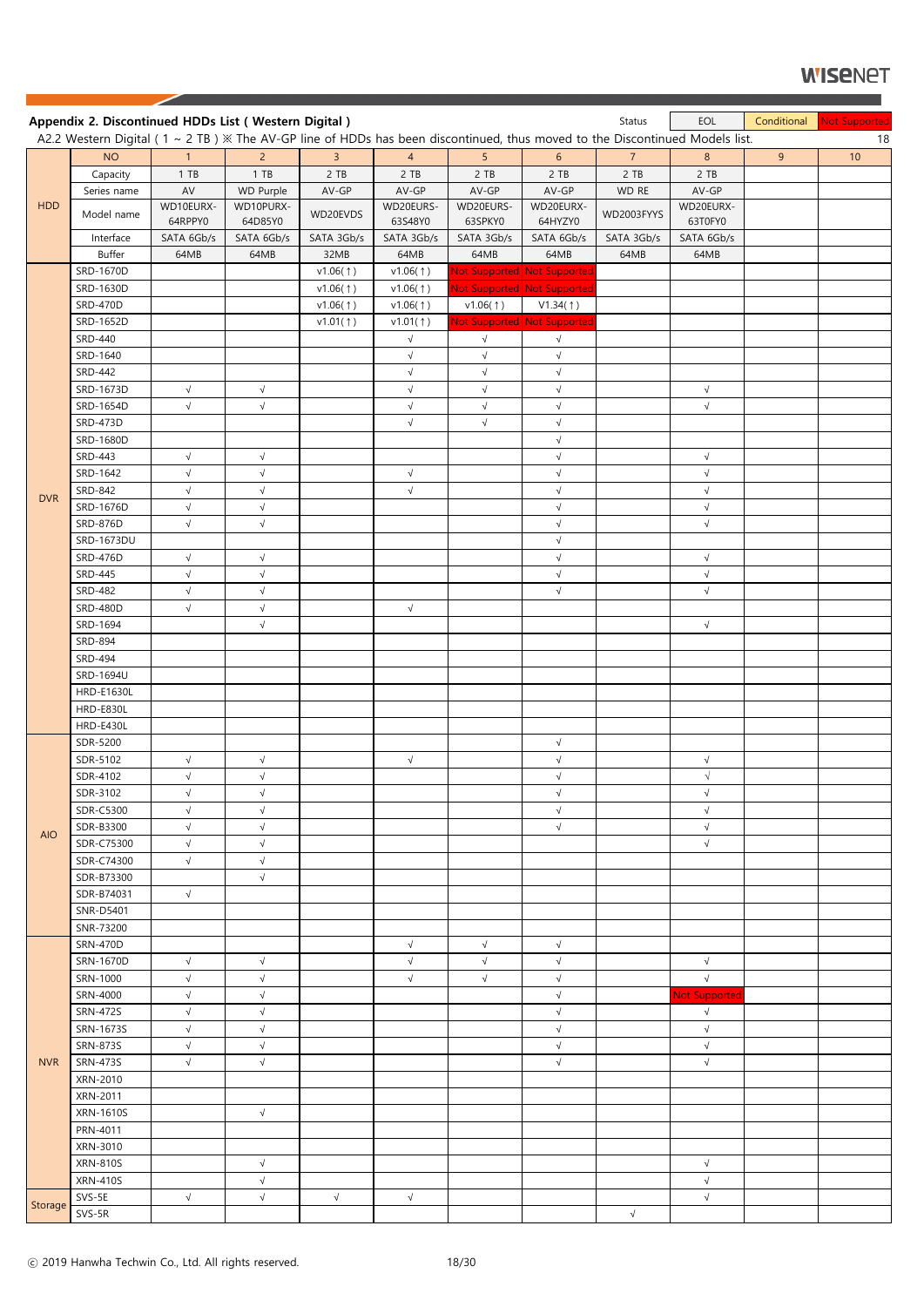|            | Appendix 2. Discontinued HDDs List (Western Digital)                                                                       |                       |                      |                        |                      |                |                 | Status         | EOL            | Conditional    | Not Supported |
|------------|----------------------------------------------------------------------------------------------------------------------------|-----------------------|----------------------|------------------------|----------------------|----------------|-----------------|----------------|----------------|----------------|---------------|
|            | A2.3 Western Digital (3 TB) $\%$ The AV-GP line of HDDs has been discontinued, thus moved to the Discontinued Models list. |                       |                      |                        |                      |                |                 |                |                |                | 19            |
|            | <b>NO</b>                                                                                                                  | 1 <sup>1</sup>        | $2^{\circ}$          | $\overline{3}$         | $\overline{4}$       | 5 <sup>1</sup> | $6\overline{6}$ | 7 <sup>7</sup> | $8\phantom{1}$ | 9 <sup>°</sup> | $10$          |
|            | Capacity                                                                                                                   | 3 TB                  | 3 TB                 | 3 TB                   | 3 TB                 |                |                 |                |                |                |               |
| <b>HDD</b> | Series name                                                                                                                | $AV-GP$               | $AV-GP$              | AV-GP                  | AV-GP                |                |                 |                |                |                |               |
|            | Model name                                                                                                                 | WD30EURS-<br>63SPKY0  | WD30EURS-<br>63R8UY0 | WD30EURX-<br>64HYZY0   | WD30EURX-<br>63T0FY0 |                |                 |                |                |                |               |
|            | Interface                                                                                                                  | SATA 3Gb/s            | SATA 3Gb/s           | SATA 6Gb/s             | SATA 6Gb/s           |                |                 |                |                |                |               |
|            | Buffer                                                                                                                     | 64MB                  | 64MB                 | 64MB                   | 64MB                 |                |                 |                |                |                |               |
|            | SRD-1670D                                                                                                                  | <b>Not Supported</b>  | v1.06(†)             | <b>Not Supported</b>   |                      |                |                 |                |                |                |               |
|            | SRD-1630D                                                                                                                  | <b>Not Supported</b>  | v1.06(†)             | <b>Not Supported</b>   |                      |                |                 |                |                |                |               |
|            | <b>SRD-470D</b>                                                                                                            | v1.06(†)              | v1.06(†)             | V1.34(†)               |                      |                |                 |                |                |                |               |
|            | SRD-1652D                                                                                                                  | Not Supported         | v1.01(†)             | <b>Not Supported</b>   |                      |                |                 |                |                |                |               |
|            | SRD-440                                                                                                                    |                       | V1.30(†)             | V1.30(1)               |                      |                |                 |                |                |                |               |
|            | SRD-1640                                                                                                                   | V1.30(†)<br>V1.30(1)  | V1.30(†)             | V1.30(†)               |                      |                |                 |                |                |                |               |
|            | <b>SRD-442</b>                                                                                                             |                       |                      |                        |                      |                |                 |                |                |                |               |
|            |                                                                                                                            | V1.30(†)<br>$\sqrt{}$ | V1.30(†)             | V1.30(†)<br>$\sqrt{ }$ | $\sqrt{}$            |                |                 |                |                |                |               |
|            | SRD-1673D                                                                                                                  |                       | $\sqrt{ }$           |                        |                      |                |                 |                |                |                |               |
|            | SRD-1654D                                                                                                                  | $\sqrt{ }$            | $\sqrt{}$            | $\sqrt{}$              | $\sqrt{ }$           |                |                 |                |                |                |               |
|            | <b>SRD-473D</b>                                                                                                            | $\sqrt{ }$            | $\sqrt{ }$           | $\sqrt{ }$             |                      |                |                 |                |                |                |               |
|            | SRD-1680D                                                                                                                  |                       |                      | $\sqrt{ }$             |                      |                |                 |                |                |                |               |
|            | <b>SRD-443</b>                                                                                                             |                       |                      | $\sqrt{ }$             | $\sqrt{}$            |                |                 |                |                |                |               |
|            | SRD-1642                                                                                                                   |                       |                      | $\sqrt{ }$             | $\sqrt{}$            |                |                 |                |                |                |               |
| <b>DVR</b> | SRD-842                                                                                                                    |                       |                      | $\sqrt{}$              | $\sqrt{}$            |                |                 |                |                |                |               |
|            | SRD-1676D                                                                                                                  |                       |                      | $\sqrt{ }$             | $\sqrt{ }$           |                |                 |                |                |                |               |
|            | <b>SRD-876D</b>                                                                                                            |                       |                      | $\sqrt{ }$             | $\sqrt{}$            |                |                 |                |                |                |               |
|            | SRD-1673DU                                                                                                                 |                       |                      | $\sqrt{}$              |                      |                |                 |                |                |                |               |
|            | <b>SRD-476D</b>                                                                                                            |                       |                      | $\sqrt{ }$             | $\sqrt{ }$           |                |                 |                |                |                |               |
|            | <b>SRD-445</b>                                                                                                             |                       |                      | $\sqrt{}$              | $\sqrt{}$            |                |                 |                |                |                |               |
|            | <b>SRD-482</b>                                                                                                             |                       |                      | $\sqrt{ }$             | $\sqrt{}$            |                |                 |                |                |                |               |
|            | <b>SRD-480D</b>                                                                                                            |                       |                      |                        |                      |                |                 |                |                |                |               |
|            | SRD-1694                                                                                                                   |                       |                      |                        | $\sqrt{}$            |                |                 |                |                |                |               |
|            | SRD-894                                                                                                                    |                       |                      |                        |                      |                |                 |                |                |                |               |
|            | <b>SRD-494</b>                                                                                                             |                       |                      |                        |                      |                |                 |                |                |                |               |
|            | SRD-1694U                                                                                                                  |                       |                      |                        |                      |                |                 |                |                |                |               |
|            | <b>HRD-E1630L</b>                                                                                                          |                       |                      |                        |                      |                |                 |                |                |                |               |
|            | HRD-E830L                                                                                                                  |                       |                      |                        |                      |                |                 |                |                |                |               |
|            | HRD-E430L                                                                                                                  |                       |                      |                        |                      |                |                 |                |                |                |               |
|            | SDR-5200                                                                                                                   |                       |                      | $\sqrt{ }$             |                      |                |                 |                |                |                |               |
|            | SDR-5102                                                                                                                   |                       |                      | $\sqrt{ }$             | $\sqrt{}$            |                |                 |                |                |                |               |
|            | SDR-4102                                                                                                                   |                       |                      | $\sqrt{ }$             | $\sqrt{ }$           |                |                 |                |                |                |               |
|            | SDR-3102                                                                                                                   |                       |                      | $\sqrt{ }$             | $\sqrt{}$            |                |                 |                |                |                |               |
|            | SDR-C5300                                                                                                                  |                       |                      | $\sqrt{ }$             | $\sqrt{}$            |                |                 |                |                |                |               |
| <b>AIO</b> | SDR-B3300                                                                                                                  |                       |                      | $\sqrt{}$              | $\sqrt{ }$           |                |                 |                |                |                |               |
|            | SDR-C75300                                                                                                                 |                       |                      |                        |                      |                |                 |                |                |                |               |
|            | SDR-C74300                                                                                                                 |                       |                      |                        |                      |                |                 |                |                |                |               |
|            | SDR-B73300                                                                                                                 |                       |                      |                        |                      |                |                 |                |                |                |               |
|            | SDR-B74031                                                                                                                 |                       |                      |                        |                      |                |                 |                |                |                |               |
|            | SNR-D5401                                                                                                                  |                       |                      |                        |                      |                |                 |                |                |                |               |
|            | SNR-73200                                                                                                                  |                       |                      |                        |                      |                |                 |                |                |                |               |
|            | <b>SRN-470D</b>                                                                                                            | $\sqrt{ }$            | $\sqrt{}$            | $\sqrt{ }$             |                      |                |                 |                |                |                |               |
|            | SRN-1670D                                                                                                                  | $\sqrt{ }$            | $\sqrt{ }$           | $\sqrt{ }$             | $\sqrt{ }$           |                |                 |                |                |                |               |
|            | SRN-1000                                                                                                                   | $\sqrt{ }$            | $\sqrt{}$            | $\sqrt{ }$             | $\sqrt{ }$           |                |                 |                |                |                |               |
|            | SRN-4000                                                                                                                   |                       |                      | $\sqrt{ }$             | <b>Not Supported</b> |                |                 |                |                |                |               |
|            | SRN-472S                                                                                                                   |                       |                      | $\sqrt{ }$             | $\sqrt{ }$           |                |                 |                |                |                |               |
|            | SRN-1673S                                                                                                                  |                       |                      | $\sqrt{}$              | $\sqrt{}$            |                |                 |                |                |                |               |
|            | SRN-873S                                                                                                                   |                       |                      | $\sqrt{ }$             | $\sqrt{}$            |                |                 |                |                |                |               |
| <b>NVR</b> | <b>SRN-473S</b>                                                                                                            |                       |                      | $\sqrt{ }$             | $\sqrt{ }$           |                |                 |                |                |                |               |
|            | XRN-2010                                                                                                                   |                       |                      |                        |                      |                |                 |                |                |                |               |
|            | XRN-2011                                                                                                                   |                       |                      |                        |                      |                |                 |                |                |                |               |
|            | <b>XRN-1610S</b>                                                                                                           |                       |                      |                        |                      |                |                 |                |                |                |               |
|            | PRN-4011                                                                                                                   |                       |                      |                        | $\sqrt{ }$           |                |                 |                |                |                |               |
|            | XRN-3010                                                                                                                   |                       |                      |                        | $\sqrt{}$            |                |                 |                |                |                |               |
|            | <b>XRN-810S</b>                                                                                                            |                       |                      |                        |                      |                |                 |                |                |                |               |
|            | <b>XRN-410S</b>                                                                                                            |                       |                      |                        |                      |                |                 |                |                |                |               |
|            | SVS-5E                                                                                                                     |                       | $\sqrt{}$            |                        |                      |                |                 |                |                |                |               |
| Storage    | $SVS-5R$                                                                                                                   |                       |                      |                        |                      |                |                 |                |                |                |               |
|            |                                                                                                                            |                       |                      |                        |                      |                |                 |                |                |                |               |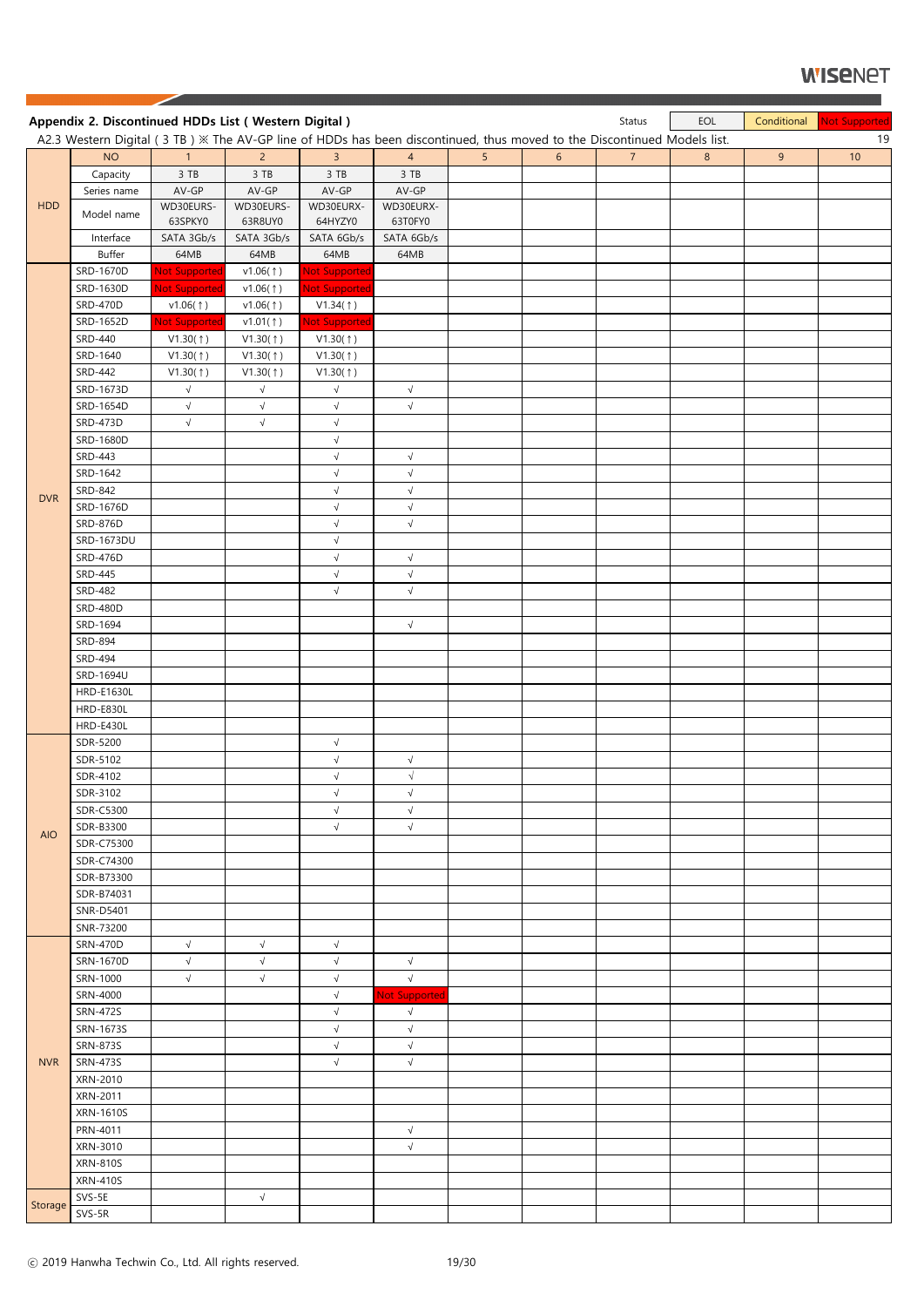|            | Appendix 2. Discontinued HDDs List (Western Digital) |                       |                         |                         |                        |                       |                          | Status                 | EOL                     | Conditional | <b>Not Supported</b> |
|------------|------------------------------------------------------|-----------------------|-------------------------|-------------------------|------------------------|-----------------------|--------------------------|------------------------|-------------------------|-------------|----------------------|
|            | A2.3 Western Digital ( $4 \sim 6$ TB)                |                       |                         |                         |                        |                       |                          |                        |                         |             | 20                   |
|            | <b>NO</b>                                            | $\mathbf{1}$          | 2 <sup>1</sup>          | 3 <sup>7</sup>          | $\overline{4}$         | 5 <sup>5</sup>        | 6 <sup>1</sup>           | $\overline{7}$         | 8                       | 9           | 10                   |
|            | Capacity                                             | 4 TB                  | 4 TB                    | 4 TB                    | 5 TB                   | 5 TB                  | 6 TB                     | 6 TB                   | 6 TB                    |             |                      |
|            | Series name                                          | AV                    | WD Purple               | WD Purple NV            | WD Purple              | <b>WD Purple</b>      | <b>WD Purple</b>         | <b>WD Purple</b>       | WD Purple NV            |             |                      |
| <b>HDD</b> | Model name                                           | WD40EURX-             | WD40PURX-               | WD4NPURX-               | WD50PURX-              | WD50PURX-             | WD60PURX-                | WD60PURX-              | WD6NPURX-               |             |                      |
|            | Interface                                            | 64WRWY0<br>SATA 6Gb/s | 64GVNY0<br>SATA 6Gb/s   | 64TPFY0<br>SATA 6Gb/s   | 64LZMY0<br>SATA 6Gb/s  | 64T0ZY0<br>SATA 6Gb/s | 64LZMY0<br>SATA 6Gb/s    | 64T0ZY0<br>SATA 6Gb/s  | 64JC5Y0<br>SATA 6Gb/s   |             |                      |
|            | Buffer                                               | 64MB                  | 64MB                    | 64MB                    | 64MB                   | 64MB                  | 64MB                     | 64MB                   | 64MB                    |             |                      |
|            | SRD-1670D                                            |                       |                         |                         |                        |                       |                          |                        |                         |             |                      |
|            | SRD-1630D                                            |                       |                         |                         |                        |                       |                          |                        |                         |             |                      |
|            | <b>SRD-470D</b>                                      |                       |                         |                         |                        |                       |                          |                        |                         |             |                      |
|            | SRD-440                                              |                       |                         |                         |                        |                       |                          |                        |                         |             |                      |
|            | SRD-1640                                             |                       |                         |                         |                        |                       |                          |                        |                         |             |                      |
|            | SRD-442                                              |                       |                         |                         |                        |                       |                          |                        |                         |             |                      |
|            | SRD-1673D                                            | $\sqrt{ }$            | $\sqrt{ }$              |                         | $\sqrt{}$              | $\sqrt{ }$            | $\sqrt{ }$               |                        |                         |             |                      |
|            | SRD-1654D                                            | $\sqrt{ }$            | $\sqrt{}$               |                         | $\sqrt{}$              | $\sqrt{ }$            | $\sqrt{ }$               |                        |                         |             |                      |
|            | <b>SRD-473D</b>                                      |                       |                         |                         |                        |                       |                          |                        |                         |             |                      |
|            | SRD-1680D<br>SRD-443                                 | $\sqrt{}$             | $\sqrt{ }$              | $\sqrt{ }$              | $\sqrt{}$              |                       | $\sqrt{}$                | $\sqrt{}$              |                         |             |                      |
|            | SRD-1642                                             | $\sqrt{}$             | $\sqrt{ }$              | $\sqrt{}$               | $\sqrt{ }$             | $\sqrt{ }$            | $\sqrt{ }$               | $\sqrt{ }$             | $\sqrt{ }$              |             |                      |
|            | SRD-842                                              | $\sqrt{}$             | $\sqrt{}$               | $\sqrt{ }$              | $\sqrt{}$              | $\sqrt{ }$            | $\sqrt{}$                | $\sqrt{ }$             | $\sqrt{ }$              |             |                      |
|            | SRD-1676D                                            | $\sqrt{ }$            | $\sqrt{ }$              | $\sqrt{}$               | $\sqrt{}$              | $\sqrt{ }$            | $\sqrt{ }$               | $\sqrt{}$              | $\sqrt{ }$              |             |                      |
| <b>DVR</b> | <b>SRD-876D</b>                                      | $\sqrt{ }$            | $\sqrt{ }$              |                         | $\sqrt{}$              | $\sqrt{ }$            | $\sqrt{ }$               |                        |                         |             |                      |
|            | SRD-1673DU                                           |                       |                         |                         |                        |                       |                          |                        |                         |             |                      |
|            | <b>SRD-476D</b>                                      | $\sqrt{ }$            | $\sqrt{ }$              |                         | $\sqrt{ }$             | $\sqrt{ }$            | $\sqrt{ }$               |                        |                         |             |                      |
|            | SRD-445                                              | $\sqrt{ }$            | $\sqrt{ }$              |                         | $\sqrt{ }$             |                       | $\sqrt{ }$               |                        |                         |             |                      |
|            | SRD-482                                              | $\sqrt{ }$            | $\sqrt{ }$              |                         | $\sqrt{}$              |                       | $\sqrt{ }$               |                        |                         |             |                      |
|            | <b>SRD-480D</b>                                      |                       |                         |                         |                        |                       |                          |                        |                         |             |                      |
|            | SRD-1694                                             | $\sqrt{ }$            | $\sqrt{ }$              | $\sqrt{ }$              |                        | $\sqrt{ }$            | $\sqrt{ }$               | $\sqrt{ }$             | $\sqrt{ }$              |             |                      |
|            | SRD-894                                              |                       | $\sqrt{ }$              |                         |                        | $\sqrt{ }$            | $\sqrt{ }$               | $\sqrt{}$              |                         |             |                      |
|            | <b>SRD-494</b>                                       |                       | $\sqrt{}$               | $\sqrt{}$               |                        |                       | $\sqrt{ }$               | $\sqrt{ }$             | $\sqrt{}$               |             |                      |
|            | SRD-1694U                                            |                       | $\sqrt{}$               | $\sqrt{}$<br>$\sqrt{ }$ |                        | $\sqrt{ }$            | $\sqrt{ }$               | $\sqrt{}$              | $\sqrt{}$<br>$\sqrt{ }$ |             |                      |
|            | <b>HRD-E1630L</b><br>HRD-E830L                       |                       | $\sqrt{ }$              |                         |                        |                       | $\sqrt{ }$               | $\sqrt{}$              |                         |             |                      |
|            | <b>HRD-E430L</b>                                     |                       | $\sqrt{ }$              | $\sqrt{ }$              |                        |                       |                          |                        |                         |             |                      |
|            | <b>HRD-443</b>                                       |                       |                         | $\sqrt{}$               |                        |                       |                          | $\sqrt{ }$             | $\sqrt{ }$              |             |                      |
|            | SDR-5200                                             |                       |                         |                         |                        |                       |                          |                        |                         |             |                      |
|            | SDR-5102                                             | $\sqrt{ }$            | $\sqrt{ }$              |                         | $\sqrt{}$              | $\sqrt{ }$            | $\sqrt{ }$               |                        |                         |             |                      |
|            | SDR-4102                                             | $\sqrt{ }$            | $\sqrt{ }$              |                         | $\sqrt{ }$             | $\sqrt{ }$            | $\sqrt{ }$               |                        |                         |             |                      |
|            | SDR-3102                                             | $\sqrt{ }$            | $\sqrt{ }$              |                         | $\sqrt{}$              | $\sqrt{ }$            | $\sqrt{ }$               |                        |                         |             |                      |
|            | SDR-C5300                                            | $\sqrt{ }$            | $\sqrt{ }$              |                         | $\sqrt{}$              | $\sqrt{ }$            | $\sqrt{ }$               |                        |                         |             |                      |
| <b>AIO</b> | SDR-B3300                                            |                       | $\sqrt{ }$              |                         | $\sqrt{ }$             |                       | $\sqrt{ }$               |                        |                         |             |                      |
|            | SDR-C75300                                           | $\sqrt{ }$            | $\sqrt{ }$              |                         | $\sqrt{ }$             | $\sqrt{ }$            | $\sqrt{ }$               |                        |                         |             |                      |
|            | SDR-C74300<br>SDR-B73300                             |                       | $\sqrt{ }$              |                         | $\sqrt{ }$             | $\sqrt{ }$            | $\sqrt{ }$               |                        |                         |             |                      |
|            | SDR-B74031                                           |                       | $\sqrt{}$<br>$\sqrt{ }$ |                         | $\sqrt{}$              | $\sqrt{ }$            | $\sqrt{ }$<br>$\sqrt{ }$ |                        |                         |             |                      |
|            | SNR-D5401                                            |                       | $\sqrt{ }$              |                         |                        | $\sqrt{ }$            |                          |                        |                         |             |                      |
|            | SNR-73200                                            |                       |                         |                         |                        |                       |                          |                        |                         |             |                      |
|            | <b>SRN-470D</b>                                      |                       |                         |                         |                        |                       |                          |                        |                         |             |                      |
|            | SRN-1670D                                            | $\sqrt{ }$            | $\sqrt{ }$              | $\sqrt{ }$              | $\sqrt{ }$             | $\sqrt{ }$            | $\sqrt{ }$               | $\sqrt{ }$             | $\sqrt{ }$              |             |                      |
|            | SRN-1000                                             | $\sqrt{ }$            | $\sqrt{ }$              | $\sqrt{ }$              | v1.52(1)               | v1.52(1)              | $v1.52($ $\dagger)$      | v1.52(1)               | v1.52(1)                |             |                      |
|            | SRN-4000                                             | $\sqrt{ }$            | $\sqrt{}$               | v2.10(1)                | v2.10(1)               | v2.10(1)              | v2.10(†)                 | $v2.10($ $\dagger)$    |                         |             |                      |
|            | <b>SRN-472S</b>                                      | $\sqrt{ }$            | $\sqrt{ }$              | $\sqrt{ }$              | $\sqrt{ }$             |                       | $\sqrt{ }$               | $\sqrt{ }$             |                         |             |                      |
|            | SRN-1673S                                            | $\sqrt{ }$            | $\sqrt{}$               | $\sqrt{ }$              | $\sqrt{}$              |                       | $\sqrt{}$                | $\sqrt{}$              |                         |             |                      |
|            | SRN-873S                                             | $\sqrt{ }$            | $\sqrt{ }$              | $\sqrt{ }$              | $\sqrt{}$              | $\sqrt{ }$            | $\sqrt{}$                | $\sqrt{}$              |                         |             |                      |
| <b>NVR</b> | <b>SRN-473S</b>                                      | $\sqrt{ }$            | $\sqrt{}$               | $\sqrt{}$<br>$\sqrt{}$  | $\sqrt{}$<br>$\sqrt{}$ |                       | $\sqrt{ }$<br>$\sqrt{}$  | $\sqrt{}$<br>$\sqrt{}$ | $\sqrt{ }$              |             |                      |
|            | XRN-2010<br>XRN-2011                                 |                       | $\sqrt{}$               | $\sqrt{}$               |                        |                       | $\sqrt{}$                | $\sqrt{}$              | $\sqrt{}$               |             |                      |
|            | <b>XRN-1610S</b>                                     |                       | $\sqrt{}$               | $\sqrt{ }$              | $\sqrt{}$              |                       | $\sqrt{ }$               | $\sqrt{}$              | $\sqrt{ }$              |             |                      |
|            | PRN-4011                                             |                       | $\sqrt{}$               | $\sqrt{ }$              |                        | $\sqrt{}$             | $\sqrt{}$                | $\sqrt{}$              | $\sqrt{ }$              |             |                      |
|            | XRN-3010                                             | $\sqrt{ }$            | $\sqrt{}$               | $\sqrt{ }$              | $\sqrt{}$              | $\sqrt{ }$            | $\sqrt{ }$               | $\sqrt{}$              | $\sqrt{ }$              |             |                      |
|            | <b>XRN-810S</b>                                      | $\sqrt{ }$            | $\sqrt{}$               | $\sqrt{ }$              |                        | $\sqrt{ }$            |                          | $\sqrt{}$              | $\sqrt{ }$              |             |                      |
|            | <b>XRN-410S</b>                                      | $\sqrt{ }$            | $\sqrt{}$               | $\sqrt{ }$              |                        | $\sqrt{}$             |                          | $\sqrt{}$              | $\sqrt{ }$              |             |                      |
|            | <b>XRN-811S</b>                                      |                       |                         | $\sqrt{ }$              |                        |                       |                          | $\sqrt{}$              |                         |             |                      |
| Storage    | SVS-5E                                               |                       |                         | $\sqrt{ }$              | $\sqrt{}$              |                       | $\sqrt{ }$               |                        |                         |             |                      |
|            | SVS-5R                                               |                       |                         |                         |                        |                       |                          | $\sqrt{ }$             |                         |             |                      |

 $\overline{\phantom{0}}$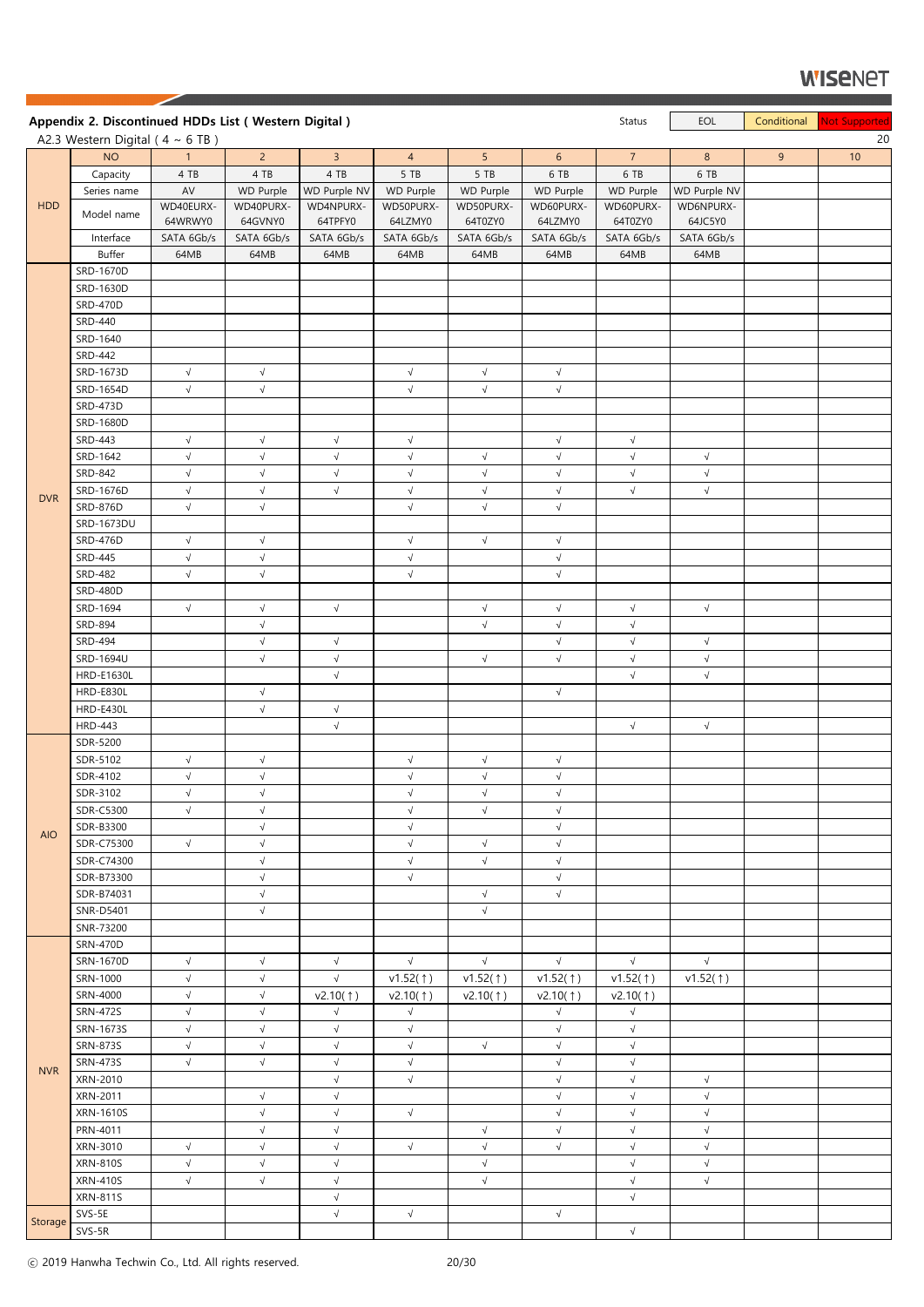|                            | Appendix 2. Discontinued HDDs List (Western Digital) |                  |                  |              |                  |   |                | <b>Status</b> | EOL | Conditional | Not Supported |
|----------------------------|------------------------------------------------------|------------------|------------------|--------------|------------------|---|----------------|---------------|-----|-------------|---------------|
|                            | A2.3 Western Digital (8 TB)                          |                  |                  |              |                  |   |                |               |     |             | 21            |
|                            | <b>NO</b>                                            |                  | $\mathcal{P}$    | $\mathbf{R}$ | 4                | 5 | $6\phantom{1}$ |               | 8   | 9           | 10            |
|                            | Capacity                                             | 8 TB             | 8 TB             | 8 TB         | 8 TB             |   |                |               |     |             |               |
|                            | Series name                                          | <b>WD Purple</b> | <b>WD Purple</b> | WD Purple    | <b>WD Purple</b> |   |                |               |     |             |               |
| HDD                        | Model name                                           | WD80PUZX-        | WD80PURX-        | WD80PURZ-    | WD80EJRX-        |   |                |               |     |             |               |
|                            |                                                      | 64NEAY0          | 64WS3Y0          | 85YNPY0      | 89TA5Y0          |   |                |               |     |             |               |
|                            | Interface                                            | SATA 6Gb/s       | SATA 6Gb/s       | SATA 6Gb/s   | SATA 6Gb/s       |   |                |               |     |             |               |
|                            | Buffer                                               | 128MB            | 128MB            | 128MB        | 128MB            |   |                |               |     |             |               |
|                            | XRN-2010                                             |                  |                  |              | √                |   |                |               |     |             |               |
| <b>NVR</b>                 | <b>XRN-2011</b>                                      |                  |                  |              | $\sqrt{ }$       |   |                |               |     |             |               |
|                            | PRN-4011                                             |                  |                  |              |                  |   |                |               |     |             |               |
| <b>External</b><br>Storage | <b>SRB-160S</b>                                      | $\sqrt{ }$       | $\sqrt{ }$       | $\sqrt{ }$   | $\sqrt{ }$       |   |                |               |     |             |               |

ⓒ 2019 Hanwha Techwin Co., Ltd. All rights reserved. 21/30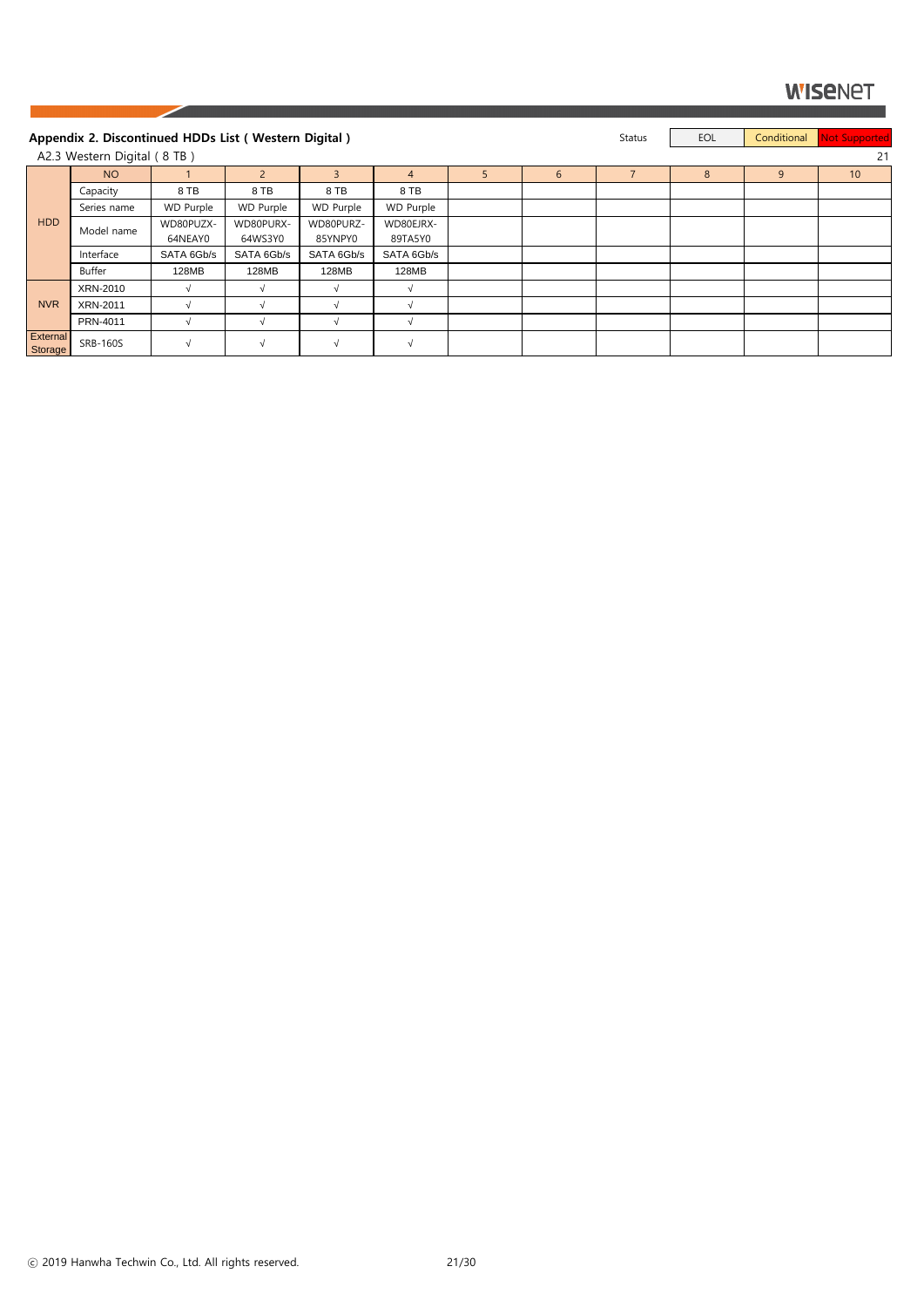#### **Appendix 3. Enterprise 3.5" Discontinued HDDs List ( Seagate & Western Digital )** Status EOL Conditional Not Supported

※ To use RAID mode for these models, Enterprise HDDs are recommended.

SRB-160S  $\vert \qquad \vert \qquad \vee \qquad \vert \qquad \vee \qquad \vert \qquad \vee$ 

|                 | 3.1 Seagate: $1 \sim 8$ TB          |               |                      |                |                          |                |                           |                      |             |             | 22 |
|-----------------|-------------------------------------|---------------|----------------------|----------------|--------------------------|----------------|---------------------------|----------------------|-------------|-------------|----|
|                 | <b>NO</b>                           | $\mathbf{1}$  | $2^{\circ}$          | 3 <sup>1</sup> | $\overline{4}$           | 5              | $6\phantom{.}6$           | $\overline{7}$       | 8           | 9           | 10 |
|                 | Capacity                            | $1$ TB        | 2 TB                 | 3 TB           | 4 TB                     | 5 TB           |                           |                      |             |             |    |
|                 | Series name                         | Constellation | Constellation        | Constellation  | Constellation            | Enterprise     |                           |                      |             |             |    |
| <b>HDD</b>      |                                     | ES.3          | ES.3                 | ES.3           | ES.3                     | Capacity 3.5   |                           |                      |             |             |    |
|                 | Model name                          | ST1000NM0033  | ST2000NM0033         | ST3000NM0033   | ST4000NM0033             | ST5000NM0084   |                           |                      |             |             |    |
|                 | Interface                           | SATA 6Gb/s    | SATA 6Gb/s           | SATA 6Gb/s     | SATA 6Gb/s               | SATA 6Gb/s     |                           |                      |             |             |    |
|                 | Buffer                              | 128MB         | 128MB                | 128MB          | 128MB                    | 128MB          |                           |                      |             |             |    |
|                 | SRN-4000                            | $\sqrt{ }$    | $\sqrt{ }$           | $\sqrt{ }$     | v2.10(1)                 | v2.10(†)       |                           |                      |             |             |    |
| <b>NVR</b>      | XRN-2011                            | $\sqrt{ }$    |                      |                |                          |                |                           |                      |             |             |    |
|                 | PRN-4011                            | $\sqrt{ }$    |                      | $\sqrt{ }$     |                          |                |                           |                      |             |             |    |
| External SVS-5R |                                     | $\sqrt{ }$    |                      | $\sqrt{ }$     | $\sqrt{ }$               |                |                           |                      |             |             |    |
|                 | Storage SRB-160S                    |               |                      | $\sqrt{ }$     | $\sqrt{}$                |                |                           |                      |             |             |    |
|                 | 3.2 Western Digital : $1 \sim 3$ TB |               |                      |                |                          |                |                           |                      |             |             | 22 |
|                 | <b>NO</b>                           | $\mathbf{1}$  | 2 <sup>1</sup>       | 3 <sup>1</sup> | $\overline{4}$           | 5 <sup>1</sup> | 6                         | 7 <sup>7</sup>       | 8           | 9           | 10 |
|                 | Capacity                            | 1 TB          | $1$ TB               | 1 TB           | 2 TB                     | 2 TB           | 3 TB                      | 3 TB                 | 1 TB        | 2 TB        |    |
|                 | Series name                         | <b>RE</b>     | SE                   | SE             | <b>RE</b>                | <b>RE</b>      | <b>RE</b>                 | <b>RE</b>            | WD Gold     | WD Gold     |    |
| <b>HDD</b>      |                                     | WD1003FBYZ-   | WD1002F9YZ-          | WD1002F9YZ-    | WD2000FYYZ-              | WD2000FYYZ     | WD3000FYYZ-               | WD3000FYYZ-          | WD1005FBYZ- | WD2005FBYZ- |    |
|                 | Model name                          | 010FB0        | 09H1JL0              | 09H1JL1        | 01UL1B1                  | 01UL1B2        | 01UL1B1                   | 01UL1B2              | 01YCBB2     | 01YCBB2     |    |
|                 | Interface                           | SATA 6Gb/s    | SATA 6Gb/s           | SATA 6Gb/s     | SATA 6Gb/s               | SATA 6Gb/s     | SATA 6Gb/s                | SATA 6Gb/s           | SATA 6Gb/s  | SATA 6Gb/s  |    |
|                 | <b>Buffer</b>                       | 64MB          | 128MB                | 128MB          | 64MB                     | 64MB           | 64MB                      | 64MB                 | 128MB       | 128MB       |    |
|                 | SRN-4000                            | $\sqrt{ }$    | $\sqrt{}$            | $\sqrt{}$      | $\sqrt{ }$               | $\sqrt{}$      | $\sqrt{}$                 | $\sqrt{ }$           | $\sqrt{ }$  | $\sqrt{ }$  |    |
| <b>NVR</b>      | XRN-2011                            |               |                      |                |                          |                |                           |                      |             | $\sqrt{ }$  |    |
|                 | PRN-4011                            | $\sqrt{ }$    | $\sqrt{}$            | $\sqrt{ }$     |                          |                |                           |                      | $\sqrt{ }$  | $\sqrt{}$   |    |
| External        | SVS-5R                              | $\sqrt{ }$    | $\sqrt{}$            | $\sqrt{}$      | $\sqrt{ }$               | $\sqrt{}$      | $\sqrt{ }$                | $\sqrt{}$            |             |             |    |
| Storage         | <b>SRB-160S</b>                     |               |                      |                |                          |                |                           |                      |             |             |    |
|                 | 3.3 Western Digital : $4 \sim 8$ TB |               |                      |                |                          |                |                           |                      |             |             | 22 |
|                 | <b>NO</b>                           | 1             | $2^{\circ}$          | 3 <sup>1</sup> | $\overline{4}$           | 5              | 6                         | $\overline{7}$       | 8           | 9           | 10 |
|                 | Capacity                            | 4 TB          | 8 TB                 | 4 TB           | 6 TB                     | 4 TB           | 6 TB                      | 8 TB                 |             |             |    |
|                 | Series name                         | <b>RE</b>     | <b>WD Gold</b>       | WD Gold        | WD Gold                  | UltraStar      | UltraStar                 | UltraStar            |             |             |    |
|                 |                                     | WD4000FYYZ-   | WD8002FRYZ-          | WD4002FYYZ-    | WD6002FRYZ-              | HUS726T4TAL    | HUS726T6TALE HUS728T8TALE |                      |             |             |    |
| <b>HDD</b>      | Model name                          | 01UL1B2       | 01FF2B0              | 01B7CB0        | 01WD5B0                  | A6L4           | 6L4                       | 6L4                  |             |             |    |
|                 | Part Number                         | $\sim$        | $\sim$               | $\sim$ $-$     | $\sim$                   | 0B35950        | 0B36039                   | 0B36404              |             |             |    |
|                 | Firmware                            | $\equiv$      | $\omega_{\rm c}$     | $\sim$         | $\overline{\phantom{a}}$ | 40H            | 40H                       | 410                  |             |             |    |
|                 | Interface                           | SATA 6Gb/s    | SATA 6Gb/s           | SATA 6Gb/s     | SATA 6Gb/s               | SATA 6Gb/s     | SATA 6Gb/s                | SATA 6Gb/s           |             |             |    |
|                 | Buffer                              | 64MB          | 128MB                | 128MB          | 128MB                    | 256MB          | 256MB                     | 256MB                |             |             |    |
|                 | SRN-4000                            | v2.10(1)      | <b>Not Supported</b> | v2.10(†)       | v2.10(1)                 | $\sqrt{}$      | $\sqrt{}$                 | <b>Not Supported</b> |             |             |    |
| <b>NVR</b>      | XRN-2011                            |               |                      | $\sqrt{ }$     | $\sqrt{ }$               |                |                           |                      |             |             |    |
|                 | PRN-4011                            | $\sqrt{ }$    | $\sqrt{ }$           | $\sqrt{ }$     | $\sqrt{ }$               |                |                           |                      |             |             |    |
| External SVS-5R |                                     | $\sqrt{ }$    |                      |                |                          |                |                           |                      |             |             |    |

Storage

ⓒ 2019 Hanwha Techwin Co., Ltd. All rights reserved. 22/30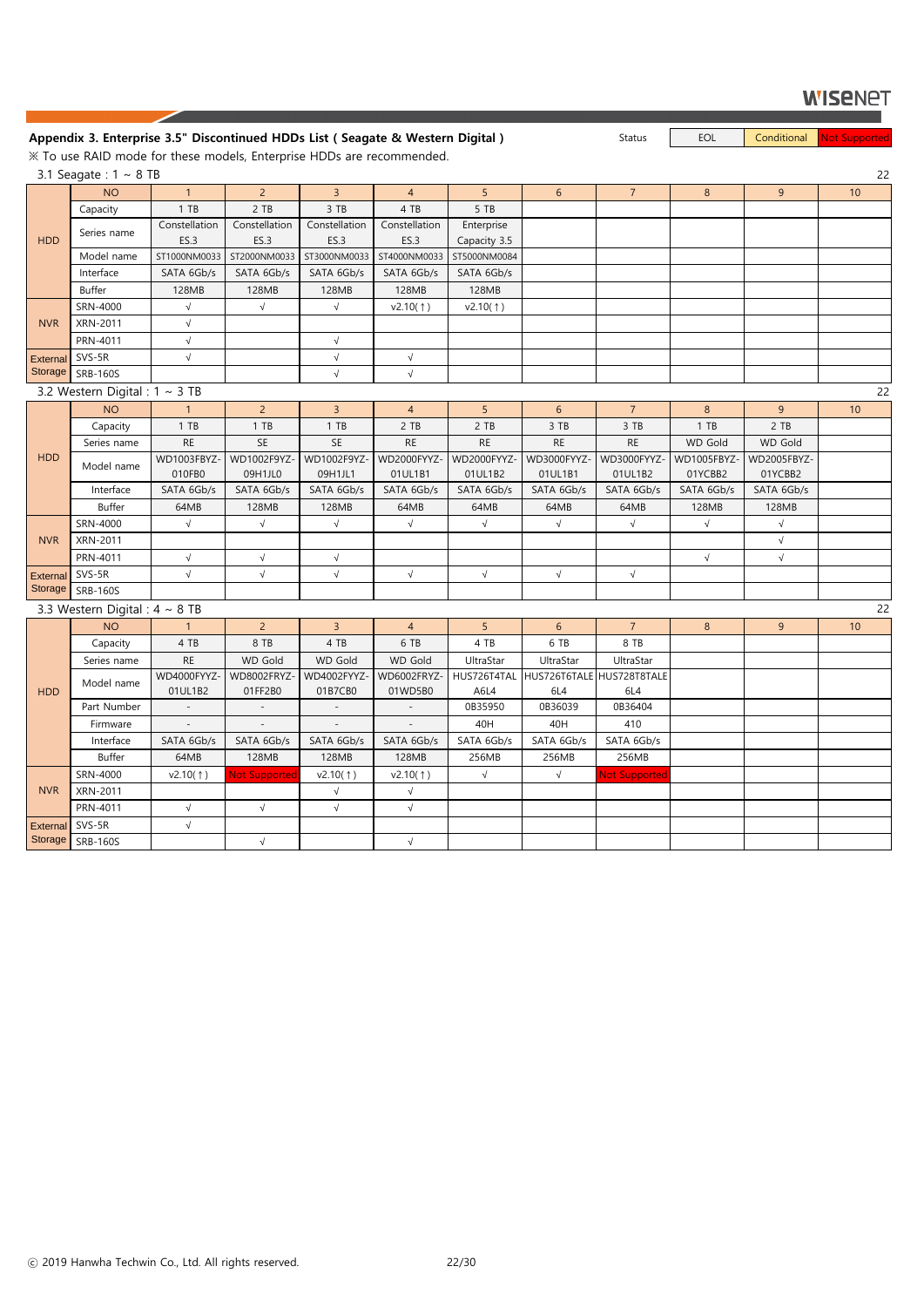|            | Appendix 4. Discontinued Models List (Seagate) |                             |                       |                           |                         |                          |                          | Status                 | EOL                   | Conditional        | Not Supported |
|------------|------------------------------------------------|-----------------------------|-----------------------|---------------------------|-------------------------|--------------------------|--------------------------|------------------------|-----------------------|--------------------|---------------|
|            | A4.1 Seagate ( $250 \sim 750$ GB)              |                             |                       |                           |                         |                          |                          |                        |                       |                    | 23            |
|            | <b>NO</b>                                      | 1                           | $2^{\circ}$           | $\mathbf{3}$              | $\overline{4}$          | 5 <sup>1</sup>           | 6 <sup>1</sup>           | 7 <sup>7</sup>         | 8                     | 9                  | 10            |
|            | Capacity                                       | 250 GB                      | 250 GB                | 250 GB                    | 500 GB                  | 500 GB                   | 500 GB                   | 500 GB                 | 500 GB                | 750 GB             |               |
|            | Series name                                    | SV35.3 Series               | SV35.5 Series         | Pipeline HD.2             | SV35 Series             | SV35.3 Series            | SV35.5 Series            | Pipeline HD            | Pipeline HD.2         | SV35.3 Series      |               |
| <b>HDD</b> | Model name                                     | ST3250310SV                 | ST3250311SV           | ST3250312CS               | ST3500411SV             | ST3500320SV              | ST3500410SV              | ST3500312CS            | ST3500414CS           | ST3750330SV        |               |
|            | (Part Number)                                  | $\overline{\phantom{a}}$    | $\sim$                | $\sim$                    | $\sim$                  | $\sim$                   | $\overline{\phantom{a}}$ | $\sim$                 | (9GW142)              | $\sim$             |               |
|            | Interface                                      | SATA 3Gb/s                  | SATA 3Gb/s            | SATA 3Gb/s                | SATA 3Gb/s              | SATA 3Gb/s               | SATA 3Gb/s               | SATA 3Gb/s             | SATA 3Gb/s            | SATA 3Gb/s         |               |
|            | Buffer                                         | 8MB                         | 8MB                   | 16MB                      | 16MB                    | 32MB                     | 16MB                     | 8MB                    | 16MB                  | 32MB               |               |
|            | SHR-6/7/8                                      | $\sqrt{ }$                  | $\sqrt{}$             | $\sqrt{ }$                |                         | $\sqrt{ }$               | $\sqrt{ }$               |                        | $\sqrt{ }$            | $\sqrt{ }$         |               |
|            | SHR-6040/6042                                  |                             | $\sqrt{}$             | $\sqrt{}$                 |                         |                          | $\sqrt{}$                |                        | $\sqrt{ }$            | $\sqrt{}$          |               |
|            | SVR-1670                                       | $\sqrt{ }$                  | $\sqrt{ }$            | $\sqrt{}$                 |                         | $\sqrt{}$                | $\sqrt{}$                |                        | $\sqrt{}$             | $\sqrt{}$          |               |
|            | SVR-3200/480                                   | $\sqrt{ }$                  |                       |                           |                         | $\sqrt{}$                |                          |                        |                       | $\sqrt{}$          |               |
|            | SVR-1645/1660                                  |                             | $\sqrt{}$             | $\sqrt{ }$                |                         |                          | $\sqrt{}$                |                        | $\sqrt{ }$            |                    |               |
|            | SVR-1680<br>SVR-960/945                        |                             | $\sqrt{}$             | $\sqrt{}$                 |                         |                          | $\sqrt{ }$               |                        | $\sqrt{ }$            |                    |               |
|            | SRD-1670D                                      |                             |                       |                           |                         |                          |                          |                        | $\sqrt{ }$            |                    |               |
|            | SRD-1630D                                      |                             |                       |                           |                         |                          |                          |                        | $\sqrt{ }$            |                    |               |
| <b>DVR</b> | SRD-1652D                                      |                             |                       |                           |                         |                          |                          |                        |                       |                    |               |
|            | <b>SRD-852D</b>                                |                             |                       |                           |                         |                          |                          |                        | v1.01(1)              |                    |               |
|            | SRD-1640/840                                   |                             |                       |                           |                         |                          |                          |                        | $\sqrt{ }$            |                    |               |
|            | SRD-1680D                                      |                             |                       |                           |                         |                          |                          |                        |                       |                    |               |
|            | <b>SRD-880D</b>                                |                             |                       |                           |                         |                          |                          |                        | $\sqrt{ }$            |                    |               |
|            | <b>SRD-470D</b>                                |                             |                       |                           |                         |                          |                          |                        | $\sqrt{ }$            |                    |               |
|            | <b>SRD-440</b>                                 |                             |                       |                           |                         |                          |                          |                        | $\sqrt{ }$            |                    |               |
|            | SRD-473D                                       |                             |                       |                           |                         |                          |                          |                        | $\sqrt{ }$            |                    |               |
|            | SRD-1673DU                                     |                             |                       |                           |                         |                          |                          |                        | $\sqrt{}$             |                    |               |
|            | <b>SRD-442</b>                                 |                             |                       |                           |                         |                          |                          |                        | $\sqrt{ }$            |                    |               |
| <b>AIO</b> | SDR-5200                                       |                             |                       |                           |                         |                          |                          |                        | $\sqrt{}$             |                    |               |
|            | SNR-6400/3200                                  |                             |                       | $\sqrt{ }$                | $\sqrt{}$               |                          |                          | $\sqrt{}$              | $\sqrt{ }$            |                    |               |
| <b>NVR</b> | SRN-6450/3250                                  |                             |                       | $\sqrt{ }$                | $\sqrt{}$               |                          |                          | $\sqrt{ }$             | $\sqrt{ }$            |                    |               |
|            | <b>SRN-470D</b>                                |                             |                       |                           |                         |                          |                          |                        | $\sqrt{ }$            |                    |               |
|            | A4.2 Seagate: 1 TB                             |                             |                       |                           |                         |                          |                          |                        |                       |                    | 23            |
|            | <b>NO</b>                                      | 1                           | $\overline{2}$        | 3 <sup>7</sup>            | $\overline{4}$          | 5 <sup>1</sup>           | 6 <sup>1</sup>           | 7 <sup>7</sup>         | 8 <sup>°</sup>        | 9                  | 10            |
|            | Capacity<br>Series name                        | 1 T B                       | 1 TB<br>Pipeline HD.2 | 1 T B<br>SV35.3 Series    | $1$ TB<br>SV35.5 Series | 1 T B<br>SV35 Series     | $1$ TB<br>Video 3.5      | 1 T B<br>SV35.6 Series | 1 T B<br>Surveillance | $1$ TB<br>Sky Hawk |               |
| <b>HDD</b> | Model name                                     | Pipeline HD<br>ST31000322CS | ST31000424CS          | ST31000340SV ST31000525SV |                         | ST31000526SV             | ST1000VM002              | ST1000VX000            | ST1000VX001           | ST1000VX005        |               |
|            | (Part Number)                                  | $\overline{\phantom{a}}$    | $\sim$                | $\sim$                    | $\mathbb{L}$            | $\overline{\phantom{a}}$ | (1E T162)                | (1E S162)              | (1HH162)              | (2E3162)           |               |
|            | Interface                                      | SATA 3Gb/s                  | SATA 3Gb/s            | SATA 3Gb/s                | SATA 3Gb/s              | SATA 3Gb/s               | SATA 6Gb/s               | SATA 6Gb/s             | SATA 6Gb/s            | SATA 6Gb/s         |               |
|            | <b>Buffer</b>                                  | 8MB                         | 16MB                  | 32MB                      | 32MB                    | 32MB                     | 64MB                     | 64MB                   | 64MB                  | 64MB               |               |
|            | SHR-6/7/8                                      |                             | $\sqrt{ }$            | $\sqrt{ }$                | $\sqrt{}$               |                          |                          |                        |                       |                    |               |
|            | SHR-6040/6042                                  |                             | $\sqrt{}$             | $\sqrt{ }$                | $\sqrt{}$               |                          |                          |                        |                       |                    |               |
|            | SVR-1670                                       |                             | $\sqrt{ }$            | $\sqrt{}$                 | $\sqrt{}$               |                          |                          |                        |                       |                    |               |
|            | SVR-3200/480                                   |                             |                       | $\sqrt{}$                 |                         |                          |                          |                        |                       |                    |               |
|            | SVR-1645/1660                                  |                             |                       |                           |                         |                          |                          |                        |                       |                    |               |
|            | SVR-1680                                       |                             | $\sqrt{}$             |                           | $\sqrt{}$               |                          |                          |                        |                       |                    |               |
|            | SVR-960/945                                    |                             | $\sqrt{}$             |                           | $\sqrt{ }$              |                          |                          |                        |                       |                    |               |
|            | SRD-1670D                                      |                             |                       |                           |                         |                          | v1.06(1)                 | v1.06(1)               | v1.06(1)              |                    |               |
|            | SRD-1630D                                      |                             |                       |                           |                         |                          | v1.06(†)                 | v1.06(1)               | v1.06(†)              |                    |               |
| <b>DVR</b> | SRD-1652D                                      |                             |                       |                           |                         |                          | v1.01(†)                 | v1.01(†)               | v1.01(†)              |                    |               |
|            | <b>SRD-852D</b><br>SRD-1640/840                |                             |                       |                           |                         |                          |                          | $\sqrt{ }$             | $\sqrt{ }$            |                    |               |
|            | SRD-1680D                                      |                             |                       |                           |                         |                          | $\sqrt{ }$               |                        |                       |                    |               |
|            | <b>SRD-880D</b>                                |                             |                       |                           |                         |                          | $\sqrt{}$                | $\sqrt{}$              | $\sqrt{ }$            |                    |               |
|            | <b>SRD-470D</b>                                |                             |                       |                           |                         |                          | v1.34(†)                 | v1.34(1)               | v1.34(†)              |                    |               |
|            | <b>SRD-440</b>                                 |                             |                       |                           |                         |                          | $\sqrt{}$                | $\sqrt{}$              | $\sqrt{ }$            |                    |               |
|            | <b>SRD-473D</b>                                |                             |                       |                           |                         |                          | $\sqrt{}$                | $\sqrt{}$              | $\sqrt{}$             |                    |               |
|            | SRD-1673DU                                     |                             |                       |                           |                         |                          | $\sqrt{ }$               | $\sqrt{}$              | $\sqrt{}$             |                    |               |
|            | <b>SRD-442</b>                                 |                             |                       |                           |                         |                          | $\sqrt{}$                | $\sqrt{}$              | $\sqrt{ }$            | $\sqrt{}$          |               |
|            | <b>SRD-443</b>                                 |                             |                       |                           |                         |                          | $\sqrt{ }$               | $\sqrt{}$              | $\sqrt{ }$            | $\sqrt{}$          |               |
| <b>AIO</b> | SDR-5200                                       |                             |                       |                           |                         |                          | $\sqrt{}$                | $\sqrt{ }$             | $\sqrt{ }$            | $\sqrt{}$          |               |
|            | SNR-6400/3200                                  | $\sqrt{ }$                  | $\sqrt{ }$            |                           |                         | $\sqrt{}$                |                          | V2.24(1)               |                       |                    |               |
|            | SRN-6450/3250                                  | $\sqrt{ }$                  | $\sqrt{}$             |                           |                         | $\sqrt{}$                |                          | V2.24(1)               |                       |                    |               |
| <b>NVR</b> | <b>SRN-470D</b>                                |                             |                       |                           |                         |                          | $v2.00($ $\dagger)$      | v2.00(†)               | $v2.00($ $\dagger)$   |                    |               |
|            | SRN-1670D                                      |                             |                       |                           |                         |                          | $\sqrt{}$                | $\sqrt{}$              | $\sqrt{ }$            | $\sqrt{}$          |               |
|            | SRN-1000                                       |                             |                       |                           |                         |                          | $\sqrt{ }$               | $\sqrt{}$              | $\sqrt{}$             | $\sqrt{}$          |               |
|            | <b>SRN-472S</b>                                |                             |                       |                           |                         |                          | $\sqrt{ }$               | $\sqrt{}$              | $\sqrt{ }$            | $\sqrt{}$          |               |

╱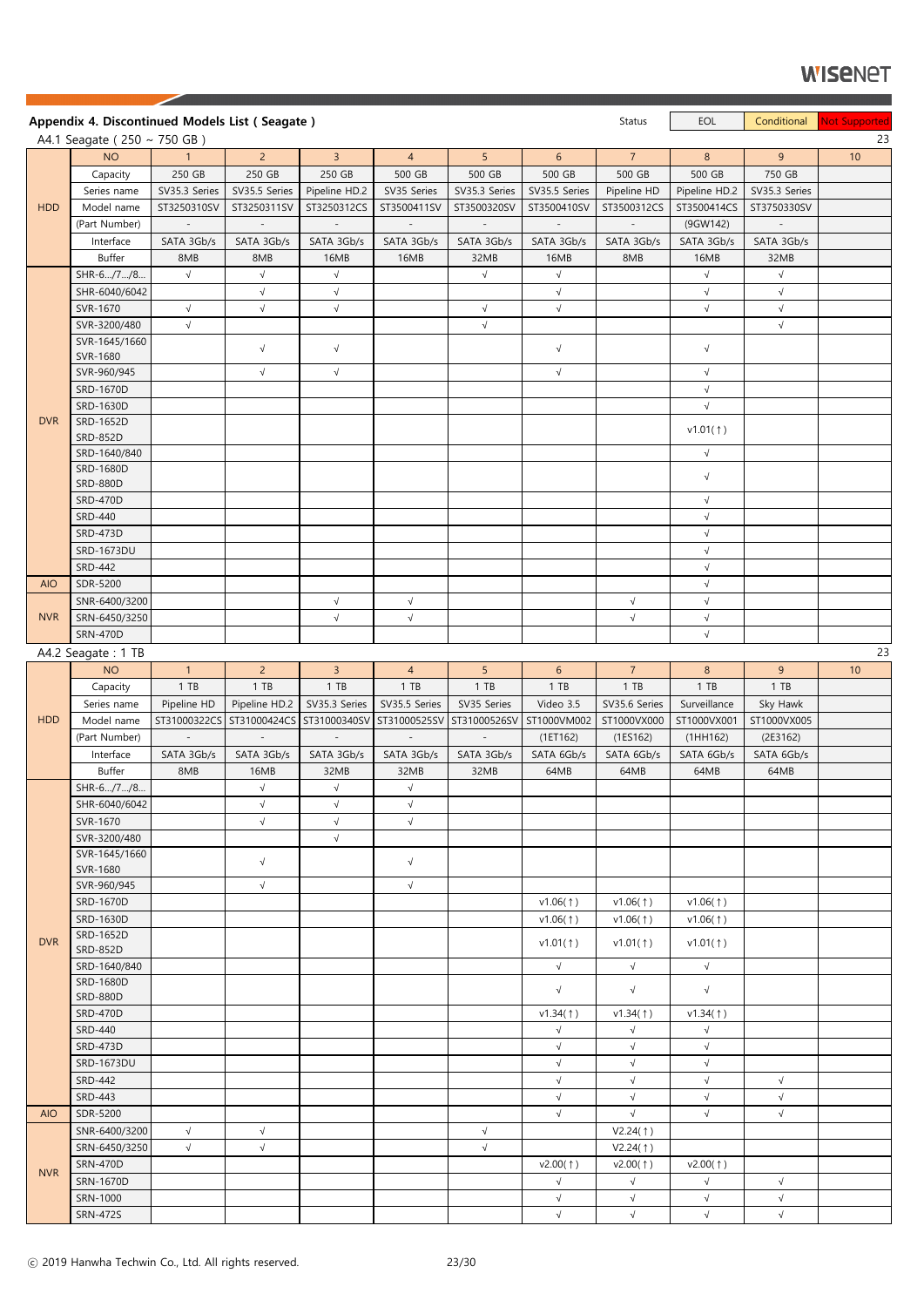|                | Appendix 4. Discontinued Models List (Seagate)                |              |                |                          |                       |                                  |                          | Status                 | EOL                      | Conditional            | Not Supported |
|----------------|---------------------------------------------------------------|--------------|----------------|--------------------------|-----------------------|----------------------------------|--------------------------|------------------------|--------------------------|------------------------|---------------|
|                | A4.2 Seagate: $(1 \sim 2$ TB)                                 |              |                |                          |                       |                                  |                          |                        |                          |                        | 24            |
|                | <b>NO</b>                                                     | 11           | 12             | 13                       | 14                    | 15                               | 16                       | 17                     | 18                       | 19                     | 20            |
|                | Capacity                                                      | 1 TB         | 1 T B          | 2 TB                     | 2 TB                  |                                  |                          |                        |                          |                        |               |
|                | Series name                                                   | Surveillance | Sky Hawk       | Surveillance             | Sky Hawk              |                                  |                          |                        |                          |                        |               |
| <b>HDD</b>     | Model name                                                    | ST1000VX001  | ST1000VX005    | ST2000VX003              | ST2000VX008           |                                  |                          |                        |                          |                        |               |
|                | (Part Number)                                                 | (1Z4102)     | (2EZ102)       | (1HH164)                 | (2E3164)              |                                  |                          |                        |                          |                        |               |
|                | Interface                                                     | SATA 6Gb/s   | SATA 6Gb/s     | SATA 6Gb/s               | SATA 6Gb/s            |                                  |                          |                        |                          |                        |               |
|                | <b>Buffer</b>                                                 | 64MB         | 64MB           | 64MB                     | 64MB                  |                                  |                          |                        |                          |                        |               |
|                | <b>SRD-442</b>                                                | $\sqrt{ }$   | $\sqrt{}$      | $\sqrt{ }$               | $\sqrt{}$             |                                  |                          |                        |                          |                        |               |
|                | <b>SRD-443</b>                                                | $\sqrt{}$    | $\sqrt{}$      | $\sqrt{ }$               | $\sqrt{}$             |                                  |                          |                        |                          |                        |               |
|                | <b>SRD-1642</b><br><b>SRD-456</b><br>SDR-5102<br>/C5300/B3300 | $\sqrt{}$    | $\sqrt{ }$     | $\sqrt{ }$               | $\sqrt{ }$            |                                  |                          |                        |                          |                        |               |
| <b>DVR</b>     | <b>SRD-842</b><br><b>SRD-445</b><br>SDR-4102                  | $\sqrt{}$    | $\sqrt{}$      | $\sqrt{ }$               | $\sqrt{}$             |                                  |                          |                        |                          |                        |               |
|                | SRD-1673D<br>/1673/1653D<br>/873D,<br>SRD-1654D/854D          | $\sqrt{ }$   | $\sqrt{}$      | $\sqrt{ }$               | $\sqrt{}$             |                                  |                          |                        |                          |                        |               |
|                | SRD-1676D/676<br>SRD-1656D/<br>1656/876D/876/<br>856          | $\sqrt{}$    | $\sqrt{ }$     | $\sqrt{ }$               | $\sqrt{}$             |                                  |                          |                        |                          |                        |               |
|                | <b>SRD-894</b>                                                |              |                | $\sqrt{ }$               | $\sqrt{}$             |                                  |                          |                        |                          |                        |               |
| <b>AIO</b>     | SDR-5200                                                      | $\sqrt{ }$   | $\sqrt{ }$     | $\sqrt{ }$               | $\sqrt{}$             |                                  |                          |                        |                          |                        |               |
|                | <b>SNR-D5401</b>                                              | $\sqrt{}$    | $\sqrt{ }$     | $\sqrt{ }$               | $\sqrt{}$             |                                  |                          |                        |                          |                        |               |
|                | SRN-1670D                                                     | $\sqrt{ }$   | $\sqrt{}$      | $\sqrt{ }$               | $\sqrt{}$             |                                  |                          |                        |                          |                        |               |
|                | SRN-1000                                                      | $\sqrt{ }$   | $\sqrt{ }$     | $\sqrt{}$                | $\sqrt{}$             |                                  |                          |                        |                          |                        |               |
| <b>NVR</b>     | <b>SRN-472S</b>                                               | $\sqrt{ }$   | $\sqrt{ }$     | $\sqrt{ }$               | $\sqrt{}$             |                                  |                          |                        |                          |                        |               |
|                | SRK-3030S<br>/3040S                                           | $\sqrt{}$    | $\sqrt{}$      | $\sqrt{ }$               | $\sqrt{}$             |                                  |                          |                        |                          |                        |               |
|                | SRN-4000                                                      | $\sqrt{ }$   | $\sqrt{}$      | $\sqrt{ }$               | $\sqrt{}$             |                                  |                          |                        |                          |                        |               |
| Storage SVS-5E |                                                               |              |                | $\sqrt{}$                | $\sqrt{}$             |                                  |                          |                        |                          |                        |               |
|                | A4.3 Seagate ( $2 \sim 3$ TB)                                 |              |                |                          |                       |                                  |                          |                        |                          |                        | 24            |
|                | <b>NO</b>                                                     | $\mathbf{1}$ | 2 <sup>1</sup> | $\overline{3}$           | $\overline{4}$        | 5 <sup>1</sup>                   | 6 <sup>1</sup>           | 7 <sup>1</sup>         | 8                        | 9                      | 10            |
|                | Capacity                                                      | 2 TB         | 2 TB           | 2 TB                     | 2 TB                  | 2 TB                             | 3 TB                     | 3 TB                   | 3 TB                     | 3 TB                   |               |
|                | Series name                                                   | Pipeline HD  | SV35 Series    | Video 3.5                | SV35.6 Series         | Surveillance                     | SV35.6 Series            | Video 3.5              | Surveillance             | Surveillance           |               |
| <b>HDD</b>     | Model name                                                    | ST2000VM002  | ST2000VX002    | ST2000VM003              | ST2000VX000           | ST2000VX003                      | ST3000VX000              | ST3000VM002            | ST3000VX002              | ST3000VX006            |               |
|                | (Part Number)                                                 | $\sim$       | $\sim$         | (1E T164)                | (1ES164)              | (1HH164)                         | (1ES166)                 | (1E T166)              | (1F416R)                 | (1HH166)               |               |
|                | Interface                                                     | SATA 3Gb/s   | SATA 3Gb/s     | SATA 6Gb/s               | SATA 6Gb/s            | SATA 6Gb/s                       | SATA 6Gb/s               | SATA 6Gb/s             | SATA 6Gb/s               | SATA 6Gb/s             |               |
|                | Buffer                                                        | 64MB         | 64MB           | 64MB                     | 64MB                  | 64MB                             | 64MB                     | 64MB                   | 64MB                     | 64MB                   |               |
|                | SRD-1670D                                                     |              |                | v1.06(1)                 | v1.06(1)              | v1.06(1)                         | v1.06(1)                 | v1.06(†)               | v1.06(†)                 | v1.06(1)               |               |
|                | SRD-1630D                                                     |              |                | v1.06(1)                 | v1.06(†)              | v1.06(1)                         | v1.06(†)                 | v1.06(†)               | v1.06(†)                 | v1.06(1)               |               |
|                | SRD-1652D<br>SRD-852D                                         |              |                | v1.01(†)                 | v1.01(†)              | v1.01(†)                         | v1.01(†)                 | v1.01(†)               | v1.01(†)                 | v1.01(1)               |               |
|                | SRD-1640/840                                                  |              |                | $\sqrt{ }$               | $\sqrt{}$             | $\sqrt{}$                        | v1.30(1)                 | v1.30(1)               | v1.30(1)                 | v1.30(1)               |               |
|                | SRD-1680D<br><b>SRD-880D</b>                                  |              |                | $\sqrt{ }$               | $\sqrt{}$             | $\sqrt{}$                        | $\sqrt{ }$               | $\sqrt{ }$             | $\sqrt{ }$               | $\sqrt{}$              |               |
| <b>DVR</b>     | <b>SRD-470D</b>                                               |              |                | v1.34(1)                 | v1.34(1)              | v1.34(1)                         | v1.34(1)                 | v1.34(1)               | v1.34(1)                 | v1.34(1)               |               |
|                | SRD-440                                                       |              |                | $\sqrt{ }$               | $\sqrt{}$             | $\sqrt{}$                        | v1.30(1)                 | v1.30(1)               | v1.30(1)                 | $\sqrt{ }$             |               |
|                | <b>SRD-473D</b>                                               |              |                | $\sqrt{}$                | $\sqrt{}$             | $\sqrt{}$                        | $\sqrt{ }$               | $\sqrt{ }$             | $\sqrt{ }$               | $\sqrt{}$              |               |
|                | SRD-1673DU                                                    |              |                | $\sqrt{ }$               | $\sqrt{}$             | $\sqrt{}$                        | $\sqrt{ }$               | $\sqrt{ }$             | $\sqrt{ }$               | $\sqrt{ }$             |               |
|                | <b>SRD-442</b>                                                | $\sqrt{ }$   | $\sqrt{}$      | $\sqrt{}$                | $\sqrt{ }$            | $\sqrt{}$                        | v1.30(1)                 | v1.30(1)               | v1.30(1)                 | v1.30(†)               |               |
|                | SRD-443                                                       |              |                | $\sqrt{ }$               | $\sqrt{}$             | $\sqrt{}$                        | $\sqrt{ }$               | $\sqrt{ }$             | $\sqrt{ }$               | $\sqrt{ }$             |               |
| <b>AIO</b>     | SDR-5200                                                      | $\sqrt{}$    | $\sqrt{}$      | $\sqrt{ }$               | $\sqrt{}$             | $\sqrt{}$                        | $\sqrt{ }$               | $\sqrt{}$              | $\sqrt{ }$               | $\sqrt{}$              |               |
|                | SNR-6400/3200                                                 | $\sqrt{ }$   | V2.24(†)       |                          |                       |                                  |                          |                        |                          |                        |               |
|                | SRN-6450/3250                                                 | $\sqrt{ }$   |                |                          |                       |                                  |                          |                        |                          |                        |               |
|                | <b>SRN-470D</b>                                               |              | V2.24(1)       |                          |                       |                                  |                          |                        |                          |                        |               |
| <b>NVR</b>     | SRN-1670D                                                     |              |                | $v2.00($ $\dagger)$      | v2.00(†)<br>$\sqrt{}$ | $v2.00($ $\dagger)$<br>$\sqrt{}$ | v2.00(†)                 | v2.00(†)               | v2.00(1)                 | v2.00(†)               |               |
|                |                                                               |              |                | $\sqrt{ }$<br>$\sqrt{ }$ | $\sqrt{}$             | $\sqrt{}$                        | $\sqrt{ }$<br>$\sqrt{ }$ | $\sqrt{}$<br>$\sqrt{}$ | $\sqrt{ }$<br>$\sqrt{ }$ | $\sqrt{}$<br>$\sqrt{}$ |               |
|                | SRN-1000                                                      |              |                |                          |                       |                                  | $\sqrt{ }$               |                        |                          |                        |               |
|                | <b>SRN-472S</b>                                               |              |                | $\sqrt{ }$               | $\sqrt{}$             | $\sqrt{}$                        |                          | $\sqrt{}$              | $\sqrt{ }$               | $\sqrt{}$              |               |
| Storage SVS-5E |                                                               |              |                |                          |                       | $\sqrt{}$                        |                          |                        |                          | $\sqrt{ }$             |               |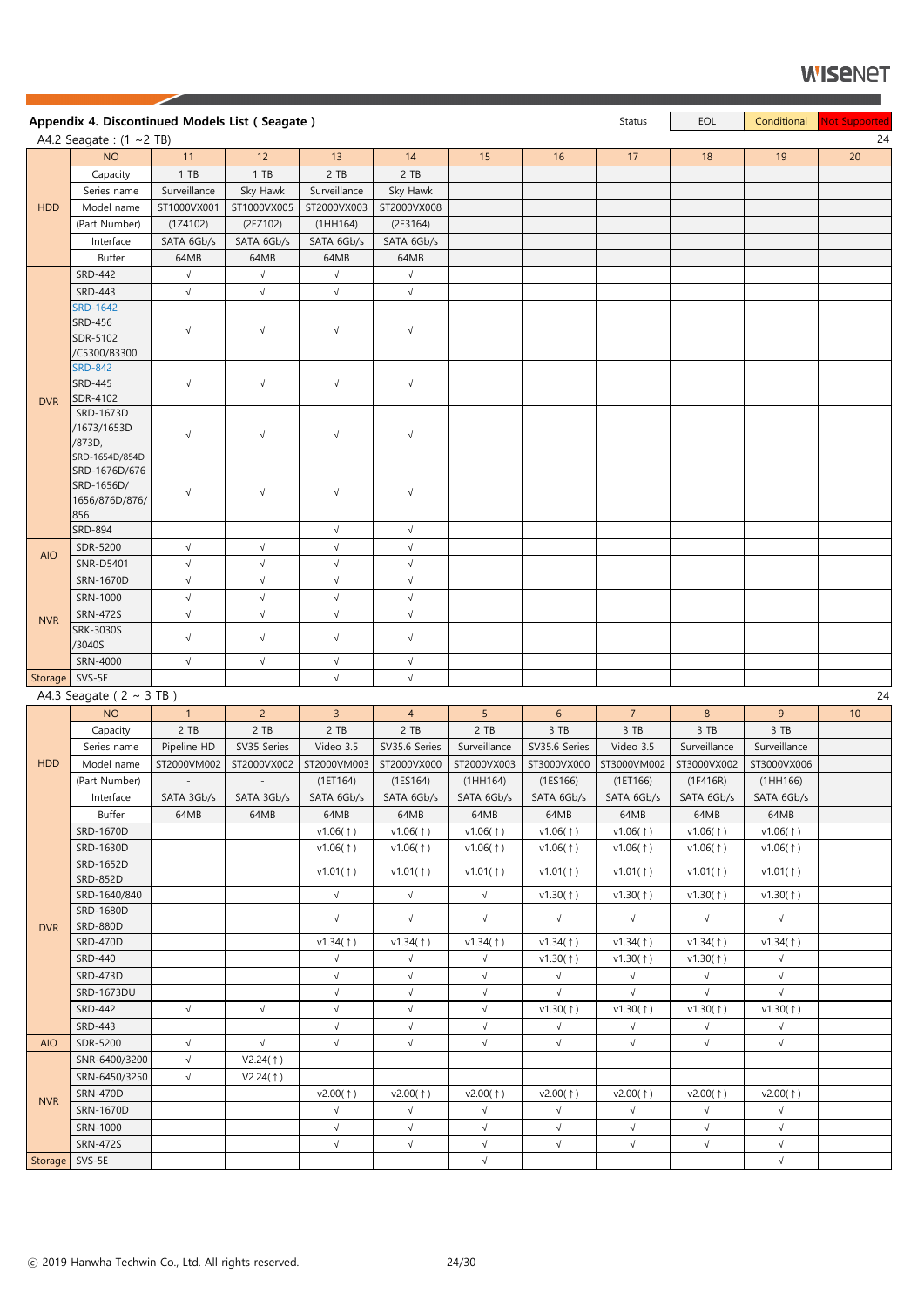|                | Appendix 4. Discontinued Models List (Seagate)                |              |                |                     |                     |                                           |                             | Status         | EOL                         | Conditional    | <b>Not Supported</b> |
|----------------|---------------------------------------------------------------|--------------|----------------|---------------------|---------------------|-------------------------------------------|-----------------------------|----------------|-----------------------------|----------------|----------------------|
|                | A4.3 Seagate ( $3 \sim 8$ TB)                                 |              |                |                     |                     |                                           |                             |                |                             |                | 25                   |
|                | <b>NO</b>                                                     | 11           | 12             | 13                  | 14                  | 15                                        | 16                          | 17             | 18                          | 19             | 20                   |
|                | Capacity                                                      | 3 TB         | 3 TB           | 4 TB                | 4 TB                | 6 TB                                      | 6 TB                        | 8 TB           | 8 TB                        |                |                      |
|                | Series name                                                   | Surveillance | Sky Hawk       | Surveillance        | Sky Hawk            | Surveillance                              | Sky Hawk                    | Surveillance   | Sky Hawk                    |                |                      |
| <b>HDD</b>     | Model name                                                    | ST3000VX006  | ST3000VX010    | ST4000VX000         | ST4000VX007         | ST6000VX0003                              | ST6000VX0023                | ST8000VX0002   | ST8000VX0022                |                |                      |
|                | (Part Number)                                                 | (1HH166)     | (2E3166)       | (2AG166)            | (2DT166)            | (1ZH110)                                  | (2EF110)                    | (1Z6112)       | (2EJ112)                    |                |                      |
|                | Interface                                                     | SATA 6Gb/s   | SATA 6Gb/s     | SATA 6Gb/s          | SATA 6Gb/s          | SATA 6Gb/s                                | SATA 6Gb/s                  | SATA 6Gb/s     | SATA 6Gb/s                  |                |                      |
|                | <b>Buffer</b>                                                 | 64MB         | 64MB           | 64MB                | 64MB                | 128MB                                     | 128MB                       | 256MB          | 256MB                       |                |                      |
|                | <b>SRD-442</b>                                                | v1.30(1)     | v1.30(1)       | v1.30(1)            | v1.30(1)            |                                           |                             |                | Not Supported Not Supported |                |                      |
|                | <b>SRD-443</b>                                                | $\sqrt{ }$   | $\sqrt{}$      | $\sqrt{}$           | $\sqrt{}$           | $\sqrt{ }$                                | $\sqrt{ }$                  |                | Not Supported Not Supported |                |                      |
|                | <b>SRD-1642</b><br><b>SRD-456</b><br>SDR-5102<br>/C5300/B3300 | $\sqrt{ }$   | $\sqrt{ }$     | $\sqrt{ }$          | $\sqrt{}$           | $\sqrt{}$                                 | $\sqrt{}$                   |                | Not Supported Not Supported |                |                      |
| <b>DVR</b>     | <b>SRD-842</b><br><b>SRD-445</b><br>SDR-4102                  | $\sqrt{}$    | $\sqrt{ }$     | $\sqrt{ }$          | $\sqrt{}$           | $\sqrt{}$                                 | $\sqrt{}$                   |                | Not Supported Not Supported |                |                      |
|                | SRD-1673D<br>/1673/1653D<br>/873D,<br>SRD-1654D/854D          | $\sqrt{}$    | $\sqrt{ }$     | $\sqrt{ }$          | $\sqrt{}$           | $\sqrt{}$                                 | $\sqrt{}$                   |                | Not Supported Not Supported |                |                      |
|                | SRD-1676D/676<br>SRD-1656D/<br>1656/876D/876/<br>856          | $\sqrt{}$    | $\sqrt{ }$     | $\sqrt{ }$          | $\sqrt{}$           | $\sqrt{}$                                 | $\sqrt{}$                   |                | Not Supported Not Supported |                |                      |
|                | <b>SRD-894</b>                                                | $\sqrt{ }$   | $\sqrt{}$      | $\sqrt{ }$          | $\sqrt{}$           | $\sqrt{}$                                 | $\sqrt{}$                   |                | Not Supported Not Supported |                |                      |
| <b>AIO</b>     | SDR-5200                                                      | $\sqrt{ }$   | $\sqrt{}$      | $\sqrt{}$           | $\sqrt{}$           | $\sqrt{}$                                 | $\sqrt{ }$                  |                | Not Supported Not Supported |                |                      |
|                | <b>SNR-D5401</b>                                              |              |                | $\sqrt{ }$          | $\sqrt{ }$          | $\sqrt{ }$                                | $\sqrt{ }$                  |                | Not Supported Not Supported |                |                      |
|                | <b>SRN-1670D</b>                                              | $\sqrt{ }$   | $\sqrt{ }$     | $\sqrt{ }$          | $\sqrt{}$           | $\sqrt{}$                                 | $\sqrt{ }$                  |                | Not Supported Not Supported |                |                      |
|                | SRN-1000                                                      | $\sqrt{}$    | $\sqrt{}$      | $\sqrt{ }$          | $\sqrt{}$           | v1.52(1)                                  | v1.52(1)                    |                | Not Supported Not Supported |                |                      |
| <b>NVR</b>     | <b>SRN-472S</b>                                               | $\sqrt{ }$   | $\sqrt{}$      | $\sqrt{}$           | $\sqrt{}$           | $\sqrt{}$                                 | $\sqrt{ }$                  |                | Not Supported Not Supported |                |                      |
|                | <b>SRK-3030S</b>                                              | $\sqrt{}$    | $\sqrt{}$      |                     |                     |                                           |                             |                | Not Supported Not Supported |                |                      |
|                | /3040S<br>SRN-4000                                            | $\sqrt{ }$   | $\sqrt{}$      | $\sqrt{ }$          | $\sqrt{}$           | v2.10(1)                                  | v2.10(†)                    |                | Not Supported Not Supported |                |                      |
| Storage        | SVS-5E                                                        | $\sqrt{ }$   | $\sqrt{}$      | $\sqrt{ }$          | $\sqrt{}$           |                                           |                             |                |                             |                |                      |
|                | A4.4 Seagate ( $4 \sim 8$ TB)                                 |              |                |                     |                     |                                           |                             |                |                             |                | 25                   |
|                | <b>NO</b>                                                     | $\mathbf{1}$ | 2 <sup>1</sup> | $\overline{3}$      | $\overline{4}$      | 5                                         | 6 <sup>1</sup>              | 7 <sup>7</sup> | 8                           | $\overline{9}$ | 10                   |
|                | Capacity                                                      | 4 TB         | 4 TB           | 5 TB                | 6 TB                | 8 TB                                      | 8 TB                        |                |                             |                |                      |
|                | Series name                                                   | Video 3.5    | Surveillance   | Surveillance        | Surveillance        | Surveillance                              | Sky Hawk                    |                |                             |                |                      |
| <b>HDD</b>     | Model name                                                    | ST4000VM000  | ST4000VX000    | ST5000VX0001        | ST6000VX0001        | ST8000VX0002                              | ST8000VX0022                |                |                             |                |                      |
|                | (Part Number)                                                 | (1F3168)     | (1F4168)       | (1SH17X)            | (1SH17Z)            | (1Z6112)                                  | (2EJ112)                    |                |                             |                |                      |
|                | Interface                                                     | SATA 6Gb/s   | SATA 6Gb/s     | SATA 6Gb/s          | SATA 6Gb/s          | SATA 6Gb/s                                | SATA 6Gb/s                  |                |                             |                |                      |
|                | Buffer                                                        | 64MB         | 64MB           | 128MB               | 128MB               | 256MB                                     | 256MB                       |                |                             |                |                      |
|                | SRD-1670D                                                     | v1.06(1)     | v1.06(1)       | v1.06(1)            | v1.06(1)            |                                           | Not Supported Not Supported |                |                             |                |                      |
|                | SRD-1630D                                                     | v1.06(1)     | v1.06(†)       | v1.06(1)            | v1.06(1)            |                                           | Not Supported Not Supported |                |                             |                |                      |
|                | SRD-1652D<br><b>SRD-852D</b>                                  | v1.06(1)     | v1.06(1)       | v1.06(1)            | v1.06(1)            |                                           | Not Supported Not Supported |                |                             |                |                      |
|                | SRD-1640/840                                                  | v1.01(†)     | v1.01(†)       |                     |                     |                                           | Not Supported Not Supported |                |                             |                |                      |
| <b>DVR</b>     | SRD-1680D<br><b>SRD-880D</b>                                  | $\sqrt{ }$   | $\sqrt{}$      | $\sqrt{ }$          | $\sqrt{}$           |                                           | Not Supported Not Supported |                |                             |                |                      |
|                | <b>SRD-470D</b>                                               | $\sqrt{ }$   | $\sqrt{}$      | v1.34(1)            | v1.34(1)            |                                           | Not Supported Not Supported |                |                             |                |                      |
|                | <b>SRD-440</b>                                                | v1.30(1)     | v1.30(1)       |                     |                     | Not Supported Not Supported Not Supported |                             |                |                             |                |                      |
|                | <b>SRD-473D</b>                                               | $\sqrt{ }$   | $\sqrt{ }$     |                     | $\sqrt{ }$          |                                           | Not Supported Not Supported |                |                             |                |                      |
|                | SRD-1673DU                                                    | $\sqrt{ }$   | $\sqrt{}$      | $\sqrt{ }$          | $\sqrt{}$           |                                           | Not Supported Not Supported |                |                             |                |                      |
|                | <b>SRD-442</b>                                                | v1.30(1)     | v1.30(1)       | v1.30(1)            | v1.30(1)            |                                           | Not Supported Not Supported |                |                             |                |                      |
|                | SRD-443                                                       | $\sqrt{}$    | $\sqrt{ }$     |                     | $\sqrt{}$           |                                           | Not Supported Not Supported |                |                             |                |                      |
| <b>AIO</b>     | SDR-5200                                                      | $\sqrt{ }$   | $\sqrt{ }$     |                     |                     |                                           | Not Supported Not Supported |                |                             |                |                      |
|                | SNR-6400/3200                                                 |              |                |                     |                     |                                           | Not Supported Not Supported |                |                             |                |                      |
|                | SRN-6450/3250                                                 |              |                |                     |                     |                                           | Not Supported Not Supported |                |                             |                |                      |
|                | <b>SRN-470D</b>                                               | v2.00(†)     | v2.00(†)       | $v2.00($ $\dagger)$ | $v2.00($ $\dagger)$ |                                           | Not Supported Not Supported |                |                             |                |                      |
| <b>NVR</b>     | SRN-1670D                                                     | $\sqrt{ }$   | $\sqrt{}$      | $\sqrt{}$           | $\sqrt{ }$          |                                           | Not Supported Not Supported |                |                             |                |                      |
|                | SRN-1000                                                      | $\sqrt{ }$   | $\sqrt{}$      | v1.52(1)            | v1.52(1)            |                                           | Not Supported Not Supported |                |                             |                |                      |
|                | <b>SRN-472S</b>                                               | $\sqrt{ }$   | $\sqrt{}$      | $\sqrt{}$           | $\sqrt{ }$          |                                           | Not Supported Not Supported |                |                             |                |                      |
| Storage SVS-5E |                                                               |              |                |                     |                     |                                           |                             |                |                             |                |                      |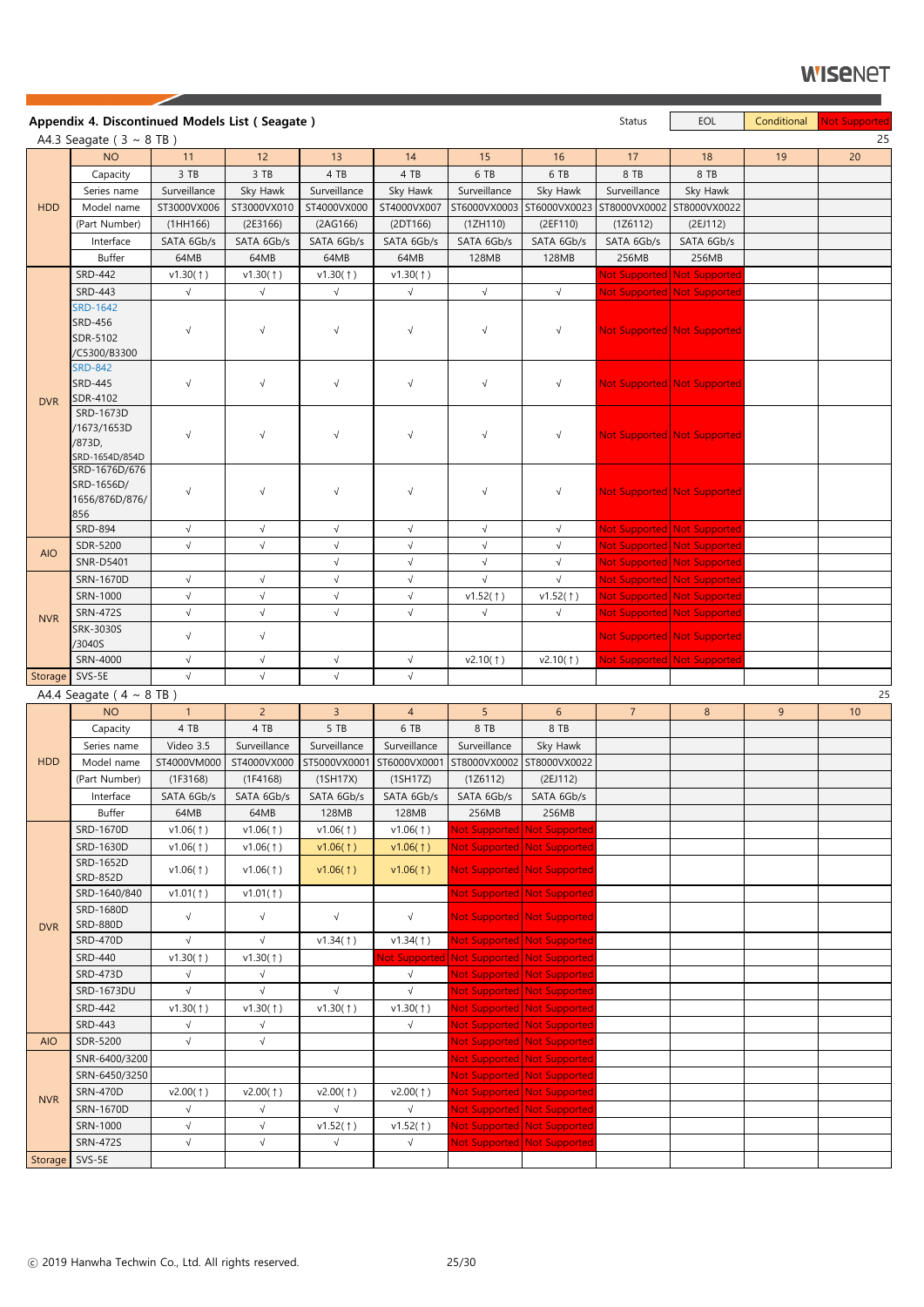|                | Appendix 5. Discontinued Models List (Western Digital) |                |                       |                |                       |                      |                                           | Status               | EOL                   | Conditional | Not Supported |
|----------------|--------------------------------------------------------|----------------|-----------------------|----------------|-----------------------|----------------------|-------------------------------------------|----------------------|-----------------------|-------------|---------------|
|                | A5.1 Western Digital ( $250 \sim 750$ GB)              |                |                       |                |                       |                      |                                           |                      |                       |             | 26            |
|                | <b>NO</b>                                              | 1              | $2^{\circ}$           | 3 <sup>7</sup> | $\overline{4}$        | 5 <sup>1</sup>       | 6 <sup>1</sup>                            | $\overline{7}$       | 8 <sup>°</sup>        | 9           | 10            |
|                | Capacity                                               | 250 GB         | 320 GB                | 500 GB         | 500 GB                | 500 GB               | 500 GB                                    | 500 GB               | 500 GB                | 750 GB      |               |
|                | Series name                                            | AV-GP          | AV-GP                 | AV-GP          | AV-GP                 | AV-GP                | AV-GP                                     | AV-GP                | AV-GP                 | AV-GP       |               |
| <b>HDD</b>     | Model name                                             | WD2500AVJS     | WD3200AVVS-<br>63L2B0 | WD5000AVVS     | WD5000AVVS-<br>63H0B1 | WD5000AVVS<br>63M8B0 | WD5000AVVS-WD5000AVDS-<br>63ZWB0          | 63U7B1               | WD5000AVVS-<br>63M8B0 | WD7500AVVS  |               |
|                | Interface                                              | SATA 3Gb/s     | SATA 3Gb/s            | SATA 3Gb/s     | SATA 3Gb/s            | SATA 3Gb/s           | SATA 3Gb/s                                | SATA 3Gb/s           | SATA 3Gb/s            | SATA 3Gb/s  |               |
|                | Buffer                                                 | 8MB            | 8MB                   | 8MB            | 8MB                   | 8MB                  | 16MB                                      | 32MB                 | 8MB                   | 8MB         |               |
|                | SHR-6/7/8                                              |                |                       | $\sqrt{ }$     |                       |                      |                                           |                      |                       | $\sqrt{}$   |               |
|                | SHR-6040/6042                                          |                | $\sqrt{}$             |                |                       | $\sqrt{}$            |                                           |                      |                       |             |               |
|                | SVR-1670                                               | $\sqrt{ }$     | $\sqrt{}$             |                | $\sqrt{}$             |                      | $\sqrt{ }$                                | $\sqrt{ }$           |                       |             |               |
|                | SVR-3200/480                                           | $\sqrt{ }$     | $\sqrt{}$             |                | $\sqrt{}$             |                      | $\sqrt{ }$                                | $\sqrt{}$            |                       |             |               |
|                | SVR-1645/1660                                          |                |                       |                |                       |                      |                                           |                      |                       |             |               |
|                | SRD-1670D                                              |                |                       |                |                       |                      |                                           | $\sqrt{}$            |                       |             |               |
|                | SRD-1630D                                              |                |                       |                |                       |                      |                                           | $\sqrt{}$            |                       |             |               |
|                | SRD-1652D                                              |                |                       |                |                       |                      |                                           |                      |                       |             |               |
| <b>DVR</b>     | <b>SRD-852D</b>                                        |                |                       |                |                       |                      |                                           | $\sqrt{}$            |                       |             |               |
|                | SRD-1640/840                                           |                |                       |                |                       |                      |                                           | $\sqrt{}$            |                       |             |               |
|                | SRD-1680D                                              |                |                       |                |                       |                      |                                           |                      |                       |             |               |
|                | <b>SRD-880D</b>                                        |                |                       |                |                       |                      |                                           | $\sqrt{}$            |                       |             |               |
|                | <b>SRD-470D</b>                                        |                |                       |                |                       |                      |                                           | $\sqrt{}$            |                       |             |               |
|                | <b>SRD-440</b>                                         |                |                       |                |                       |                      |                                           | $\sqrt{}$            |                       |             |               |
|                | <b>SRD-473D</b>                                        |                |                       |                |                       |                      |                                           | $\sqrt{}$            |                       |             |               |
|                | SRD-1673DU                                             |                |                       |                |                       |                      |                                           | $\sqrt{}$            |                       |             |               |
|                | <b>SRD-442</b>                                         |                |                       |                |                       |                      |                                           | $\sqrt{}$            |                       |             |               |
| <b>AIO</b>     | SDR-5200                                               |                |                       |                |                       |                      |                                           | $\sqrt{}$            |                       |             |               |
|                | SNR-6400/3200                                          |                |                       |                |                       | $\sqrt{}$            |                                           |                      |                       |             |               |
| <b>NVR</b>     | SRN-6450/3250                                          |                |                       |                |                       | $\sqrt{}$            |                                           |                      |                       |             |               |
|                | <b>SRN-470D</b>                                        |                |                       |                |                       |                      |                                           | $\sqrt{ }$           |                       |             |               |
|                | A5.2 Western Digital (1 TB)                            |                |                       |                |                       |                      |                                           |                      |                       |             | 26            |
|                | <b>NO</b>                                              | $\overline{1}$ | $2^{\circ}$           | 3 <sup>1</sup> | $\overline{4}$        | 5 <sup>1</sup>       | 6 <sup>1</sup>                            | 7 <sup>1</sup>       | 8 <sup>°</sup>        | 9           | 10            |
|                | Capacity                                               | 1 T B          | $1$ TB                | 1 T B          | $1$ TB                | 1 T B                | 1 TB                                      | 1 T B                |                       |             |               |
|                | Series name                                            | AV-GP          | AV-GP                 | AV-GP          | AV-GP                 | AV                   | WD Purple                                 | <b>WD Purple</b>     |                       |             |               |
| <b>HDD</b>     | Model name                                             | WD10EVVS       | WD10EVVS-<br>63E1B1   | WD10EVCS       | WD10EURS              | WD10EURX-<br>64RPPY0 | WD10PURX-<br>64D85Y0                      | WD10PURX-<br>64KC9Y0 |                       |             |               |
|                | Interface                                              | SATA 3Gb/s     | SATA 3Gb/s            | SATA 3Gb/s     | SATA 3Gb/s            | SATA 6Gb/s           | SATA 6Gb/s                                | SATA 6Gb/s           |                       |             |               |
|                | <b>Buffer</b>                                          | 8MB            | 8MB                   | 8MB            | 8MB                   | 64MB                 | 64MB                                      | 64MB                 |                       |             |               |
|                | SHR-6/7/8                                              | $\sqrt{ }$     |                       |                |                       |                      |                                           |                      |                       |             |               |
|                | SHR-6040/6042                                          |                |                       |                |                       |                      |                                           |                      |                       |             |               |
|                | SVR-1670                                               |                | $\sqrt{}$             | $\sqrt{ }$     | $\sqrt{ }$            |                      |                                           |                      |                       |             |               |
|                | SVR-3200/480                                           |                | $\sqrt{}$             | $\sqrt{ }$     | $\sqrt{}$             |                      |                                           |                      |                       |             |               |
|                | SVR-1645/1660                                          |                |                       |                | $\sqrt{}$             |                      |                                           |                      |                       |             |               |
|                | SRD-1670D                                              |                |                       |                |                       |                      | Not Supported Not Supported Not Supported |                      |                       |             |               |
|                | SRD-1630D                                              |                |                       |                |                       |                      | Not Supported Not Supported Not Supported |                      |                       |             |               |
|                | SRD-1652D<br><b>SRD-852D</b>                           |                |                       |                |                       |                      | Not Supported Not Supported Not Supported |                      |                       |             |               |
| <b>DVR</b>     | SRD-1640/840                                           |                |                       |                |                       | $\sqrt{}$            | $\sqrt{ }$                                | $\sqrt{}$            |                       |             |               |
|                | SRD-1680D                                              |                |                       |                |                       |                      |                                           |                      |                       |             |               |
|                | <b>SRD-880D</b>                                        |                |                       |                |                       | $\sqrt{}$            | $\sqrt{}$                                 | $\sqrt{ }$           |                       |             |               |
|                | <b>SRD-470D</b>                                        |                |                       |                |                       | v1.34(1)             | v1.34(1)                                  | v1.34(†)             |                       |             |               |
|                | <b>SRD-440</b>                                         |                |                       |                |                       | $\sqrt{}$            | $\sqrt{}$                                 |                      |                       |             |               |
|                | <b>SRD-473D</b>                                        |                |                       |                |                       | $\sqrt{}$            | $\sqrt{ }$                                |                      |                       |             |               |
|                | SRD-1673DU                                             |                |                       |                |                       | $\sqrt{}$            | $\sqrt{ }$                                | $\sqrt{}$            |                       |             |               |
|                | SRD-442                                                |                |                       |                |                       | $\sqrt{}$            | $\sqrt{ }$                                | $\sqrt{}$            |                       |             |               |
|                | <b>SRD-443</b>                                         |                |                       |                |                       | $\sqrt{}$            | $\sqrt{ }$                                | $\sqrt{}$            |                       |             |               |
| <b>AIO</b>     | SDR-5200                                               |                |                       |                |                       | $\sqrt{}$            | $\sqrt{ }$                                | $\sqrt{}$            |                       |             |               |
|                | SNR-6400/3200                                          |                |                       |                |                       |                      |                                           |                      |                       |             |               |
|                | SRN-6450/3250                                          |                |                       |                |                       |                      |                                           |                      |                       |             |               |
| <b>NVR</b>     | <b>SRN-470D</b>                                        |                |                       |                |                       | $\sqrt{}$            | $\sqrt{ }$                                | $\sqrt{}$            |                       |             |               |
|                | <b>SRN-1670D</b>                                       |                |                       |                |                       | $\sqrt{}$            | $\sqrt{ }$                                | $\sqrt{}$            |                       |             |               |
|                | SRN-1000                                               |                |                       |                |                       | $\sqrt{}$            | $\sqrt{}$                                 | $\sqrt{}$            |                       |             |               |
|                | <b>SRN-472S</b>                                        |                |                       |                |                       | $\sqrt{}$            | $\sqrt{ }$                                | $\sqrt{}$            |                       |             |               |
| Storage SVS-5E |                                                        |                |                       |                |                       |                      |                                           | $\sqrt{}$            |                       |             |               |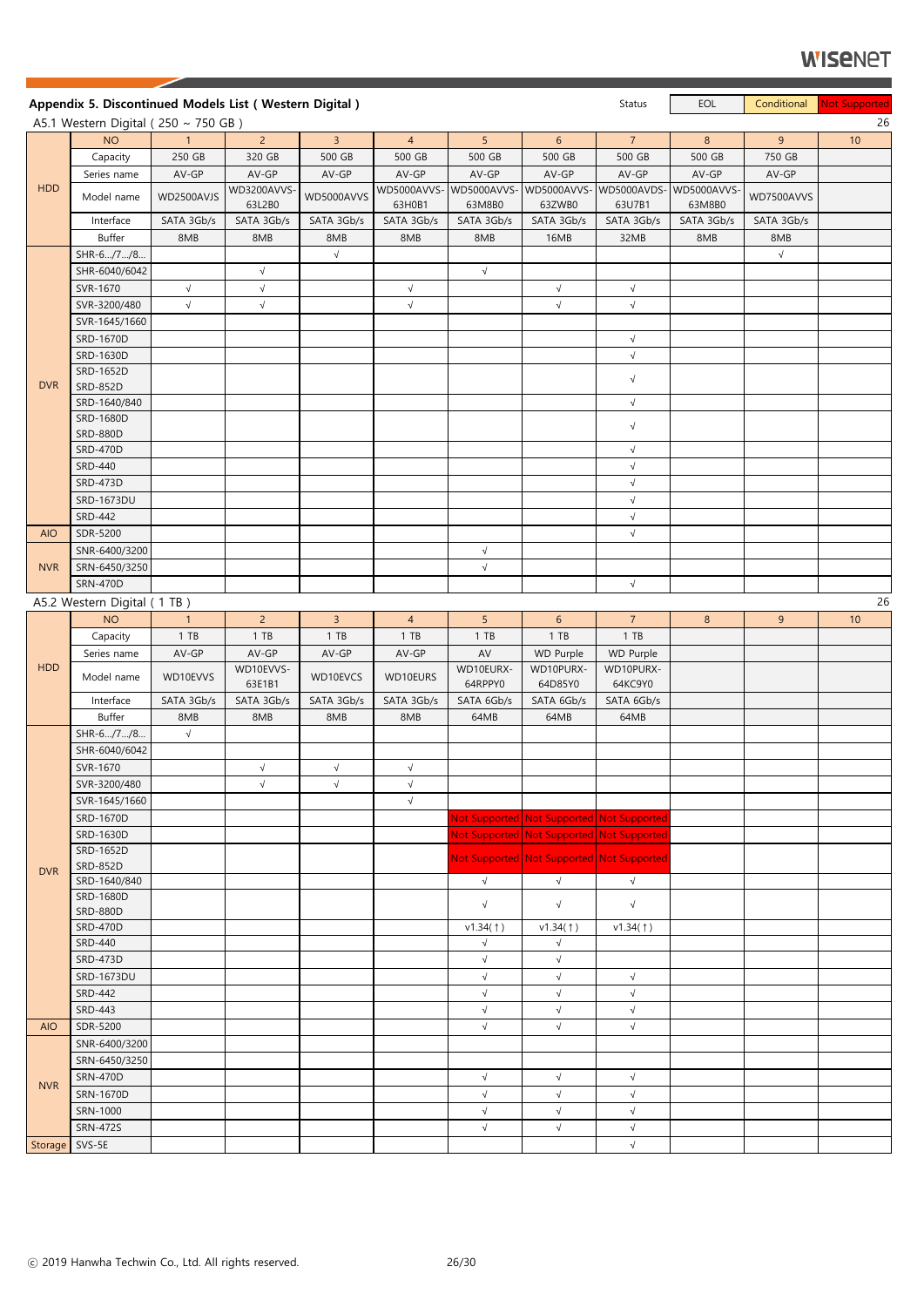**WISENPT** 

|            | Appendix 5. Discontinued Models List (Western Digital) |                  |                      |                      |                      |                                                                                                                 |                      | <b>Status</b>        | EOL                  | Conditional          | <b>Not Supported</b> |
|------------|--------------------------------------------------------|------------------|----------------------|----------------------|----------------------|-----------------------------------------------------------------------------------------------------------------|----------------------|----------------------|----------------------|----------------------|----------------------|
|            | A5.3 Western Digital ( $2 \sim 4$ TB)                  |                  |                      |                      |                      |                                                                                                                 |                      |                      |                      |                      | 27                   |
|            | <b>NO</b>                                              | 1                | $\overline{2}$       | $\overline{3}$       | $\overline{4}$       | 5                                                                                                               | 6 <sup>1</sup>       | 7 <sup>7</sup>       | 8                    | 9                    | 10                   |
|            | Capacity                                               | 2 TB             | 2 TB                 | 2 TB                 | $2$ TB               | 3 TB                                                                                                            | 3 TB                 | 4 TB                 | 4 TB                 | 4 TB                 | 4 TB                 |
|            | Series name                                            | AV-GP            | AV-GP                | AV-GP                | <b>WD Purple</b>     | AV-GP                                                                                                           | <b>WD Purple</b>     | AV                   | <b>WD Purple</b>     | WD Purple NV         | WD Purple            |
| <b>HDD</b> | Model name                                             | WD20EVDS         | WD20EURS-<br>63S48Y0 | WD20EURX-<br>63T0FY0 | WD20PURX-<br>64PFUY0 | WD30EURX-<br>63T0FY0                                                                                            | WD30PURX-<br>64PFUY0 | WD40EURX-<br>64WRWY0 | WD40PURX-<br>64GVNY0 | WD4NPURX-<br>64TPFY0 | WD40PURX-<br>64N96Y0 |
|            | Interface                                              | SATA 3Gb/s       | SATA 3Gb/s           | SATA 6Gb/s           | SATA 6Gb/s           | SATA 6Gb/s                                                                                                      | SATA 6Gb/s           | SATA 6Gb/s           | SATA 6Gb/s           | SATA 6Gb/s           | SATA 6Gb/s           |
|            | <b>Buffer</b>                                          | 8MB              | 64MB                 | 64MB                 | 64MB                 | 64MB                                                                                                            | 64MB                 | 64MB                 | 64MB                 | 64MB                 | 64MB                 |
|            | SHR-6040/6042                                          | $\sqrt{}$        |                      |                      |                      |                                                                                                                 |                      |                      |                      |                      |                      |
|            | SVR-1670                                               | $\sqrt{ }$       | $\sqrt{}$            |                      |                      |                                                                                                                 |                      |                      |                      |                      |                      |
|            | SVR-3200/480                                           | $\sqrt{}$        | $\sqrt{}$            |                      |                      |                                                                                                                 |                      |                      |                      |                      |                      |
|            | SVR-1645/1660                                          |                  | $\sqrt{}$            |                      |                      |                                                                                                                 |                      |                      |                      |                      |                      |
|            |                                                        |                  |                      |                      |                      |                                                                                                                 |                      |                      |                      |                      |                      |
|            | SRD-1670D                                              |                  |                      |                      |                      | Not Supported Not Supported Not Supported Not Supported Not Supported Not Supported Not Supported Not Supported |                      |                      |                      |                      |                      |
|            | SRD-1630D                                              |                  |                      |                      |                      | Not Supported Not Supported Not Supported Not Supported Not Supported Not Supported Not Supported Not Supported |                      |                      |                      |                      |                      |
|            | SRD-1652D<br><b>SRD-852D</b>                           |                  |                      |                      |                      | Not Supported Not Supported Not Supported Not Supported Not Supported Not Supported Not Supported Not Supported |                      |                      |                      |                      |                      |
| <b>DVR</b> | SRD-1640/840                                           |                  |                      | $\sqrt{ }$           | $\sqrt{}$            |                                                                                                                 |                      |                      |                      |                      |                      |
|            | SRD-1680D                                              |                  |                      |                      |                      | v1.30(1)                                                                                                        | v1.30(1)             | v1.30(1)             | v1.30(1)             |                      |                      |
|            | <b>SRD-880D</b>                                        |                  |                      | $\sqrt{ }$           | $\sqrt{}$            | $\sqrt{ }$                                                                                                      | $\sqrt{}$            | $\sqrt{ }$           | $\sqrt{ }$           | $\sqrt{ }$           |                      |
|            | <b>SRD-470D</b>                                        |                  |                      | v1.34(1)             | v1.34(1)             | v1.34(1)                                                                                                        | v1.34(1)             | v1.34(1)             | v1.34(1)             |                      |                      |
|            | <b>SRD-440</b>                                         |                  |                      | $\sqrt{}$            | $\sqrt{}$            |                                                                                                                 | v1.30(1)             |                      | v1.30(1)             |                      |                      |
|            |                                                        |                  |                      |                      |                      | v1.30(1)                                                                                                        |                      | v1.30(1)             |                      |                      |                      |
|            | <b>SRD-473D</b>                                        |                  |                      | $\sqrt{}$            | $\sqrt{}$            | $\sqrt{}$                                                                                                       | $\sqrt{ }$           | $\sqrt{ }$           | $\sqrt{}$            |                      |                      |
|            | <b>SRD-1673DU</b>                                      |                  |                      | $\sqrt{}$            | $\sqrt{}$            | $\sqrt{}$                                                                                                       | $\sqrt{}$            | $\sqrt{}$            | $\sqrt{ }$           | $\sqrt{}$            |                      |
|            | <b>SRD-442</b>                                         |                  |                      | $\sqrt{}$            | $\sqrt{}$            | v1.30(1)                                                                                                        | v1.30(†)             | v1.30(1)             | v1.30(1)             |                      |                      |
|            | <b>SRD-443</b>                                         |                  |                      | $\sqrt{}$            | $\sqrt{ }$           | $\sqrt{ }$                                                                                                      | $\sqrt{ }$           | $\sqrt{}$            | $\sqrt{}$            | $\sqrt{}$            | $\sqrt{}$            |
| <b>AIO</b> | SDR-5200                                               |                  |                      | $\sqrt{}$            | $\sqrt{}$            | $\sqrt{}$                                                                                                       | $\sqrt{ }$           | $\sqrt{ }$           | $\sqrt{}$            | $\sqrt{}$            |                      |
|            | SNR-6400/3200                                          |                  | $\sqrt{}$            |                      |                      |                                                                                                                 |                      |                      |                      |                      |                      |
|            | SRN-6450/3250                                          |                  | $\sqrt{}$            |                      |                      |                                                                                                                 |                      |                      |                      |                      |                      |
| <b>NVR</b> | <b>SRN-470D</b>                                        |                  |                      | $\sqrt{}$            | $\sqrt{}$            | $\sqrt{ }$                                                                                                      | $\sqrt{ }$           | $\sqrt{ }$           | $\sqrt{ }$           |                      |                      |
|            | SRN-1670D                                              |                  |                      | $\sqrt{}$            | $\sqrt{}$            | $\sqrt{ }$                                                                                                      | $\sqrt{ }$           | $\sqrt{}$            | $\sqrt{}$            | $\sqrt{}$            | $\sqrt{}$            |
|            | SRN-1000                                               |                  |                      | $\sqrt{}$            | $\sqrt{}$            | $\sqrt{ }$                                                                                                      | $\sqrt{}$            | $\sqrt{ }$           | $\sqrt{}$            | $\sqrt{}$            | $\sqrt{}$            |
|            | <b>SRN-472S</b>                                        |                  |                      | $\sqrt{}$            | $\sqrt{}$            | $\sqrt{}$                                                                                                       | $\sqrt{ }$           | $\sqrt{}$            | $\sqrt{}$            | $\sqrt{}$            | $\sqrt{}$            |
| Storage    | SVS-5E                                                 |                  |                      |                      | $\sqrt{}$            |                                                                                                                 | $\sqrt{ }$           |                      |                      |                      |                      |
|            | A5.4 Western Digitial ( $5 \sim 8$ TB)                 |                  |                      |                      |                      |                                                                                                                 |                      |                      |                      |                      | 27                   |
|            | <b>NO</b>                                              | $\mathbf{1}$     | $\overline{2}$       | $\overline{3}$       | $\overline{4}$       | 5                                                                                                               | 6                    | $\overline{7}$       | 8                    | 9 <sup>°</sup>       | 10                   |
|            | Capacity                                               | 5 TB             | 5 TB                 | 6 TB                 | 6 TB                 | 6 TB                                                                                                            | 6 TB                 | 8 TB                 |                      |                      |                      |
|            | Series name                                            | <b>WD Purple</b> | <b>WD Purple</b>     | <b>WD Purple</b>     | <b>WD Purple</b>     | WD Purple NV                                                                                                    | WD Purple            | <b>WD Purple</b>     |                      |                      |                      |
| <b>HDD</b> | Model name                                             | WD50PURX-        | WD50PURX-            | WD60PURX-            | WD60PURX-            | WD6NPURX-                                                                                                       | WD60PURX-            | WD80PUZX-            |                      |                      |                      |
|            |                                                        | 64LZMY0          | 64T0ZY0              | 64LZMY0              | 64T0ZY0              | 64JC5Y0                                                                                                         | 64WY0Y1              | 64NEAY0              |                      |                      |                      |
|            | Interface                                              | SATA 6Gb/s       | SATA 6Gb/s           | SATA 6Gb/s           | SATA 6Gb/s           | SATA 6Gb/s                                                                                                      | SATA 6Gb/s           | SATA 6Gb/s           |                      |                      |                      |
|            | <b>Buffer</b>                                          | 64MB             | 64MB                 | 64MB                 | 64MB                 | 64MB                                                                                                            | 64MB                 | 128MB                |                      |                      |                      |
|            | SRD-1670D                                              |                  |                      |                      |                      | Not Supported Not Supported Not Supported Not Supported Not Supported Not Supported Not Supported               |                      |                      |                      |                      |                      |
|            | SRD-1630D                                              |                  |                      |                      |                      | Not Supported Not Supported Not Supported Not Supported Not Supported Not Supported Not Supported               |                      |                      |                      |                      |                      |
|            | SRD-1652D                                              |                  |                      |                      |                      | Not Supported Not Supported Not Supported Not Supported Not Supported Not Supported Not Supported               |                      |                      |                      |                      |                      |
|            | <b>SRD-852D</b>                                        |                  |                      |                      |                      |                                                                                                                 |                      |                      |                      |                      |                      |
|            | SRD-1640/840                                           | v1.30(1)         | v1.30(1)             | v1.30(1)             | v1.30(1)             |                                                                                                                 |                      | <b>Not Supported</b> |                      |                      |                      |
|            | SRD-1680D                                              | $\sqrt{}$        | $\sqrt{}$            | $\sqrt{ }$           | $\sqrt{ }$           | $\sqrt{ }$                                                                                                      |                      | <b>Not Supported</b> |                      |                      |                      |
| <b>DVR</b> | <b>SRD-880D</b>                                        |                  |                      |                      |                      |                                                                                                                 |                      |                      |                      |                      |                      |
|            | <b>SRD-470D</b>                                        | v1.34(†)         |                      | v1.34(1)             |                      |                                                                                                                 |                      | <b>Not Supported</b> |                      |                      |                      |
|            | SRD-440                                                | v1.30(1)         |                      | v1.30(1)             |                      |                                                                                                                 |                      | <b>Not Supported</b> |                      |                      |                      |
|            | <b>SRD-473D</b>                                        | $\sqrt{}$        |                      | $\sqrt{}$            |                      |                                                                                                                 |                      | <b>Not Supported</b> |                      |                      |                      |
|            | SRD-1673DU                                             | $\sqrt{ }$       | $\sqrt{}$            | $\sqrt{ }$           | $\sqrt{}$            | $\sqrt{}$                                                                                                       |                      | <b>Not Supported</b> |                      |                      |                      |
|            | <b>SRD-442</b>                                         | v1.30(1)         | v1.30(1)             | v1.30(†)             |                      |                                                                                                                 |                      | <b>Not Supported</b> |                      |                      |                      |
|            | SRD-443                                                | $\sqrt{ }$       |                      | $\sqrt{ }$           | $\sqrt{ }$           |                                                                                                                 |                      | Not Supported        |                      |                      |                      |
| <b>AIO</b> | SDR-5200                                               | $\sqrt{}$        | $\sqrt{ }$           | $\sqrt{ }$           | $\sqrt{}$            | $\sqrt{}$                                                                                                       |                      | <b>Not Supported</b> |                      |                      |                      |
|            | SNR-6400/3200                                          |                  |                      |                      |                      |                                                                                                                 |                      | <b>Not Supported</b> |                      |                      |                      |
|            | SRN-6450/3250                                          |                  |                      |                      |                      |                                                                                                                 |                      | <b>Not Supported</b> |                      |                      |                      |
| <b>NVR</b> | <b>SRN-470D</b>                                        | $\sqrt{ }$       | $\sqrt{ }$           | $\sqrt{ }$           | $\sqrt{}$            |                                                                                                                 |                      | <b>Not Supported</b> |                      |                      |                      |
|            | SRN-1670D                                              | $\sqrt{}$        | $\sqrt{}$            | $\sqrt{}$            | $\sqrt{}$            | $\sqrt{}$                                                                                                       | $\sqrt{ }$           | <b>Not Supported</b> |                      |                      |                      |
|            | SRN-1000                                               | v1.52(1)         | v1.52(1)             | v1.52(1)             | v1.52(1)             | v1.52(1)                                                                                                        |                      | <b>Not Supported</b> |                      |                      |                      |
|            | <b>SRN-472S</b>                                        | $\sqrt{}$        | $\sqrt{}$            | $\sqrt{}$            | $\sqrt{}$            | $\sqrt{ }$                                                                                                      | $\sqrt{ }$           | <b>Not Supported</b> |                      |                      |                      |

╱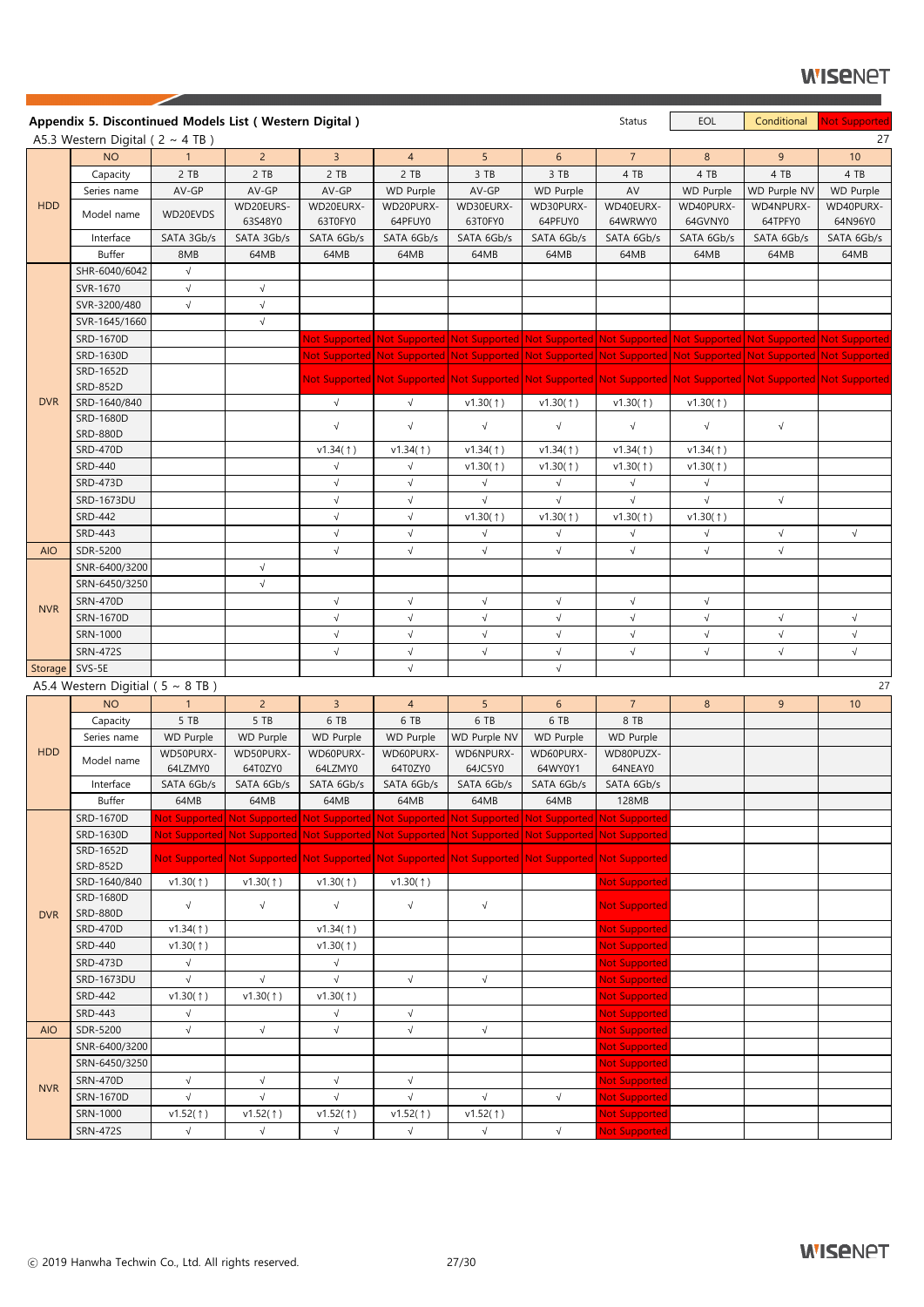|            | A5.5 Western Digital ( $1 \sim 2$ TB)                         |              |                | Appendix 5. Discontinued Models List (Western Digital) |                |                |                  | Status           | EOL              | Conditional    | <b>Not Supported</b> |
|------------|---------------------------------------------------------------|--------------|----------------|--------------------------------------------------------|----------------|----------------|------------------|------------------|------------------|----------------|----------------------|
|            | <b>NO</b>                                                     | $\mathbf{1}$ | $\overline{2}$ | $\overline{3}$                                         | $\overline{4}$ | 5 <sup>1</sup> | 6                | $\overline{7}$   | 8                | 9              | 10                   |
|            | Capacity                                                      | 1 T B        | 1 T B          | $1$ TB                                                 | 1 T B          | 2 TB           | 2 TB             | 2 TB             | 2 TB             |                |                      |
|            | Series name                                                   | WD Purple    | WD Purple      | WD Purple                                              | WD Purple      | WD Purple      | <b>WD Purple</b> | <b>WD Purple</b> | <b>WD Purple</b> |                |                      |
| <b>HDD</b> |                                                               | WD10PURX-    | WD10PURX-      | WD10PURZ-                                              | WD10EJRX-      | WD20PURX-      | WD20PURX-        | WD20PURZ-        | WD20EJRX-        |                |                      |
|            | Model name                                                    | 64E5EY0      | 64KC9Y0        | 85U8XY0                                                | 89N74Y0        | 64P6ZY0        | 64PFUY0          | 85GU6Y0          | 89G3VY0          |                |                      |
|            | Interface                                                     |              |                | SATA 6Gb/s                                             |                |                | SATA 6Gb/s       | SATA 6Gb/s       | SATA 6Gb/s       |                |                      |
|            |                                                               | SATA 6Gb/s   | SATA 6Gb/s     |                                                        | SATA 6Gb/s     | SATA 6Gb/s     |                  |                  |                  |                |                      |
|            | <b>Buffer</b>                                                 | 64MB         | 64MB           | 64MB                                                   | 64MB           | 64MB           | 64MB             | 64MB             | 64MB             |                |                      |
|            | <b>SRD-1642</b><br><b>SRD-456</b><br>SDR-5102<br>/C5300/B3300 | $\sqrt{}$    | $\sqrt{ }$     | $\sqrt{ }$                                             | $\sqrt{}$      | $\sqrt{ }$     | $\sqrt{ }$       | $\sqrt{}$        | $\sqrt{ }$       |                |                      |
|            | <b>SRD-842</b><br><b>SRD-445</b><br>SDR-4102                  | $\sqrt{ }$   | $\sqrt{ }$     | $\sqrt{}$                                              | $\sqrt{ }$     | $\sqrt{ }$     | $\sqrt{}$        | $\sqrt{}$        | $\sqrt{ }$       |                |                      |
| <b>DVR</b> | SRD-1673D<br>/1673/1653D<br>/873D,<br>SRD-1654D/854D          | $\sqrt{ }$   | $\sqrt{ }$     | $\sqrt{ }$                                             | $\sqrt{ }$     | $\sqrt{ }$     | $\sqrt{ }$       | $\sqrt{ }$       | $\sqrt{ }$       |                |                      |
|            | SRD-1676D/676<br>SRD-1656D/<br>1656/876D/876/<br>856          | $\sqrt{ }$   | $\sqrt{ }$     | $\sqrt{}$                                              | $\sqrt{}$      | $\sqrt{ }$     | $\sqrt{}$        | $\sqrt{}$        | $\sqrt{}$        |                |                      |
|            | <b>SRD-894</b>                                                | $\sqrt{}$    | $\sqrt{}$      | $\sqrt{ }$                                             | $\sqrt{}$      | $\sqrt{ }$     | $\sqrt{ }$       | $\sqrt{}$        | $\sqrt{}$        |                |                      |
| <b>AIO</b> | <b>SNR-D5401</b>                                              | $\sqrt{ }$   | $\sqrt{}$      | $\sqrt{}$                                              | $\sqrt{}$      | $\sqrt{ }$     | $\sqrt{}$        | $\sqrt{}$        | $\sqrt{}$        |                |                      |
|            | <b>SRK-3030S</b>                                              | $\sqrt{}$    | $\sqrt{}$      | $\sqrt{}$                                              | $\sqrt{ }$     | $\sqrt{ }$     | $\sqrt{}$        | $\sqrt{}$        | $\sqrt{}$        |                |                      |
| <b>NVR</b> | /3040S                                                        |              |                |                                                        |                |                |                  |                  |                  |                |                      |
|            | SRN-4000                                                      | $\sqrt{}$    | $\sqrt{}$      | $\sqrt{}$                                              | $\sqrt{ }$     | $\sqrt{}$      | $\sqrt{}$        | $\sqrt{}$        | $\sqrt{}$        |                |                      |
|            | A5.6 Western Digital ( $3 \sim 4$ TB)                         |              |                |                                                        |                |                |                  |                  |                  |                |                      |
|            | <b>NO</b>                                                     | $\mathbf{1}$ | 2 <sup>1</sup> | $\overline{3}$                                         | $\overline{4}$ | 5 <sup>5</sup> | 6                | $\overline{7}$   | 8                | $\overline{9}$ | 10                   |
|            |                                                               | 3 TB         | 3 TB           | 3 TB                                                   | 3 TB           | 4 TB           | 4 TB             | 4 TB             | 4 TB             |                |                      |
|            | Capacity                                                      |              |                |                                                        |                |                |                  |                  |                  |                |                      |
|            | Series name                                                   | WD Purple    | WD Purple      | WD Purple                                              | WD Purple      | WD Purple      | WD Purple        | <b>WD Purple</b> | WD Purple        |                |                      |
|            | Model name                                                    | WD30PURX-    | WD30PURX-      | WD30PURZ-                                              | WD30EJRX-      | WD40PURX-      | WD40PURX-        | WD40PURZ-        | WD40EJRX-        |                |                      |
|            |                                                               | 64P6ZY0      | 64PFUY0        | 85GU6Y0                                                | 89G3VY0        | 64NZ6Y0        | 64N96Y0          | 85TTDY0          | 89T1XY0          |                |                      |
|            | Interface                                                     | SATA 6Gb/s   | SATA 6Gb/s     | SATA 6Gb/s                                             | SATA 6Gb/s     | SATA 6Gb/s     | SATA 6Gb/s       | SATA 6Gb/s       | SATA 6Gb/s       |                |                      |
| <b>HDD</b> | Buffer                                                        | 64MB         | 64MB           | 64MB                                                   | 64MB           | 64MB           | 64MB             | 64MB             | 64MB             |                |                      |
|            | <b>SRD-1642</b><br><b>SRD-456</b><br>SDR-5102<br>/C5300/B3300 | $\sqrt{ }$   | $\sqrt{ }$     | $\sqrt{ }$                                             | $\sqrt{}$      | $\sqrt{ }$     | $\sqrt{ }$       | $\sqrt{}$        | $\sqrt{}$        |                |                      |
|            | <b>SRD-842</b><br><b>SRD-445</b><br>SDR-4102                  | $\sqrt{ }$   | $\sqrt{}$      | $\sqrt{ }$                                             | $\sqrt{}$      | $\sqrt{ }$     | $\sqrt{ }$       | $\sqrt{}$        | $\sqrt{}$        |                |                      |
| <b>DVR</b> | SRD-1673D<br>/1673/1653D<br>/873D,<br>SRD-1654D/854D          | $\sqrt{}$    | $\sqrt{ }$     | $\sqrt{}$                                              | $\sqrt{}$      | $\sqrt{ }$     | $\sqrt{}$        | $\sqrt{}$        | $\sqrt{}$        |                |                      |
|            | SRD-1676D/676<br>SRD-1656D/<br>1656/876D/876/<br>856          | $\sqrt{ }$   | $\sqrt{ }$     | $\sqrt{}$                                              | $\sqrt{}$      | $\sqrt{ }$     | $\sqrt{}$        | $\sqrt{ }$       | $\sqrt{}$        |                |                      |
|            | <b>SRD-894</b>                                                | $\sqrt{ }$   | $\sqrt{ }$     | $\sqrt{}$                                              | $\sqrt{}$      | $\sqrt{ }$     | $\sqrt{ }$       | $\sqrt{}$        | $\sqrt{ }$       |                |                      |
| <b>AIO</b> | SNR-D5401                                                     | $\sqrt{}$    | $\sqrt{}$      | $\sqrt{}$                                              | $\sqrt{}$      |                |                  |                  |                  |                |                      |
| <b>NVR</b> | <b>SRK-3030S</b><br>/3040S                                    | $\sqrt{ }$   | $\sqrt{}$      | $\sqrt{ }$                                             | $\sqrt{}$      | $\sqrt{ }$     | $\sqrt{}$        | $\sqrt{}$        | $\sqrt{}$        |                |                      |

╱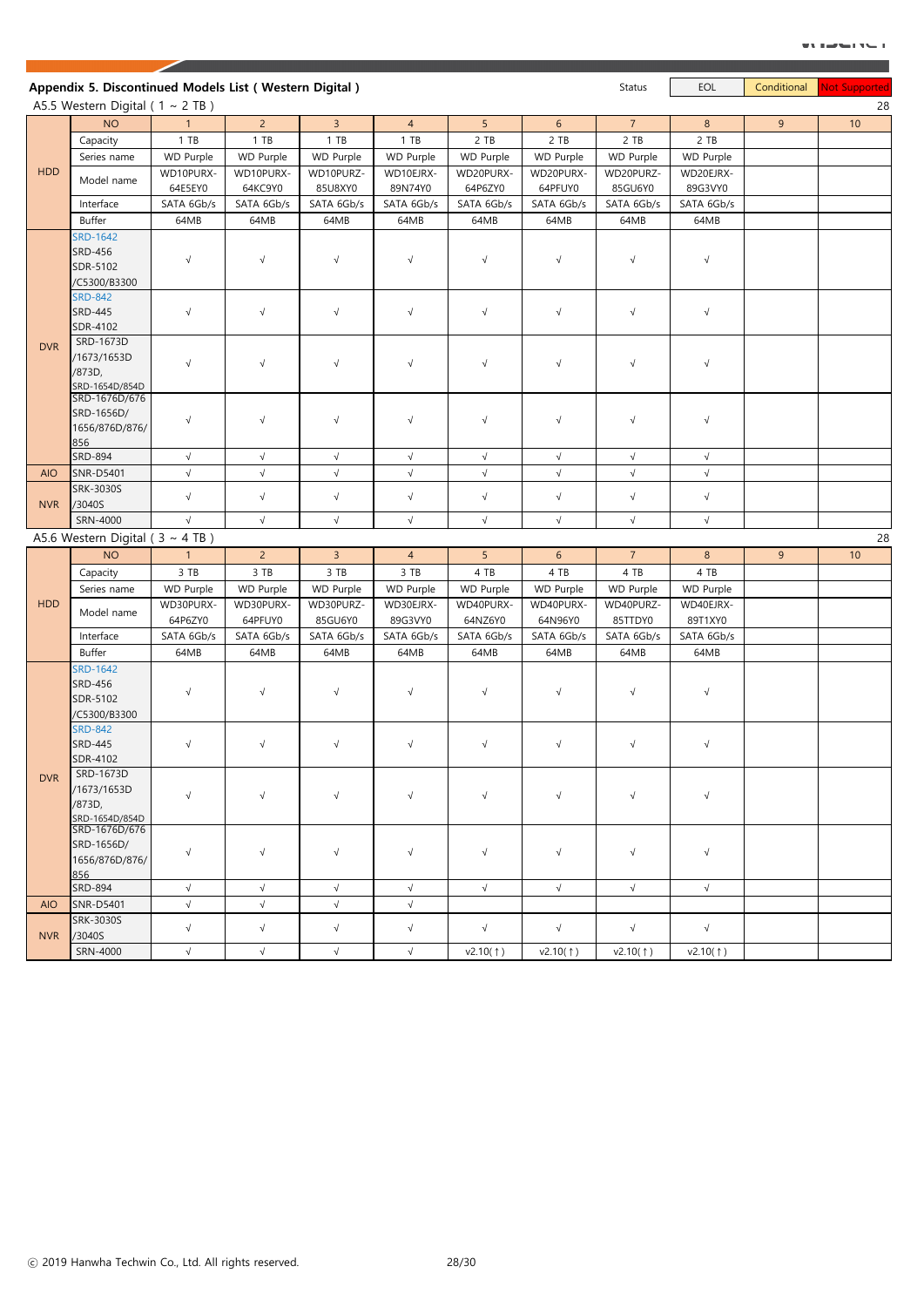|            | Appendix 5. Discontinued Models List (Western Digital)        |                  |                  |                  |                |            |                                                         | <b>Status</b>    | EOL              | Conditional | Not Supported |
|------------|---------------------------------------------------------------|------------------|------------------|------------------|----------------|------------|---------------------------------------------------------|------------------|------------------|-------------|---------------|
|            | A5.7 Western Digital ( $6 \sim 8$ TB)                         |                  |                  |                  |                |            |                                                         |                  |                  |             | 29            |
|            | <b>NO</b>                                                     | $\mathbf{1}$     | 2 <sup>1</sup>   | $\overline{3}$   | $\overline{4}$ | 5          | 6                                                       | 7 <sup>1</sup>   | 8                | 9           | 10            |
|            | Capacity                                                      | 6 TB             | 6 TB             | 6 TB             | 6 TB           | 8 TB       | 8 TB                                                    | 8 TB             | 8 TB             |             |               |
|            | Series name                                                   | <b>WD Purple</b> | <b>WD Purple</b> | <b>WD Purple</b> | WD Purple      | WD Purple  | <b>WD Purple</b>                                        | <b>WD Purple</b> | <b>WD Purple</b> |             |               |
| <b>HDD</b> | Model name                                                    | WD60PURX-        | WD60PURX-        | WD60PURZ-        | WD60EJRX-      | WD80PUZX-  | WD80PURX-                                               | WD80PURZ-        | WD80EJRX-        |             |               |
|            |                                                               | 64T0ZY1          | 64WY0Y1          | 85ZUFY1          | 89MP9Y1        | 64NEAY0    | 64WS3Y0                                                 | 85YNPY0          | 89TA5Y0          |             |               |
|            | Interface                                                     | SATA 6Gb/s       | SATA 6Gb/s       | SATA 6Gb/s       | SATA 6Gb/s     | SATA 6Gb/s | SATA 6Gb/s                                              | SATA 6Gb/s       | SATA 6Gb/s       |             |               |
|            | <b>Buffer</b>                                                 | 64MB             | 64MB             | 64MB             | 64MB           | 128MB      | 128MB                                                   | 128MB            | 128MB            |             |               |
|            | <b>SRD-1642</b><br><b>SRD-456</b><br>SDR-5102<br>/C5300/B3300 | $\sqrt{}$        | $\sqrt{}$        | $\sqrt{ }$       | $\sqrt{}$      |            | Not Supported Not Supported Not Supported Not Supported |                  |                  |             |               |
|            | <b>SRD-842</b><br><b>SRD-445</b><br>SDR-4102                  | $\sqrt{}$        | $\sqrt{}$        | $\sqrt{ }$       | $\sqrt{}$      |            | Not Supported Not Supported Not Supported Not Supported |                  |                  |             |               |
| <b>DVR</b> | SRD-1673D<br>/1673/1653D<br>/873D,<br>SRD-1654D/854D          |                  | $\sqrt{}$        | $\sqrt{ }$       | $\sqrt{}$      |            | Not Supported Not Supported Not Supported Not Supported |                  |                  |             |               |
|            | SRD-1676D/676<br>SRD-1656D/<br>1656/876D/876/<br>856          | $\sqrt{ }$       | $\sqrt{ }$       | $\sqrt{ }$       | $\sqrt{}$      |            | Not Supported Not Supported Not Supported Not Supported |                  |                  |             |               |
|            | <b>SRD-894</b>                                                | $\sqrt{ }$       | $\sqrt{ }$       | $\sqrt{ }$       | $\sqrt{2}$     |            | Not Supported Not Supported Not Supported Not Supported |                  |                  |             |               |
| <b>AIO</b> | <b>SNR-D5401</b>                                              |                  |                  |                  |                |            | Not Supported Not Supported Not Supported Not Supported |                  |                  |             |               |
| <b>NVR</b> | SRK-3030S<br>/3040S                                           | $\sqrt{}$        | $\sqrt{}$        | $\sqrt{ }$       | $\sqrt{}$      |            | Not Supported Not Supported Not Supported Not Supported |                  |                  |             |               |
|            | SRN-4000                                                      | v2.10(†)         | v2.10(†)         | v2.10(†)         | v2.10(1)       |            | Not Supported Not Supported Not Supported Not Supported |                  |                  |             |               |

ⓒ 2019 Hanwha Techwin Co., Ltd. All rights reserved. 29/30